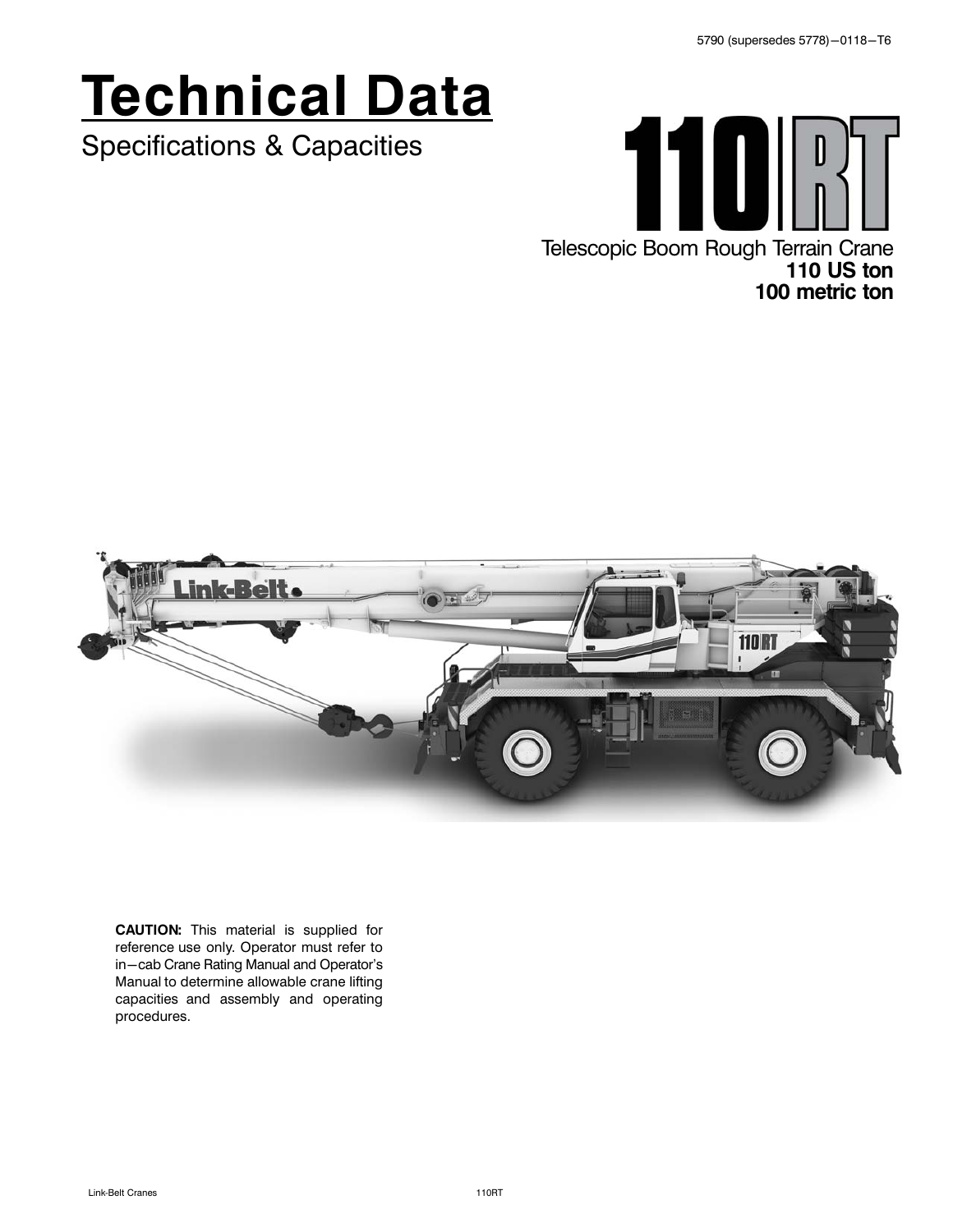5790 (supersedes 5778)-0118-T6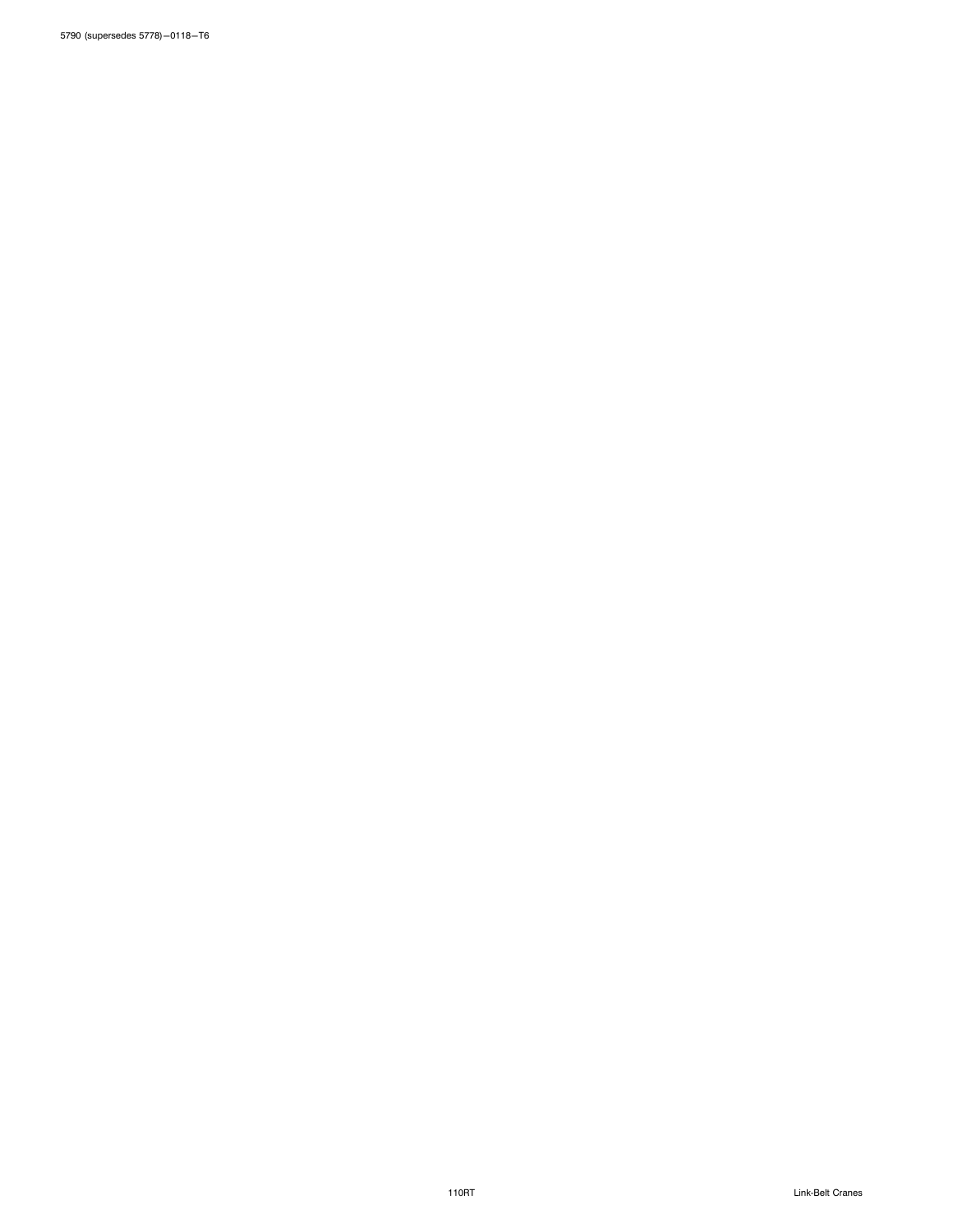### **Table Of Contents**

|                                                                     | 1              |
|---------------------------------------------------------------------|----------------|
|                                                                     | 1              |
|                                                                     | 1              |
|                                                                     | $\overline{2}$ |
|                                                                     | 3              |
|                                                                     | 3              |
|                                                                     | 4              |
|                                                                     | 4              |
|                                                                     | 4              |
|                                                                     | 4              |
|                                                                     | 4              |
|                                                                     | 5              |
|                                                                     | 5              |
|                                                                     | 5              |
|                                                                     |                |
|                                                                     | 5              |
|                                                                     | 5              |
|                                                                     | 5              |
|                                                                     | 5              |
|                                                                     | 5              |
|                                                                     | 5              |
|                                                                     | 5              |
|                                                                     | 6              |
|                                                                     | 6              |
|                                                                     | 6              |
|                                                                     | 6              |
|                                                                     | 6              |
|                                                                     | 6              |
|                                                                     | 6              |
|                                                                     | 7              |
|                                                                     | 8              |
|                                                                     | 8              |
|                                                                     | 9              |
|                                                                     | 10             |
|                                                                     | 10             |
|                                                                     | 11             |
|                                                                     | 12             |
|                                                                     | 13             |
| 19,200 lb Counterweight - Fully Extended Outriggers - 360° Rotation | 13             |
| 28,800 lb Counterweight - Fully Extended Outriggers - 360° Rotation | 14             |
|                                                                     | 15             |
| 19,200 lb Counterweight - Fully Extended Outriggers - 360° Rotation | 15             |
| Main Boom + 10 ft Manual Offset Fly (2°, 15°, 30° & 45° Offsets)    | 15             |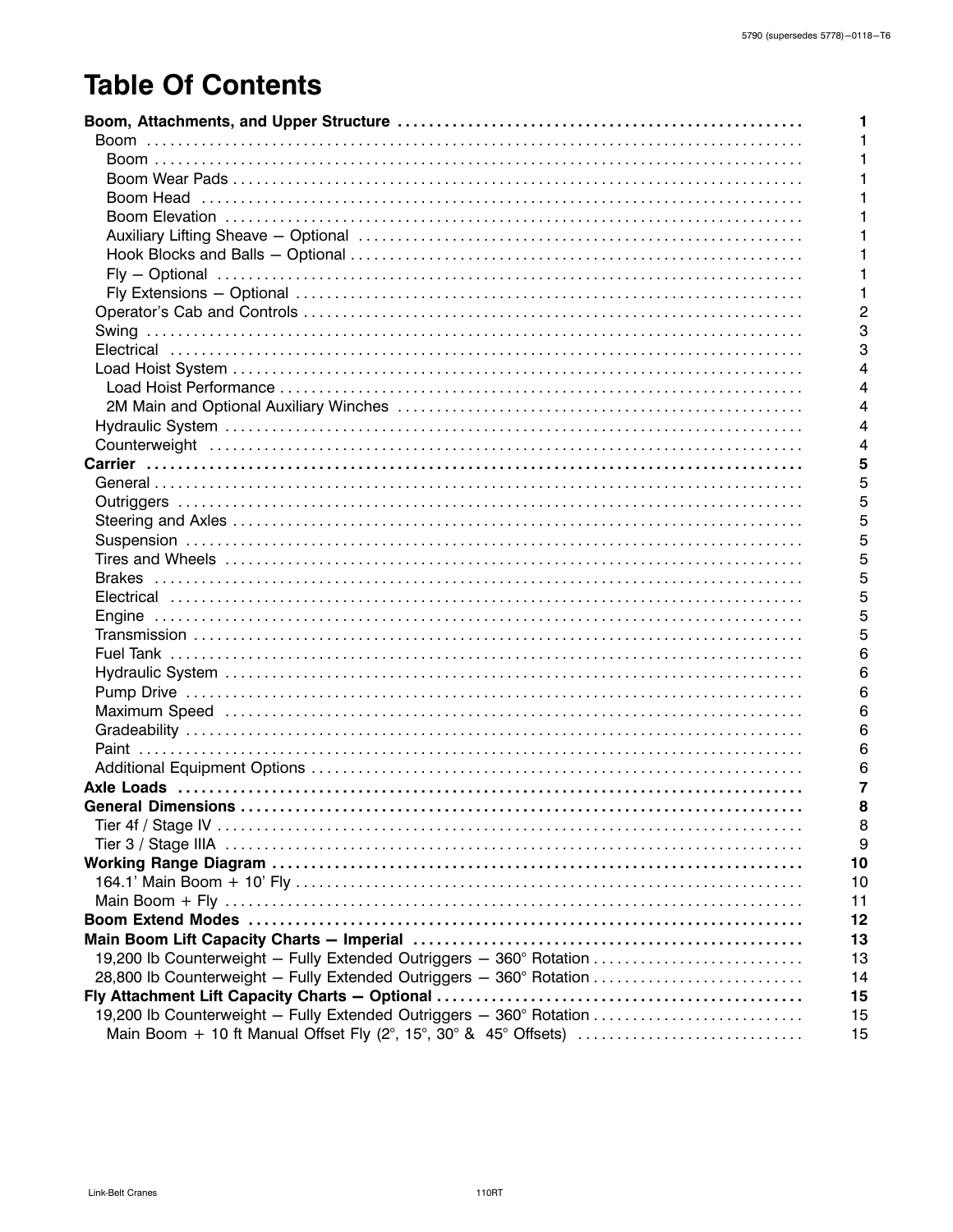| 28,800 lb Counterweight - Fully Extended Outriggers - 360° Rotation                            | 16 |
|------------------------------------------------------------------------------------------------|----|
| Main Boom + 10 ft Manual Offset Fly (2°, 15°, 30° & 45° Offsets)                               | 16 |
| 19,200 lb Counterweight - Fully Extended Outriggers - 360° Rotation                            | 17 |
|                                                                                                | 17 |
| 28,800 lb Counterweight - Fully Extended Outriggers - 360° Rotation                            | 18 |
|                                                                                                | 18 |
|                                                                                                | 19 |
| 19,200 lb Counterweight - On Tires - Stationary - Boom Centered Over Front Between Tire Tracks | 19 |
| 19,200 lb Counterweight - On Tires - Pick & Carry (Creep) - Boom Centered Over Front           | 20 |
|                                                                                                | 20 |
|                                                                                                | 21 |
|                                                                                                | 21 |
| 13.2t Counterweight - Fully Extended Outriggers - 360° Rotation                                | 22 |
|                                                                                                | 23 |
| 13.2t Counterweight - Fully Extended Outriggers - 360° Rotation                                | 23 |
| Boom Length + 3.0m Manual Offset Fly (2°, 15°, 30° & 45° Offsets)                              | 23 |
|                                                                                                | 24 |
|                                                                                                | 25 |
| 8.8t Counterweight - On Tires - Stationary - Boom Centered Over Front Between Tire Tracks      | 25 |
| 8.8t Counterweight - On Tires - Pick & Carry (Creep) - Boom Centered Over Front                | 26 |
|                                                                                                | 26 |
|                                                                                                | 27 |
|                                                                                                | 27 |
| 13.2t Counterweight - Fully Extended Outriggers - 360° Rotation                                | 28 |
|                                                                                                | 29 |
|                                                                                                | 29 |
|                                                                                                | 29 |
|                                                                                                | 30 |
|                                                                                                | 31 |
| 8.8t Counterweight - On Tires - Stationary - Boom Centered Over Front Between Tire Tracks      | 31 |
| 8.8t Counterweight - On Tires - Pick & Carry (Creep) - Boom Centered Over Front                | 32 |
|                                                                                                | 32 |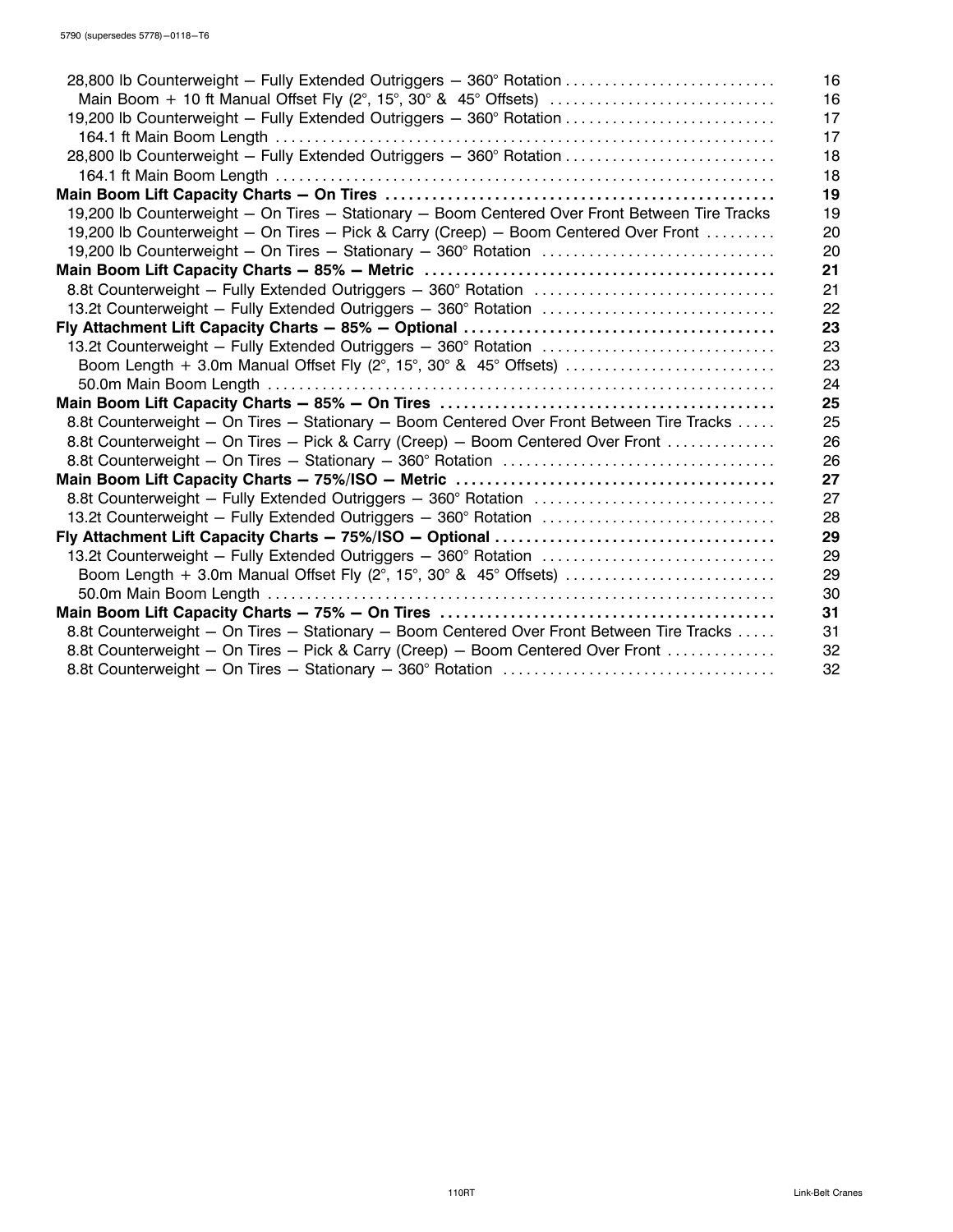# <span id="page-4-0"></span>**Boom, Attachments, and Upper Structure**

### - **Boom**

**Design** - Six section, formed construction of extra high tensile steel consisting of one base section and five telescoping sections. The two plate design of each section has multiple longitudinal bends for superior strength. Each telescoping section extends independently by means of one double-acting, single stage hydraulic cylinder with integrated holding valves.

#### **Boom**

- 38–164.1 ft (*11.6–50.0m*) six section boom<br>• Four boom extend modes (FM1 through FM
- Four boom extend modes (EM1 through EM4), controlled from the operator's cab, provide superior capacities by varying the extension of the telescoping sections:
	- EM1 extends to 164.1 ft (*50.0m*)
	- EM2 extends to 140.0 ft (*42.7m*)
	- EM3 extends to 114.6 ft (*34.9m*)
- EM4 extends to 89.5 ft (*27.3m*)
- Mechanical boom angle indicator
- Maximum tip height for each extend mode is:
	- EM1 is 173.6 ft (*52.9m*)
	- EM2 is 150.2 ft (*45.8m*)
	- EM3 is 124.9 ft (*38.1m*)
	- EM4 is 100.2 ft (*30.5m*)

#### **Boom Wear Pads**

- Wear pads with Teflon inserts that self-lubricate the boom sections
- Bottom wear pads are universal for all boom sections
- Top wear pads are universal for all boom sections

#### **Boom Head**

- Five 16.5 in (*41.9cm*) root diameter nylon sheaves to handle up to ten parts of line
- Easily removable wire rope guards
- Rope dead end lugs on each side of the boom head
- Boom head is designed for quick-reeve of the hook block
- Wind speed indicator
- Aviation obstruction solar marking light and flag optional

#### **Boom Elevation**

- One double acting hydraulic cylinder with integral holding valve
- Boom elevation: -3° to 80°

#### **Auxiliary Lifting Sheave - Optional**

- Single 16.5 in (41.9*m*) root diameter nylon sheave<br>• Easily removable wire rone quards
- Easily removable wire rope guards
- Does not affect erection of the fly or use of the main head sheaves

#### **Hook Blocks and Balls - Optional**

- 25 ton (*22.7mt*) 1 sheave quick-reeve hook block with safety latch
- 60 ton (54.4mt) 3 sheave quick-reeve hook block with<br>safety latch safety latch
- - 80 ton (*72.5mt*) 5 sheave quick-reeve hook block with safety latch
- 110 ton (99.8*mt*) 6 sheave quick-reeve hook block with safety latch safety latch
- 10 ton (9.1mt) swivel and non-swivel hook balls with safety latch safety latch

#### **Fly - Optional**

- 10 ft  $(3.0m)$  one piece lattice fly, stowable, offsettable to  $2^\circ$  15° 30° and 45° Maximum tip height is 182.2 ft 2°, 15°, 30°, and 45°. Maximum tip height is 182.2 ft (*55.5m*).
- $35-58$  ft (10.7-17.7m) two piece bi-fold lattice fly,<br>stowable, offsettable to 2° 15° 30° and 45°. Max stowable, offsettable to 2°, 15°, 30°, and 45°. Maximum tip height is 230.4 ft (*70.2m*).
- $10-35-58$  ft  $(3.0-10.7-17.7m)$  three piece bi-fold<br>lattice fly, stowable, offsettable to 2° 15° 30° and 6 lattice fly, stowable, offsettable to 2°, 15°, 30°, and 45°. Maximum tip height is 230.4 ft (*70.2m*).

#### **Fly Extensions - Optional**

- One 16 ft (*4.9m*) lattice extension, to be mounted<br>hetween the boom head and fly options. Maximu between the boom head and fly options. Maximum tip height is 246.1 ft (*75.0m*).
- - Two 16 ft (*4.9m*) lattice extensions, to be mounted between the boom head and fly options. Maximum tip height is 261.7 ft (*79.8m*). Minimum of 19,200 lb (*8.8t*) of counterweight required.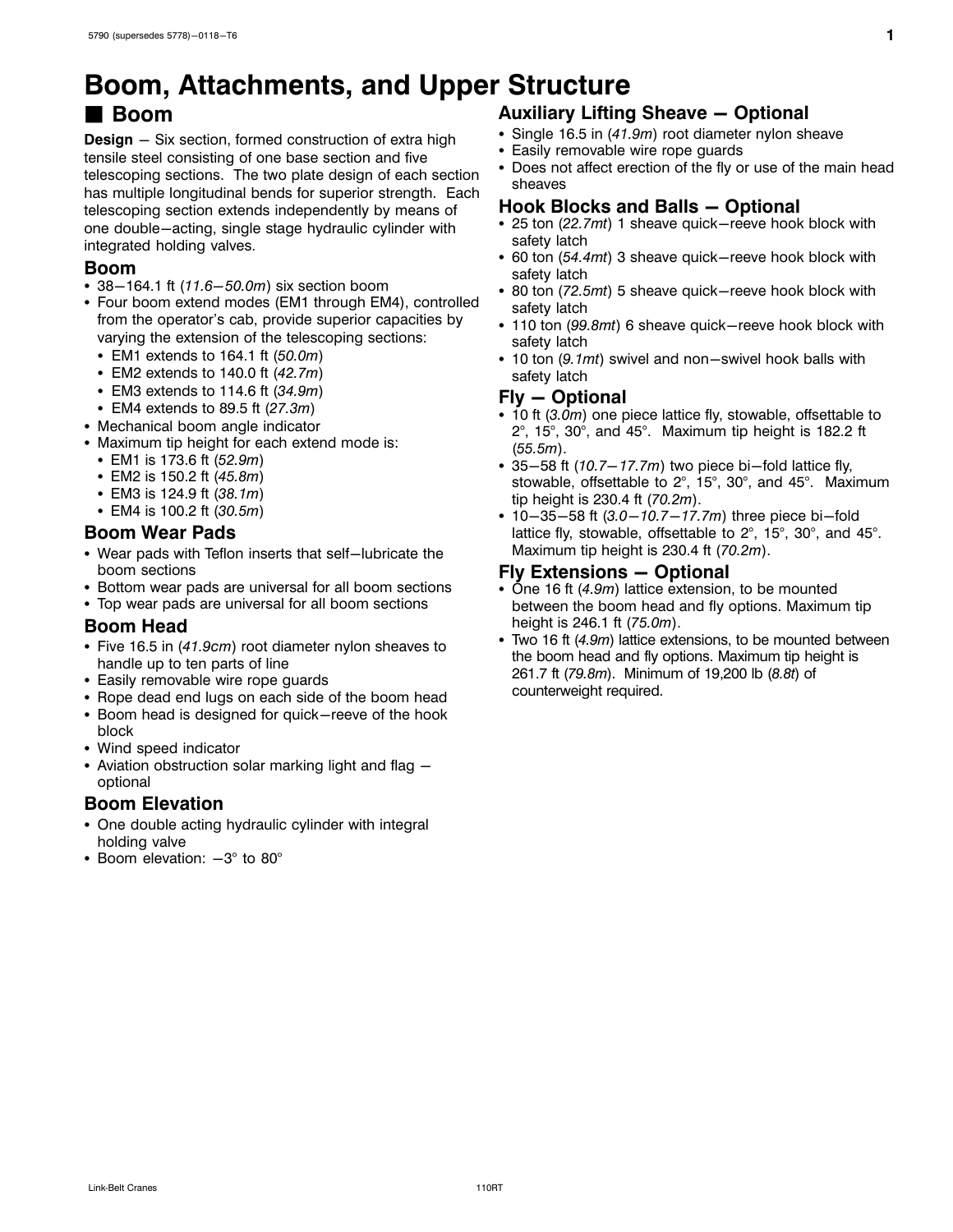### <span id="page-5-0"></span>■ Operator's Cab and Controls

**Environmental Cab** - Fully enclosed, one person cab of galvaneal steel structure with acoustical insulation Equipped with:

- Tinted and tempered glass windows
- Extra-large fixed front window with windshield wiper and washer
- Swing up roof window with windshield wiper and washer
- Sliding left side door with large fixed window
- Sliding rear and right side windows for ventilation
- Six way adjustable, cushioned seat with seat belt and storage compartment
- Diesel fired warm-water heater with air ducts for front windshield defroster and cab floor
- Defroster fan for the front window
- Bubble level
- Circulating fan
- Adjustable sun screen
- Dome lights
- Cup holder
- Fire extinguisher
- Left side viewing mirror
- Two position travel swing lock
- AM/FM radio

Air Conditioning - Integral with cab heating system utilizing the same ventilation outlets

**Engine Dependant Warm-Water Heater - Optional -**With air ducts for front windshield defroster and cab floor **Steering Column** - Pedestal type with tilt and telescope functions for operator comfort. Column includes the following controls and indicators:

Left and right levers include:

- Horn button
- Turn signal switch
- Driving light switch
- Transmission direction switch
- Panel mounted switches for:
- Travel park brake
- Steer mode selector
- 2/4 wheel drive/range selector
- Transmission gear selector
- Hazard flasher
- Panel mounted indicator/warning lights for:
- Transmission temperature
- Turn signals
- Rear wheel offset
- Emergency steer optional

#### **Armrest Controls** - Two dual axis electronic joystick

- controllers or optional single axis electronic controllers for:
- Cab heater and A/C Controls
- Swing
- Boom hoist
- Main rear winch
- Auxiliary front winch optional
- Drum rotation indication
- Drum rotation indicator activation switch
- Winch high/low speed and disable switch(es)
- Warning horn button
- Swing park brake
- Engine throttle lock
- Cab tilt

**Outrigger Controls** - Hand held control box with umbilical cord gives the operator the freedom to view operation while setting the outriggers.

#### **Foot Controls**

- Boom telescope
- Swing brake
- Engine throttle
- Service brake
- **Right Front Console Controls and indicators for:**
- Engine ignition •
- Engine throttle lock •
- Function lockout •
- Front windshield wiper light and washer
- Cab floodlights •
- 
- Console dimmer switch •
- Bubble level •
- RCL alarm •
- 12 volt power connections • E-stop switch
- Ignition switch on indicator
- $\bullet$  Boom floodlight's  $-$  optional
- Rotating beacon/Strobe • Warning horn light - optional
	- Outrigger floodlight switch
	- Gauge alarm
	- Cab bar light
- 
-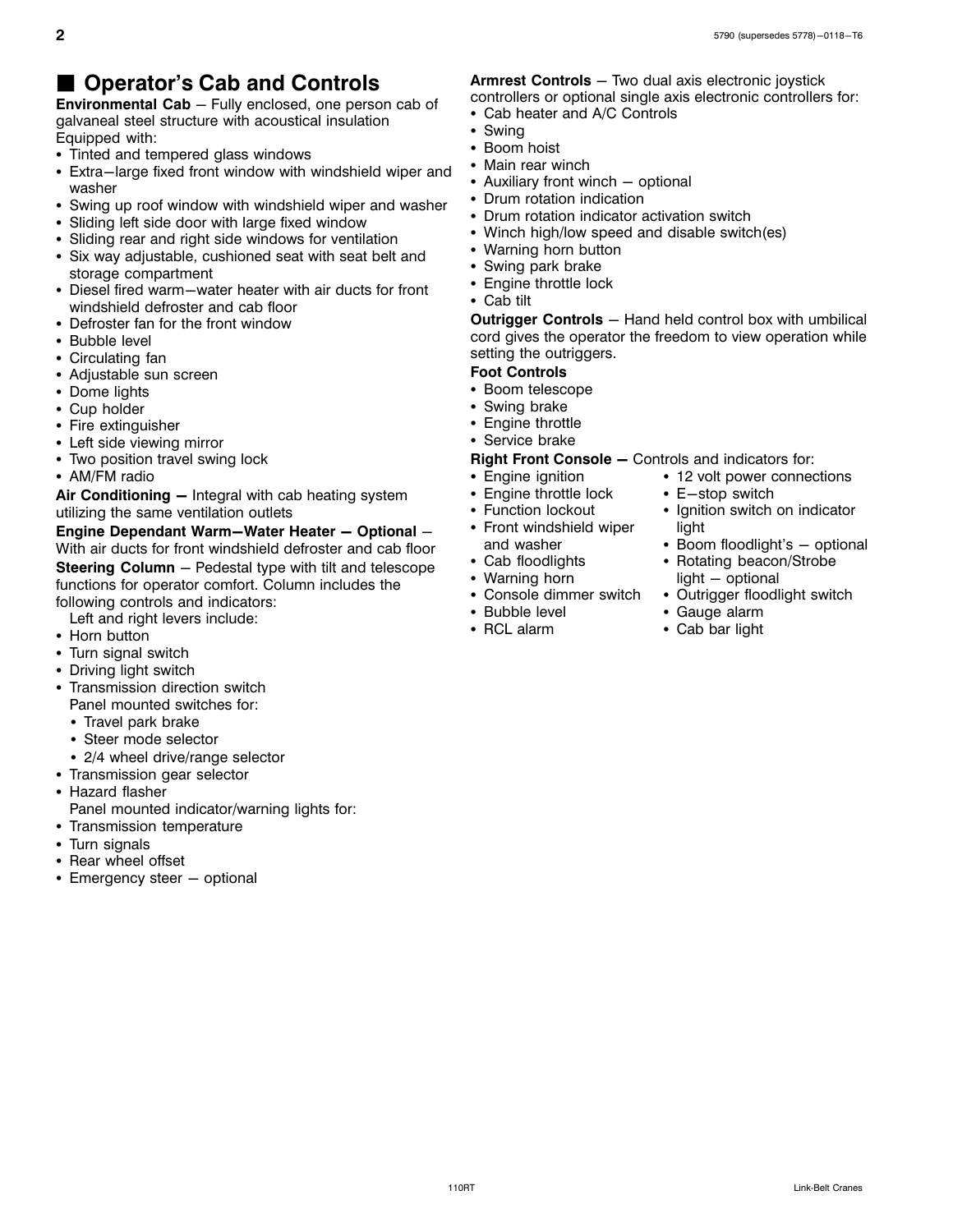<span id="page-6-0"></span>**Cab Instrumentation** - Ergonomically positioned USB diagnostic center including digital instrumentation for crane operation:

- Tachometer •
- Swing park brake light • Engine water temperature • Engine speed
- 
- Fuel level • • Engine oil pressure
- Hydraulic oil temperature · Battery voltage
- Stop engine \*\*\*\*\*\*\*\*\*\*\*\*\*\*\*\*\*\*\* • Fuel rate (gal/hr)
- Check engine
	- Engine load
- Wait to start
	- Engine Diagnostics
- Diesel exhaust fluid (DEF) level<sup>(1)</sup> • Engine air filter high restriction light<sup>(1)</sup>
- Regeneration light(1)
- Regeneration inhibit switch<sup>(1)</sup>
- Regeneration initiate switch<sup>(1)</sup>
- High exhaust temperature light<sup>(1)</sup>
- Regeneration disabled light<sup>(1)</sup>

(1) (Tier 4f / Stage IV engine only)

**Camera Display - Located on dash console** 

- Displays right side of upper
- Displays main and auxiliary winches
- Displays rear view

**Diagnostic Center -** Located on the left side of the front panel below the windshield

- Engine diagnostic
- RCL CANBUS diagnostic
- Boom CANBUS diagnostic
- Outrigger CANBUS diagnostic

**Link-Belt Pulse** – The Link-Belt in-house designed, total crane operating system that utilizes the display as a readout and operator interface for the following systems:

- **Rated capacity limiter** LCD graphic audio visual warning system integrated into the dash with anti – two block and function limiter. Operating data includes:
	- RCL controller USB diagnostic
	- Crane configuration
	- Boom length and angle
	- Boom head height
	- Allowed load and % of allowed load
	- RCL light bar
	- Boom angle
	- Radius of load
	- Actual load
	- Wind speed
	- Highlighted unit of measurement on working screen
	- Active pin/latch status
	- Telescope operation displayed in real time
	- Outrigger position sensing
	- Drum rotation direction indication
	- Third wrap indicator optional
	- Diagnostics
	- Operator settable alarms (include):
	- Maximum and minimum boom angles
	- Maximum tip height
	- Maximum boom length
	- Swing left/right positions
	- Operator defined area (imaginary plane)
- **Extend control module (ECM)**
	- Controls the extend modes
	- Diagnostics
- Internal RCL Light Bar Visually informs the operator when crane is approaching maximum load capacity with a series of green, yellow, and red lights.
- - **Telematics** – Cellular based data logging and monitoring system that provides:
	- Location and operational settings
	- Routine maintenance
	- Crane and engine monitoring
	- Diagnostic and fault codes

**Integrated Third Wrap Indicator - Optional** - Link-Belt Pulse color display visually and audibly warns the operator when the wire rope is on the first/bottom layer and when the wire rope is down to the last three wraps.

#### **Integrated Third Wrap Function Kickout - Optional -**

Link-Belt Pulse color display visually and audibly warns the operator when the wire rope is on the first/bottom layer and provides a function kickout when the wire rope is down to the last three wraps.

**External RCL Light Bar - Optional** - Visually informs the ground crew when crane is approaching maximum load capacity with a series of green, yellow, and red lights.

### $\blacksquare$  Swing

**Motor/Planetary** - Bi-directional hydraulic swing motor mounted to a planetary reducer for 360° continuous smooth swing at 1.9 rpm

**Swing Park Brake** - 360°, electric over hydraulic, (spring applied/hydraulic released) multi-disc brake mounted on the speed reducer. Operated by a switch from the operator's cab.

**Swing Brake** – 360°, foot operated, hydraulic applied disc brake mounted to the speed reducer.

**Swing Lock** – Two-position swing lock (boom over front or rear) operated from the operator's cab.

**360° Positive Swing Lock - Optional** - Meets New York City requirement

#### - **Electrical**

**Swing Alarm** - Audio warning device signals when the upper is swinging.

#### **Lights**

- Two LED working lights on front of the cab
- One amber strobe beacon on top of the cab
- One rotating amber beacon on top of the cab optional
- One LED working light on top of cab optional
- LED Boom floodlight Single optional
- LED Boom floodlight Dual optional
- LED Boom floodlight High intensity remote controlled - optional
- LED Frame worklights right front, left rear, and work  $platform - *obtional*$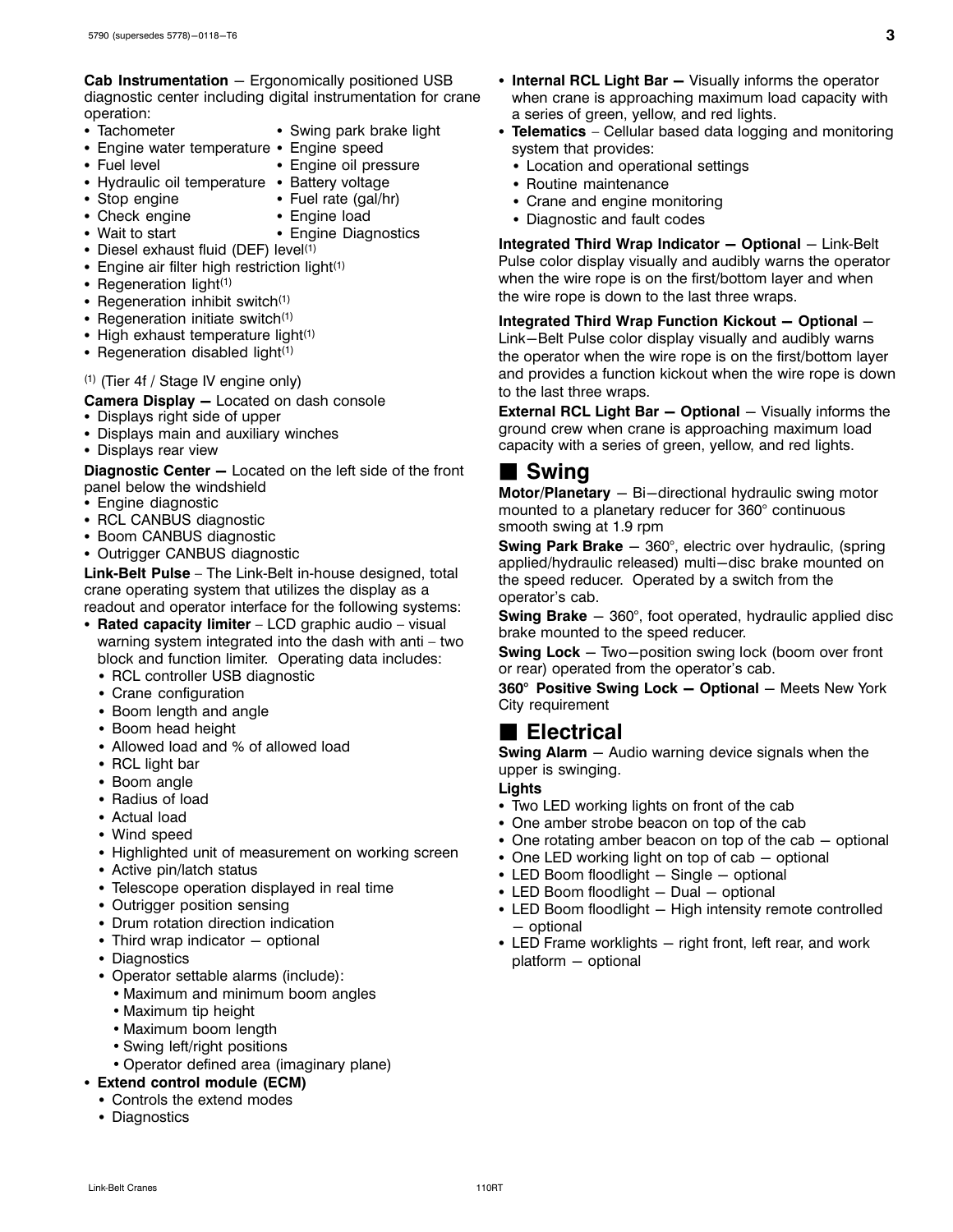#### <span id="page-7-0"></span>- **Load Hoist System Load Hoist Performance**

|                              |        |                          |                 |                          |       |        | Main (Rear) and Auxiliary (Front) Winches $-3/4$ in (19mm) Rope |     |              |                      |              |
|------------------------------|--------|--------------------------|-----------------|--------------------------|-------|--------|-----------------------------------------------------------------|-----|--------------|----------------------|--------------|
|                              |        | <b>Maximum Line Pull</b> |                 | <b>Normal Line Speed</b> |       |        | <b>High Line Speed</b>                                          |     | Layer        |                      | <b>Total</b> |
| Layer                        | lb     | <b>kN</b>                |                 | ft/min                   | m/min | ft/min | m/min                                                           | ft  | $\mathbf{m}$ | ft                   | m            |
|                              | 20.739 | 92.25                    |                 | 168                      | 51.2  | 334    | 101.8                                                           | 114 | 34.7         | 114                  | 34.7         |
| $\overline{2}$               | 19.066 | 84.81                    |                 | 183                      | 55.8  | 363    | 110.6                                                           | 124 | 37.8         | 238                  | 72.5         |
| 3                            | 17.644 | 78.48                    |                 | 198                      | 60.4  | 393    | 119.8                                                           | 134 | 40.8         | 372                  | 113.4        |
| $\overline{4}$               | 16,419 | 73.04                    |                 | 213                      | 64.9  | 422    | 128.6                                                           | 144 | 43.9         | 516                  | 157.3        |
| 5                            | 15,353 | 68.29                    |                 | 227                      | 69.2  | 451    | 137.5                                                           | 154 | 46.9         | 670                  | 204.2        |
| 6                            |        |                          |                 |                          |       |        |                                                                 | 164 | 50.0         | 834                  | 254.2        |
| <b>Wire Rope Application</b> |        |                          | <b>Diameter</b> |                          |       |        | <b>Maximum</b><br><b>Permissible Load</b>                       |     |              |                      |              |
|                              |        |                          | in              | mm                       |       |        | <b>Type</b>                                                     |     |              | Ib                   | kg.          |
| Main (Rear) Winch            |        | Standard                 | 3/4             | 19                       |       |        | 37x7 rotation resistant – right lang lay (Type KC)              |     |              | 16,000               | 7 257.5      |
|                              |        | $\sim$ $\sim$ $\sim$     | $-1$            | $\sim$                   |       |        |                                                                 |     |              | $\cdot$ $ \cdot$ $-$ | -----        |

#### **2M Main and Optional Auxiliary Winches**

- Axial piston, full and half displacement (2-speed) motors driven through planetary reduction unit for positive control under all load conditions.
- Grooved lagging

Auxiliary (Front) **Winch** 

- Power up/down mode of operation
- Hoist drum cable follower optional
- Drum rotation indicator
- Drum diameter: 16 in (*40.6cm*)
- Rope length:
	- Main: 730 ft (*222.5m*)
- Auxiliary: 600 ft (*182.88m*) or 730 ft (*222.5m*)
- Maximum rope storage: 834 ft (*254.2m*)
- Terminator style socket and wedge

### $\blacksquare$  **Hydraulic System**

**Counterbalance Valves** - All hoist motors, boom extend cylinders, and boom hoist cylinders are equipped with counterbalance valves to provide load lowering and prevents accidental load drop when hydraulic power is suddenly reduced.

#### $\blacksquare$  Counterweight

Optional 3/4 *19* 35x7 rotation resistant - right lang lay (Type CC) 17,160 *7 783.6*

Standard 3/4 **19** 37x7 rotation resistant – right lang lay (Type KC) 16,000 7 257.5<br>Optional 3/4 19 35x7 rotation resistant – right lang lay (Type CC) 17,160 7 783.6 35x7 rotation resistant - right lang lay (Type CC)

> **Standard** - Total of 19,200 lb (8.8t) counterweight consisting of two counterweights pinned to the upper with capacities for:

- 0 lb (0t) counterweight\*
- 0 lb (*0t*) counterweight\* -
- 9,600 lb (*4.4t*) counterweight 19,200 lb (*8.8t*) counterweight

Hydraulic counterweight removal activated by a hand-held controller with enough cable to access the pins on each side of the counterweights.

**Optional** – 9,600 lb (4.4t) in addition to standard counterweight for a total of 28,800 lb (*13.2t*) counterweight with capacities for:

- 0 lb (*0t*) counterweight\*
- **•** 9,600 lb (4.4t) counterweight<br>• 19.200 lb (8.8t) counterweight
- 19,200 lb (*8.8t*) counterweight
- 28,800 lb (*13.2t*) counterweight\*
- \* Travel speed limited to 5 mph.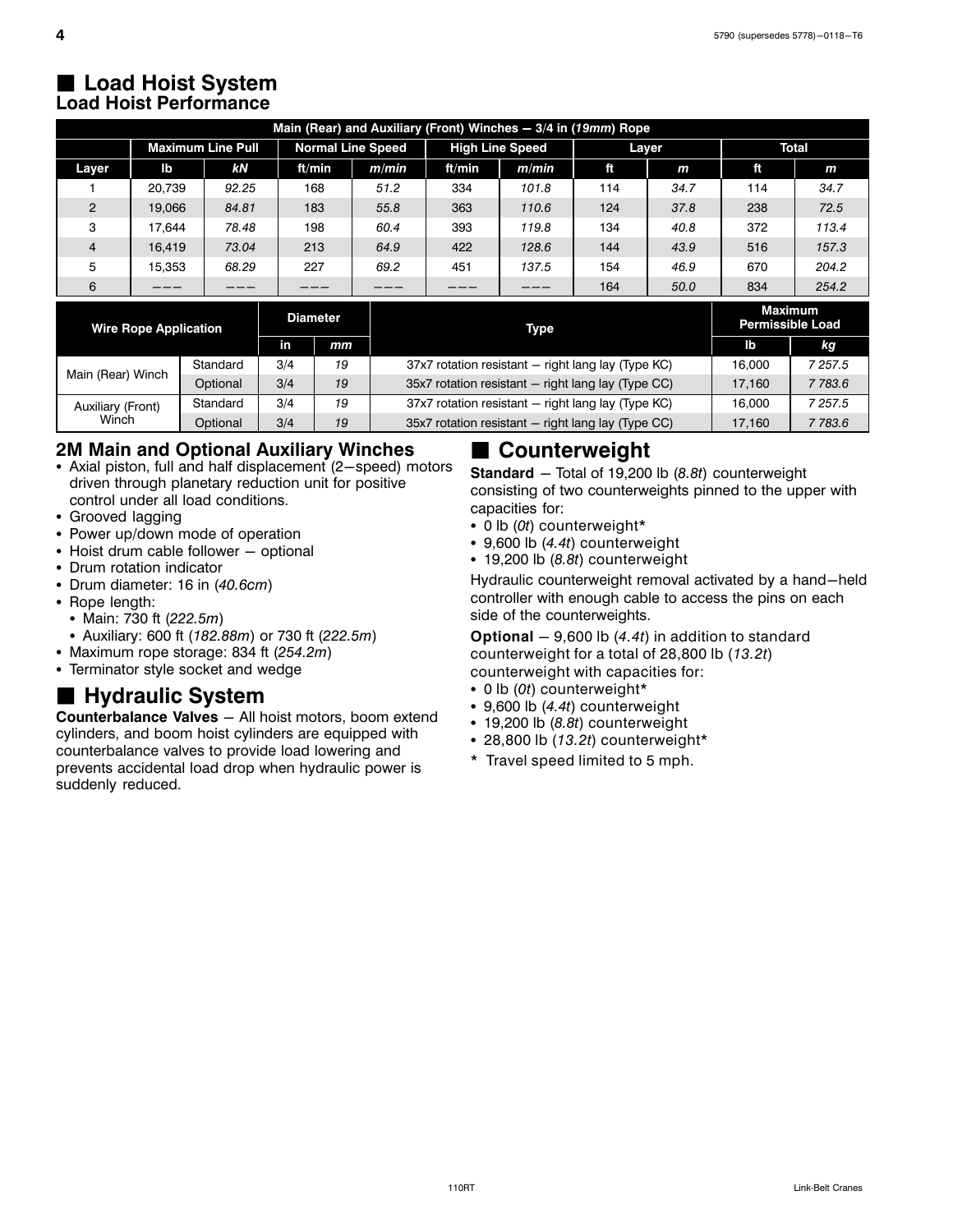# <span id="page-8-0"></span>**Carrier**

# General<br>• 10 ft 11 in (3.3)

10 ft 11 in (*3.33m*) wide

 $\cdot$  14 ft 4 in  $(4.37m)$  wheelbase (centerline of first axle to<br>centerline of second axle) centerline of second axle)

**Frame** - Box-type, torsion resistant, welded construction made of high tensile steel. Equipped with front and rear towing and tie-down lugs, tow connections, and access ladders.

### $\blacksquare$  Outriggers

**Boxes** – Two double box, front and rear welded to carrier frame

**Beams and Jacks** - Four single stage beams with Confined Area Lifting Capacities (CALC<sup>™</sup>) provide selectable outrigger extensions of full, intermediate, and retracted. Hydraulically controlled from the operator's cab with integral check valves.

**Pontoons** - Four lightweight, serviceable, quick release, 24 in diameter (*60.96cm2*), steel pontoons with contact area of 452 in<sup>2</sup>

(*2 918cm2*) can be stored for road travel in storage racks on the carrier.

**Main Jack Reaction** - 112,600 lb (51 074kg) force and 249 psi (*1 716kPa*) ground bearing pressure.

### **E** Steering and Axles

**Steering** – Four independent modes consisting of two wheel front, two wheel rear, four wheel, and crab. Each mode is controlled from the steering wheel and is selected by a switch in the operator's cab.

**Drive** – Two modes: 4 x 2 and 4 x 4 for off highway travel Axle 1 – Steered, non-driven for 4 x 2 and steered, driven for  $4 \times 4$ 

Axle 2 - Steered, driven

### $\blacksquare$  Suspension

**Front** – Rigid mount to the carrier frame

**Rear** – The rear axle is suspended on the oscillation cylinders with motion of the axle controlled by a four bar greaseless linkage system. The oscillation cylinders lockout when the upper structure rotates 2.5° past centerline.

• Hydro-gas rear suspension - optional

**Ride Height Adjustment** - Suspension can be lowered for transport using a hand-held controller from level ground.

### $\blacksquare$  **Tires and Wheels**

**Front and Rear** - Four (single) 29.5 x 25-34 ply rating, earthmover type tires on steel disc wheels

• Spare tires and wheels - optional

### - **Brakes**

**Service** - Full hydraulic, dual circuit, disc type brakes on all wheel ends

**Parking/Emergency** - Spring applied type, acting on front axle

### - **Electrical**

Two batteries provide 12 volt starting and operation

#### **Lights (LED)**

- LED Front lighting includes two main headlights and two parking/directional indicators.
- LED Side lighting includes two parking/directional indicators per side.
- LED Rear lighting includes two parking/directional indicators, two parking/brake lights, and two reversing lights.
- LED outrigger lights.
- Other equipment includes hazard/warning system, cab light, instrument panel light, and signal horn.

### **Engine**

| <b>Specification</b>                          | <b>Cummins QSB</b>         |                                  |
|-----------------------------------------------|----------------------------|----------------------------------|
| <b>Emissions Compli-</b><br>ance Level:       | Tier 4f/Stage $IV(1)$      | Tier 3/Stage IIIA <sup>(2)</sup> |
| Numbers of Cylin-<br>ders                     | 6                          | 6                                |
| Cycle                                         | 4                          | 4                                |
| Bore and Stroke:<br>inch $(mm)$               | 4.21 x 4.88 (107 x<br>124) | 4.21 x 4.88 (107 x<br>124)       |
| Piston Displacement:<br>in <sup>3</sup> $(L)$ | 408 (6.7)                  | 408 (6.7)                        |
| Max. Brake Horse-                             | 270 (201) @ 2,000<br>rpm   | 270 (201) @ 2,000<br>rpm         |
| power: hp (kW)                                | 260 (194) @ 2,200<br>rpm   | 260 (194) @ 2,200<br>rpm         |
| Peak Torque: ft Ib<br>(Mm)                    | 730 (990) @ 1,500<br>rpm   | 730 (990) @ 1,500<br>rpm         |
| Electric/starting sys-<br>tems: volts         | 12/12                      | 12/12                            |
| Alternator: amps                              | 190                        | 190                              |
| Crankcase Capacity:<br>qt $(L)$               | 15 (14.2)                  | 15 (14.2)                        |

- Water/fuel separator w/ heater and water in fuel (WIF) sensor

- 120-volt block heater Tier 4f / Stage IV
- 220-volt block heater Tier 3 / Stage IIIA
- Grid heater 200 amp
- Mechanically driven, variable speed, engine controlled, viscous fan clutch
- - (1) Can only be sold and/or operated where Tier 4f and Stage IV off-highway emission standards are accepted.

- (2) Can only be sold and/or operated where Tier 3 and Stage IIIA off-highway emission standards are accepted.

#### - **Transmission**

**Powershift** - Three speed with high/low range for 6 forward and 6 reverse gears. Front axle disconnect for two or four wheel drive. Front axle disconnects in high range.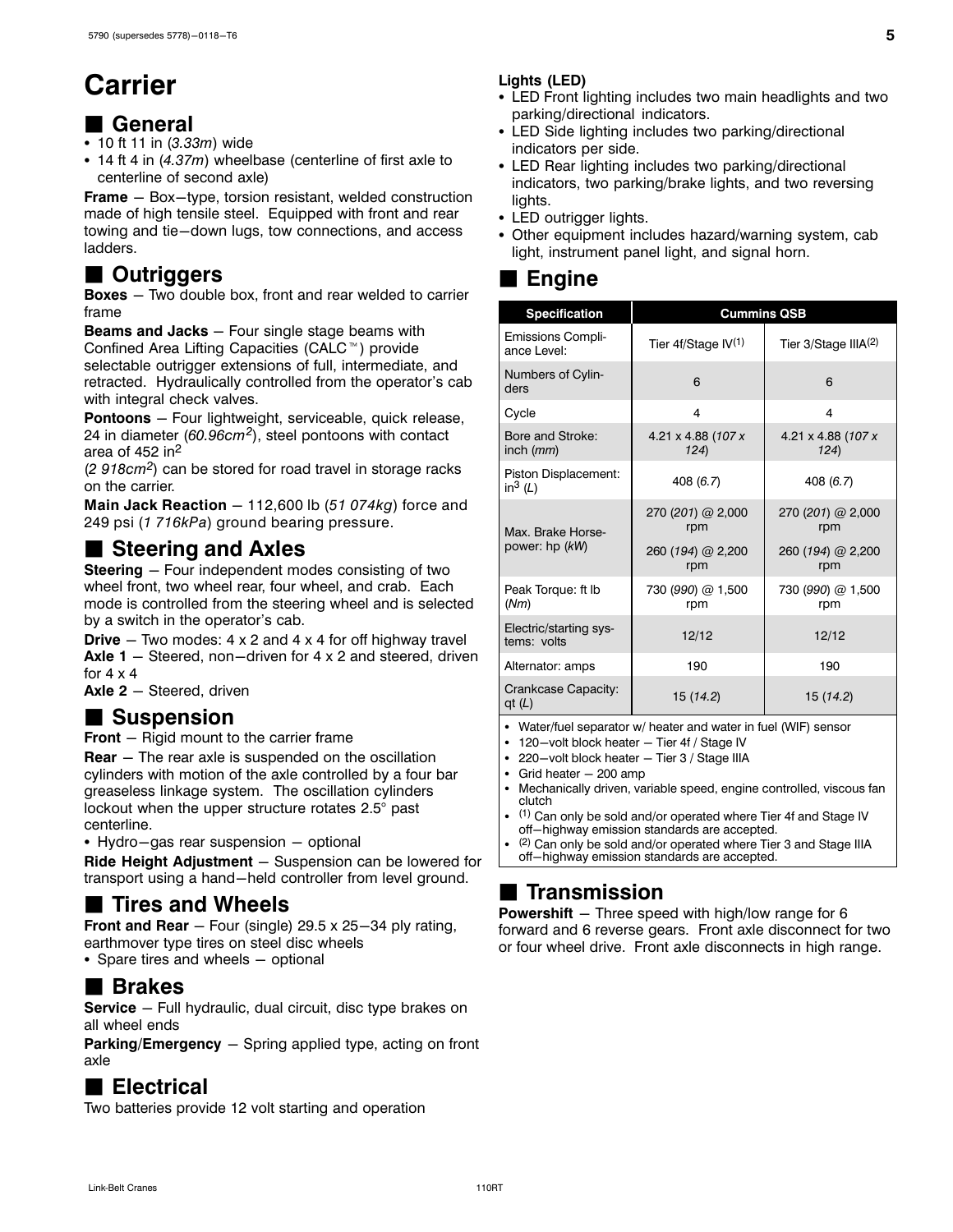#### <span id="page-9-0"></span>- **Fuel Tank**

One 75 gallon (*283.9L*) capacity tank

**Diesel Exhaust Fluid (DEF) tank**

• One 5 gal (18.9L) capacity tank

### $\blacksquare$  **Hydraulic System**

All functions are hydraulically powered allowing positive precise control with independent or simultaneous operation of all functions.

#### **Main Pumps**

- One two section fixed displacement gear pump for the front/rear winches and boom hoist/telescope circuits.
- One two section fixed displacement gear pump for the swing/steering and outrigger/telescope/service brake/oscillation circuits.
- One two section gear pump for an additional supply to the front/rear winch circuit and the hydraulic oil cooler fan drive.
- Combined pump capacity of 138 gpm (*522.4Lpm*)

**Hydraulic Reservoir** - 153 gal (579.2L) capacity equipped with sight level gauge. Diffusers built in for deaeration. **Filtration** - One 10 micron, full flow return line filter. Accessible for easy filter replacement.

**Hydraulic Oil Coolers** - One carrier mounted cooler removes heat from the hydraulic oil. Remote mounted on right side of the carrier.

### **Pump Drive**

One pump is mounted on the engine with the rest being transmission mounted. All pumps are mechanically driven by the diesel engine.

- Front/rear winches and boom hoist/telescope pump can be disconnected with a manual pump disconnect to aid in cold weather starting.

### $\blacksquare$  **Maximum Speed**

18.5 mph (*29.8 km/h*)

### - **Gradeability**

|                    |                | <b>Ascending</b> |                | <b>Descending</b> | <b>Side</b>    |         |  |
|--------------------|----------------|------------------|----------------|-------------------|----------------|---------|--|
| Counterweight      | <b>Degrees</b> | % Grade          | <b>Degrees</b> | % Grade           | <b>Degrees</b> | % Grade |  |
|                    | 17.0           | 31%              | 4.0            | 7%                |                |         |  |
| 9,600(4.4t)        | 16.0           | 29%              | 15.0           | 27%               |                |         |  |
| 19,200 lbs (8.8t)  | 14.5           | 26%              | 14.5           | 26%               | 3.0            | 5%      |  |
| 28,800 lbs (13.2t) | 13.0           | 23%              | 13.0           | 23%               |                |         |  |

#### - **Paint**

Entire machine is pre-painted and oven baked with Highsolid Paint (2 part epoxy/polyester) and/or (2 part epoxy primer/2 part polyurethane top coat). Standard Link-Belt Red, Link-Belt Gray, and Gloss Black colors apply.

# **Example 2 Additional Equipment Options**

- Spark arrestor
- Engine air intake shutoff valve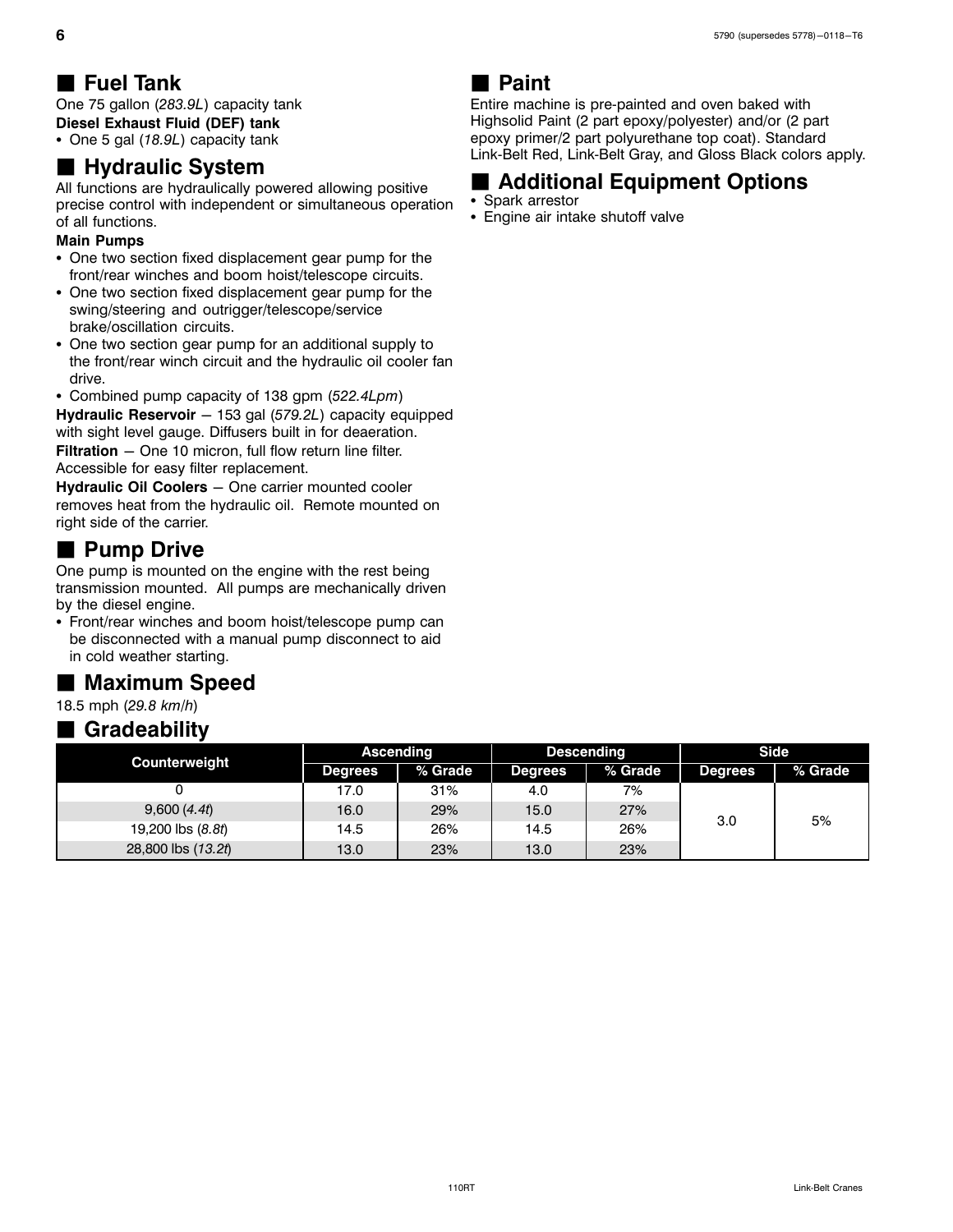### <span id="page-10-0"></span>**Axle Loads**

|                                                                            |                     | <b>Gross Vehicle</b> |                         |                    | <b>Upper Facing Front</b> |          |                   |                     | <b>Upper Facing Rear</b> |                   |         |
|----------------------------------------------------------------------------|---------------------|----------------------|-------------------------|--------------------|---------------------------|----------|-------------------|---------------------|--------------------------|-------------------|---------|
| <b>Base crane with zero</b>                                                |                     |                      | Weight ( <sup>1</sup> ) | <b>Front Axles</b> |                           |          | <b>Rear Axles</b> |                     | <b>Front Axles</b>       | <b>Rear Axles</b> |         |
| counterweight and full                                                     |                     | lb                   | kg                      | Ib                 | kq                        | lb       | kg                | lb                  | kg                       | lb                | kg      |
| tank of fuel                                                               | Tier 4f / Stage IV  | 87,534               | 39 705                  | 57,902             | 26 264                    | 29,632   | 13 441            | 23,132              | 10 493                   | 64,402            | 29 212  |
|                                                                            | Tier 3 / Stage IIIA | 86,902               | 39,418                  | 57,708             | 26 176                    | 29,194   | 13 24 2           | 22,938              | 10 405                   | 63,964            | 29 014  |
| Pintle hook, front                                                         |                     | 14                   | 6                       | 19                 | 9                         | -5       | $^{-2}$           | 19                  | 9                        | $-5$              | $-2$    |
| Pintle hook, rear                                                          |                     | 14                   | 6                       | $-6$               | $-3$                      | 20       | 9                 | -6                  | $-3$                     | 20                | 9       |
| Hydro-gas suspension                                                       |                     | 56                   | 25                      | 21                 | 10                        | 35       | 16                | 21                  | 10                       | 35                | 5       |
| Operator in cab                                                            |                     | 250                  | 113                     | 140                | 64                        | 110      | 50                | 110                 | 50                       | 140               | 64      |
| Hoist drum follower - main                                                 |                     | 69                   | 31                      | $-24$              | $-11$                     | 93       | 42                | 93                  | 42                       | $-24$             | $-11$   |
| Auxiliary winch with 600 ft (182.9m) wire rope                             |                     | 738                  | 335                     | $-90$              | $-41$                     | 828      | 376               | 828                 | 376                      | $-90$             | $-41$   |
| Hoist drum follower - auxiliary                                            | 69                  | 31                   | $-6$                    | 3                  | 75                        | 34       | 75                | 34                  | $-6$                     | 3                 |         |
| Substitute 600 ft (182.9m) wire rope with 730<br>ft $(222.5m)$ - auxiliary |                     | 158                  | 72                      | $-5$               | $^{-2}$                   | 163      | 74                | 163                 | 74                       | $-5$              | $-2$    |
| Remove 730 ft (222.5m) wire rope from rear<br>(main) winch                 |                     | $-902$               | $-409$                  | 197                | 89                        | $-1,098$ | -498              | $-1,098$            | -498                     | 197               | 89      |
| Remove 600 ft (182.9m) wire rope from front<br>(auxiliary) winch           |                     | $-744$               | $-337$                  | 24                 | 11                        | $-768$   | $-348$            | $-768$              | $-348$                   | 24                | 11      |
| One slab of counterweight on upper                                         |                     | 9,600                | 4 3 5 5                 | $-3,356$           | $-1522$                   | 12,956   | 5877              | 12,956              | 5877                     | $-3,356$          | $-1522$ |
| Two slabs of counterweight on upper                                        |                     | 19,200               | 8709                    | $-6,712$           | $-3045$                   | 25,912   | 11754             | 25,912              | 11 754                   | $-6,712$          | $-3045$ |
| Three slabs of counterweight on upper                                      |                     | 28,800               | 13 064                  | $-10.068$          | $-4567$                   | 38,868   | 17 630            | 38,868              | 17 630                   | $-10,068$         | $-4567$ |
| Emergency steering                                                         |                     | 251                  | 114                     | 49                 | 22                        | 202      | 92                | 202                 | 92                       | 49                | 22      |
| 360° mechanical swing lock                                                 |                     | 140                  | 64                      | 72                 | 33                        | 68       | 31                | 68                  | 31                       | 72                | 33      |
| Floodlight to front of boom base section                                   |                     | 26                   | 12                      | 36                 | 16                        | $-10$    | $-5$              | $-10$               | $-5$                     | 36                | 16      |
| Fly mounting brackets to boom base section<br>for fly options              |                     | 232                  | 105                     | 282                | 128                       | $-50$    | -23               | $-50$               | $-23$                    | 282               | 128     |
| 35 ft (10.67m) offsettable fly $-$ stowed                                  |                     | 1,595                | 723                     | 2,618              | 1 1 8 8                   | $-1,023$ | $-464$            | $-1,023$            | $-464$                   | 2,618             | 1188    |
| 35-58 ft (10.67-17.68m) offsettable fly -<br>stowed                        |                     | 2,296                | 1041                    | 3,323              | 1507                      | $-1,027$ | $-466$            | $-1,027$            | $-466$                   | 3,323             | 1507    |
| 10 ft offsettable fly                                                      |                     | 1,062                | 482                     | 2,541              | 1 1 5 3                   | $-1,479$ | 671               | $-1,479$            | 671                      | 2,541             | 1 1 5 3 |
| 10-35 ft offsettable fly                                                   |                     | 2,044                | 927                     | 3,577              | 1623                      | $-1,533$ | $-695$            | $-\overline{1,533}$ | $-695$                   | 3,577             | 1623    |
| 10-35-58 ft (3.0-10.67-17.68m) offsettable<br>fly                          |                     | 2,745                | 1 2 4 5                 | 4,283              | 1943                      | $-1,538$ | $-698$            | $-1,538$            | -698                     | 4,283             | 1943    |
| Auxiliary lifting sheave                                                   |                     | 110                  | 50                      | 307                | 139                       | $-197$   | $-89$             | $-197$              | $-89$                    | 307               | 139     |
| 110 ton (81.6mt) 6-sheave hook block at<br>bumper                          |                     | 1,985                | 900                     | 3,012              | 1366                      | $-1,027$ | -466              | $-1,027$            | -466                     | 3,012             | 1366    |
| 80 ton (72.5mt) 5-sheave hook block at<br>bumper                           |                     | 1,406                | 638                     | 2,134              | 968                       | $-728$   | -330              | $-728$              | $-330$                   | 2,134             | 968     |
| 60 ton (54.4mt) 3-sheave hook block at<br>bumper w/o weights               |                     | 805                  | 365                     | 1,222              | 554                       | $-417$   | $-189$            | $-417$              | $-189$                   | 1,222             | 554     |
| 60 ton (54.4mt) 3-sheave hook block at<br>bumper w/ 3 sets of weights      |                     | 1,345                | 610                     | 2,041              | 926                       | $-696$   | $-316$            | $-696$              | $-316$                   | 2041              | 926     |
| 25 ton (54.4mt) 1-sheave hook block at<br>bumper                           |                     | 750                  | 340                     | 1,138              | 516                       | $-388$   | $-176$            | $-388$              | $-176$                   | 1,138             | 516     |
| 10 ton (9.1mt) hook ball at bumper                                         |                     | 580                  | 263                     | 880                | 399                       | $-300$   | -136              | $-300$              | $-136$                   | 880               | 399     |
| 110 ton (81.6mt) 6-sheave hook block at<br>boom head                       |                     | 1,985                | 900                     | 5,326              | 2416                      | $-3,341$ | $-1515$           | $-3,341$            | $-1515$                  | 5,326             | 2416    |
| 80 ton (72.5mt) 5-sheave hook block at<br>boom head                        |                     | 1,406                | 638                     | 3,773              | 1711                      | $-2,367$ | 1074              | $-2,367$            | 1074                     | 3,773             | 1711    |
| 60 ton (54.4mt) 3-sheave hook block at<br>boom head                        |                     | 805                  | 365                     | 2,160              | 980                       | $-1,355$ | 615               | $-1,355$            | 615                      | 2,160             | 980     |
| 25 ton (54.4mt) 1-sheave hook block at<br>boom head                        |                     | 750                  | 340                     | 2,012              | 913                       | $-1,262$ | 572               | $-1,262$            | 572                      | 2,012             | 913     |
| 10 ton (9.1mt) hook ball at boom head                                      |                     | 580                  | 263                     | 1,556              | 706                       | $-976$   | 443               | $-976$              | 443                      | 1,556             | 706     |

# **Maximum Allowable Axle Load @ 20 mph (32.2km/h)**<br>29.5 x 25 (34–PR) **Maximum Allowable Axle Load @ 20 mph (32.2km/h)**

29.5 x 25 (34–PR)  $\qquad$  66,200 lb (30 028kg)<br>
(<sup>1</sup>) Adjust gross vehicle weight and axle loading according to component weight. Note: All weights are  $\pm 3\%$ .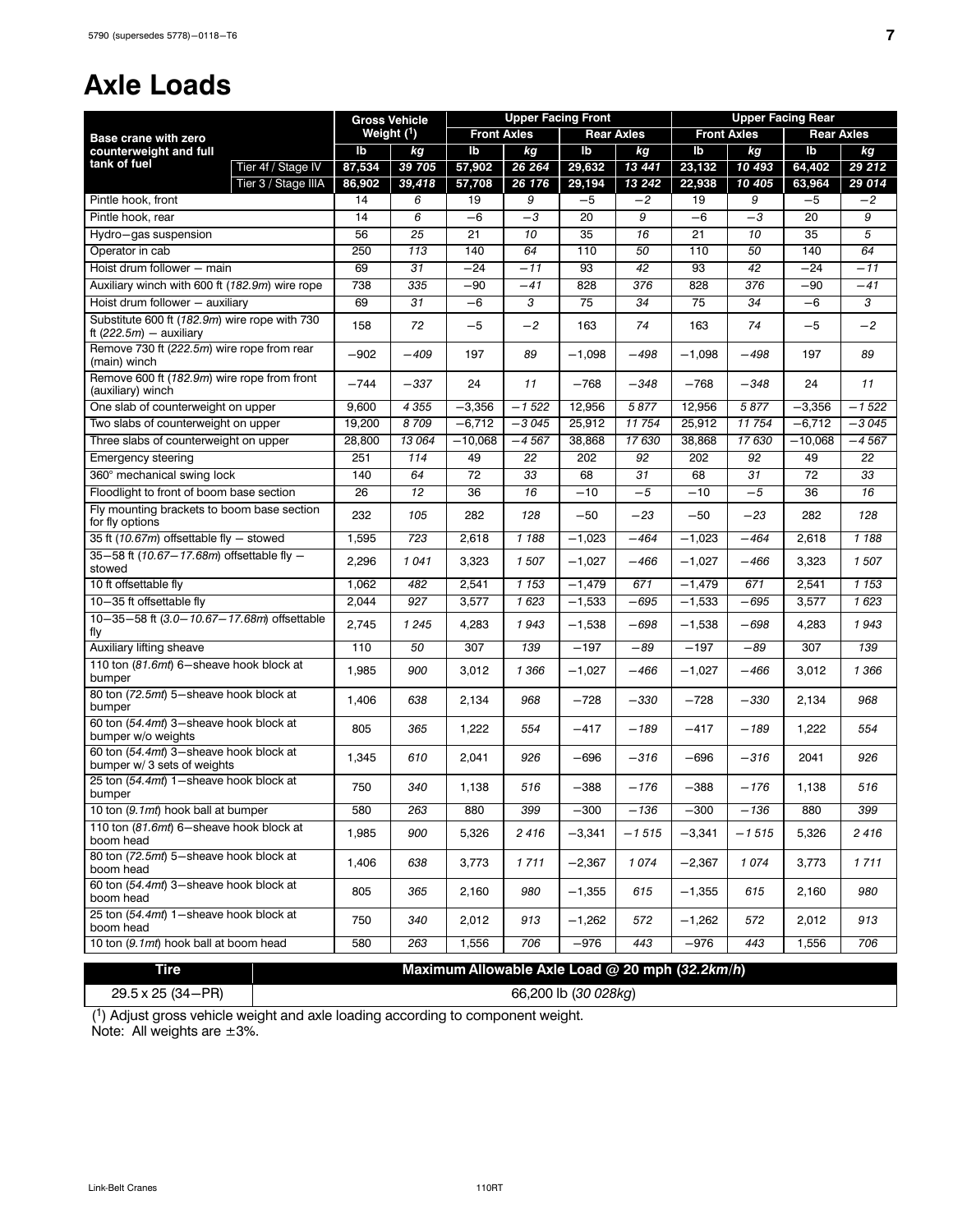### <span id="page-11-0"></span>**General Dimensions**

**Tier 4f / Stage IV**

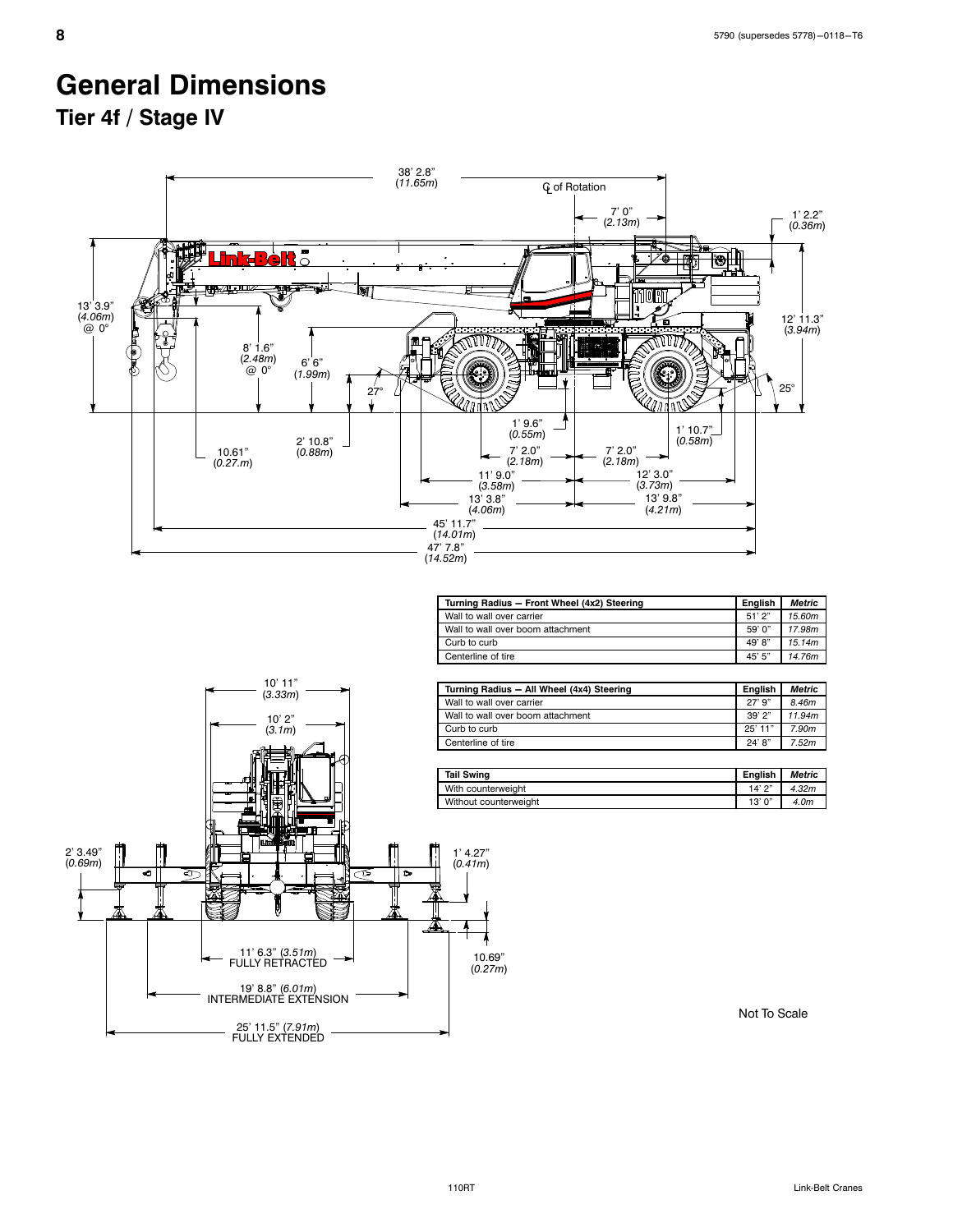### <span id="page-12-0"></span>**General Dimensions Tier 3 / Stage IIIA**

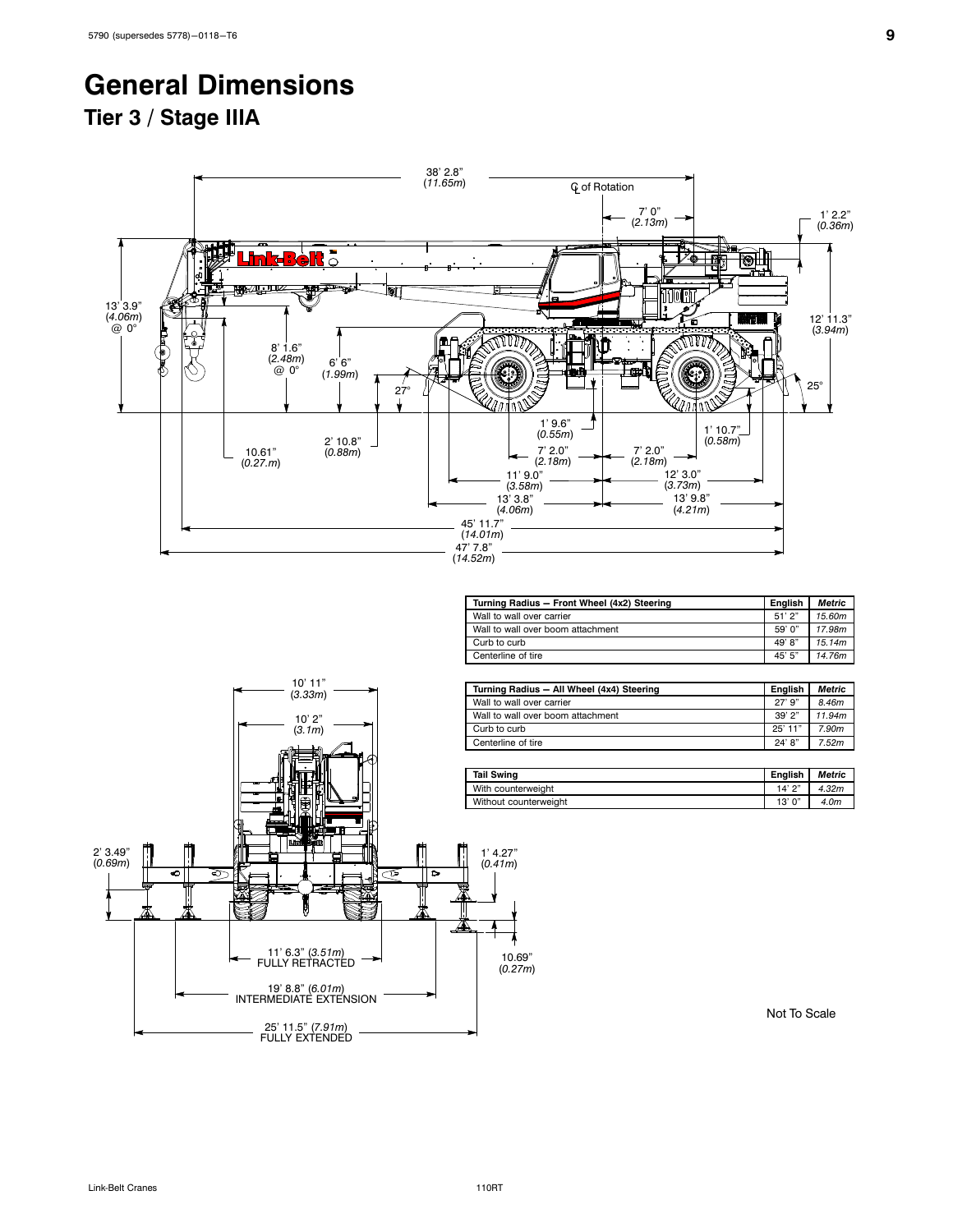### <span id="page-13-0"></span>**Working Range Diagram 164.1' Main Boom + 10' Fly**



**Operating Radius From Axis Of Rotation In Feet (***Meters***)**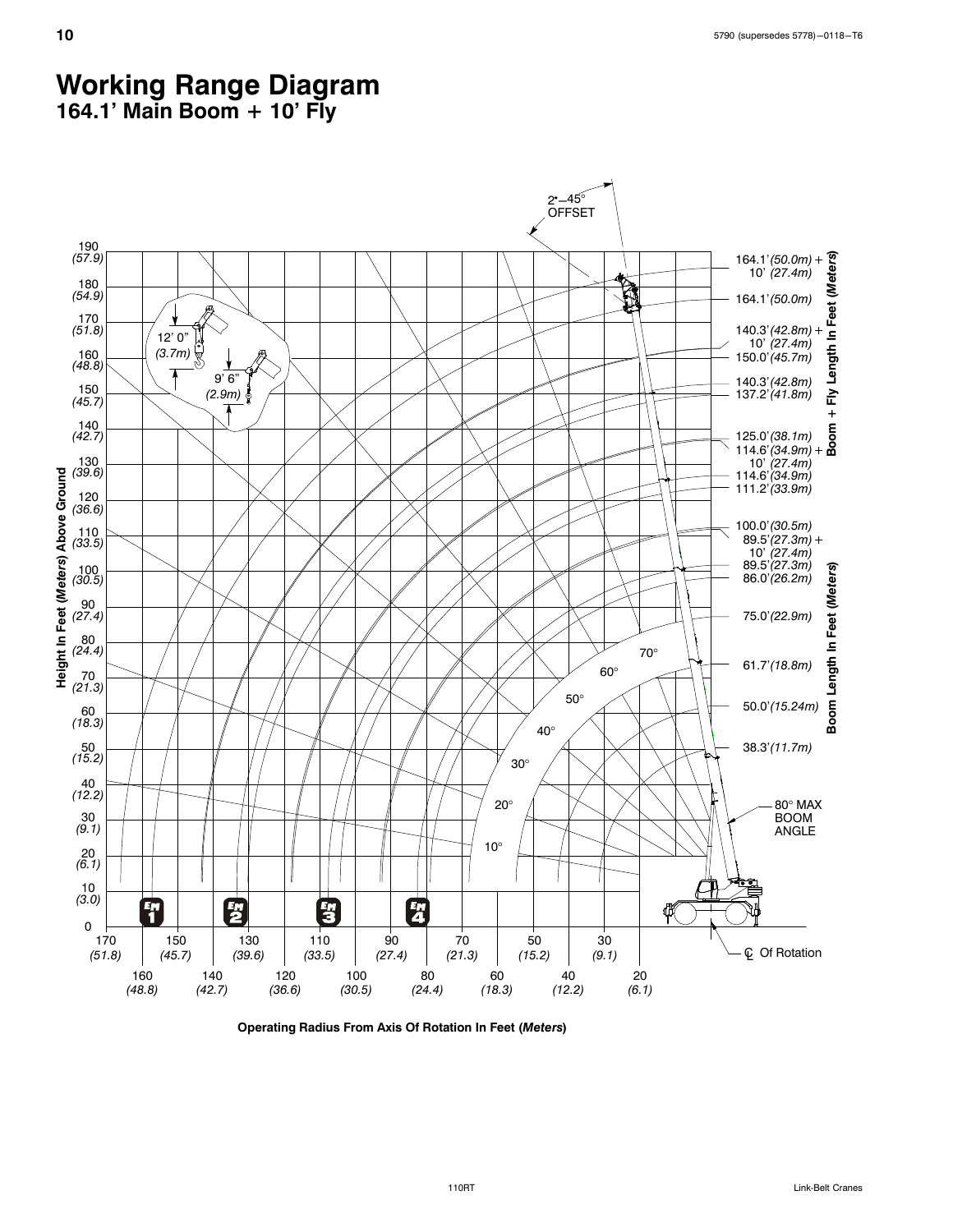### <span id="page-14-0"></span>**Working Range Diagram Main Boom + Fly**



**Operating Radius From Axis Of Rotation In Feet (***Meters***)**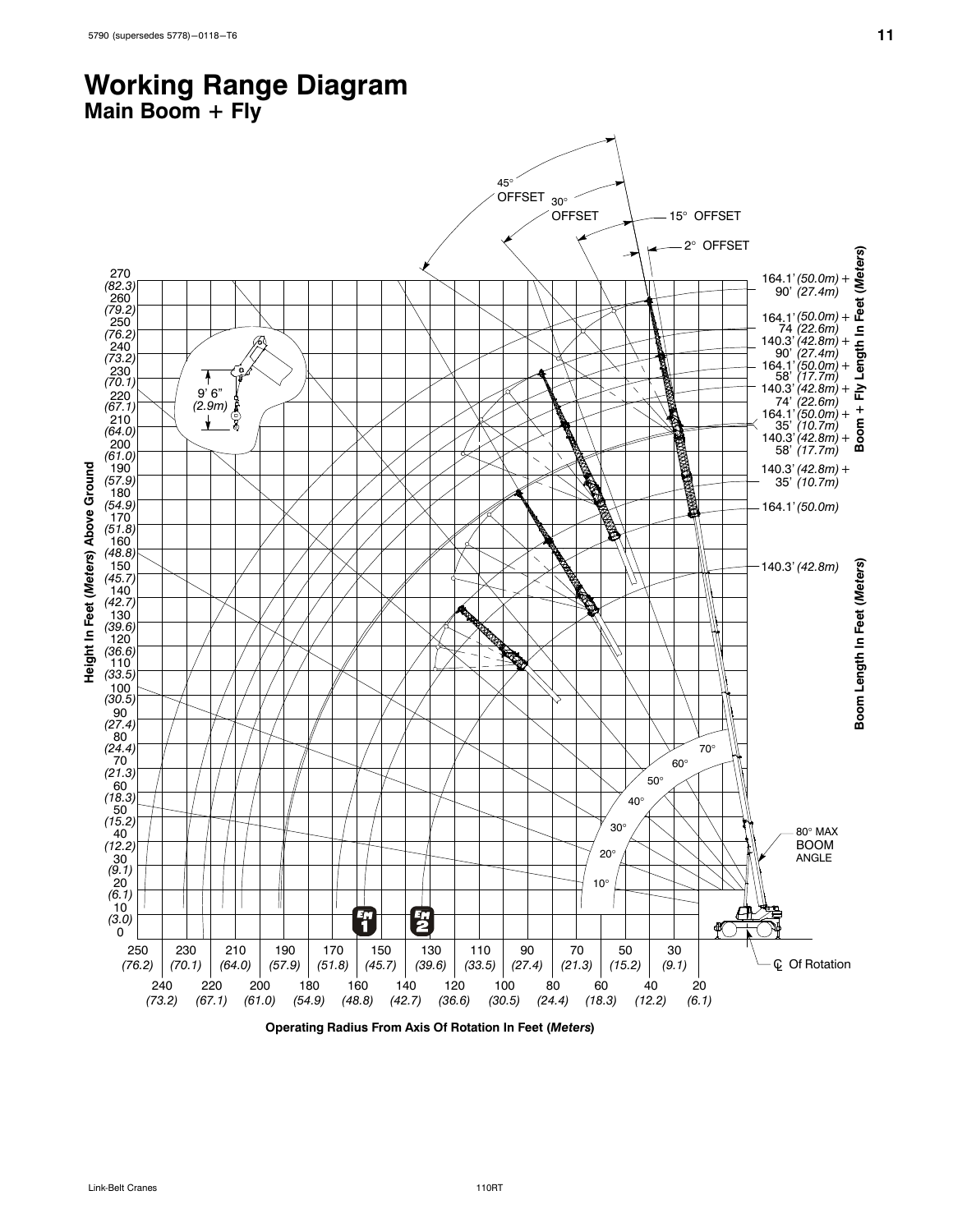### <span id="page-15-0"></span>**Boom Extend Modes**

|                                                                            |                |                | <b>Telescope Length</b> |           |                | <b>Boom Length</b> |       |
|----------------------------------------------------------------------------|----------------|----------------|-------------------------|-----------|----------------|--------------------|-------|
|                                                                            | T1             | T2             | T3                      | T4        | T <sub>5</sub> | $\mathsf{m}$       | ft    |
|                                                                            |                |                |                         |           |                | 11.67              | 38.3  |
| 38.3 ft (11.67m)                                                           |                |                |                         |           | 50%            | 15.24              | 50    |
| <b>Extend</b>                                                              |                |                |                         |           | 100%           | 18.80              | 61.7  |
|                                                                            |                |                |                         | 55%       | 100%           | 22.86              | 75    |
|                                                                            |                |                |                         | 100%      | 100%           | 26.21              | 86    |
| 164.1 ft (50.02 <i>m</i> )                                                 |                |                | 56%                     | 100%      | 100%           | 30.48              | 100   |
| T <sub>5</sub><br>T <sub>4</sub><br>T <sub>3</sub><br>T <sub>2</sub><br>T1 |                |                | 100%                    | 100%      | 100%           | 33.88              | 111.2 |
|                                                                            |                | 53%            | 100%                    | 100%      | 100%           | 38.10              | 125   |
|                                                                            |                | 100%           | 100%                    | 100%      | 100%           | 41.82              | 137.2 |
|                                                                            | 48%            | 100%           | 100%                    | 100%      | 100%           | 45.72              | 150   |
|                                                                            | 100%           | 100%           | 100%                    | 100%      | 100%           | 50.02              | 164.1 |
|                                                                            |                |                | <b>Telescope Length</b> |           |                | <b>Boom Length</b> |       |
|                                                                            | T <sub>1</sub> | T <sub>2</sub> | T <sub>3</sub>          | T4        | T <sub>5</sub> | $\mathbf{m}$       | ft    |
| 38.3 ft (11.67m)                                                           |                |                |                         |           |                | 11.67              | 38.3  |
| Extend                                                                     |                |                |                         |           | 50%            | 15.24              | 50    |
|                                                                            |                |                |                         | 50%       | 50%            | 18.94              | 62.1  |
|                                                                            |                |                | 51%                     | 50%       | 50%            | 22.86              | 75    |
| 140.3 ft (42.75m)                                                          |                |                | 100%                    | 50%       | 50%            | 26.62              | 87.3  |
| T <sub>3</sub><br>T <sub>2</sub><br>T <sub>4</sub><br>T1<br>T5             |                | 49%            | 100%                    | 50%       | 50%            | 30.48              | 100   |
|                                                                            |                | 100%           | 100%                    | 50%       | 50%            | 34.55              | 113.4 |
|                                                                            | 43%            | 100%           | 100%                    | 50%       | 50%            | 38.10              | 125   |
|                                                                            | 100%           | 100%           | 100%                    | 50%       | 50%            | 42.75              | 140.3 |
| 38.3 ft (11.67m)                                                           |                |                | <b>Telescope Length</b> |           |                | <b>Boom Length</b> |       |
|                                                                            | T <sub>1</sub> | T <sub>2</sub> | T3                      | <b>T4</b> | T <sub>5</sub> | $\mathbf{m}$       | ft    |
| Extend                                                                     |                |                |                         |           |                | 11.67              | 38.3  |
|                                                                            |                |                |                         |           | 50%            | 15.23              | 50    |
|                                                                            |                |                |                         | 50%       | 50%            | 18.94              | 62.1  |
| 114.6 ft (34.94m)                                                          |                |                | 50%                     | 50%       | 50%            | 22.78              | 74.7  |
| T <sub>5</sub><br>T <sub>2</sub><br>T1<br>TЗ                               |                | 50%            | 50%                     | 50%       | 50%            | 26.75              | 87.8  |
|                                                                            | 46%            | 50%            | 50%                     | 50%       | 50%            | 30.48              | 100   |
|                                                                            | 100%           | 50%            | 50%                     | 50%       | 50%            | 34.94              | 114.6 |
| 38.3 ft (11.67m)                                                           |                |                | <b>Telescope Length</b> |           |                | <b>Boom Length</b> |       |
|                                                                            | T1             | T2             | T3                      | Τ4        | T5             | $\mathbf{m}$       | ft    |
| Extend                                                                     |                |                |                         |           |                | 11.67              | 38.3  |
|                                                                            |                |                |                         | 50%       | 0%             | 15.38              | 50.5  |
| 89.5 ft (27.28m)                                                           |                |                | 50%                     | 50%       | 0%             | 19.21              | 63    |
| T <sub>2</sub><br>T1<br>ТЗ<br>T4                                           |                | 50%            | 50%                     | 50%       | 0%             | 23.18              | 76.1  |
|                                                                            | 50%            | 50%            | 50%                     | 50%       | 0%             | 27.28              | 89.5  |
|                                                                            |                |                |                         |           |                |                    |       |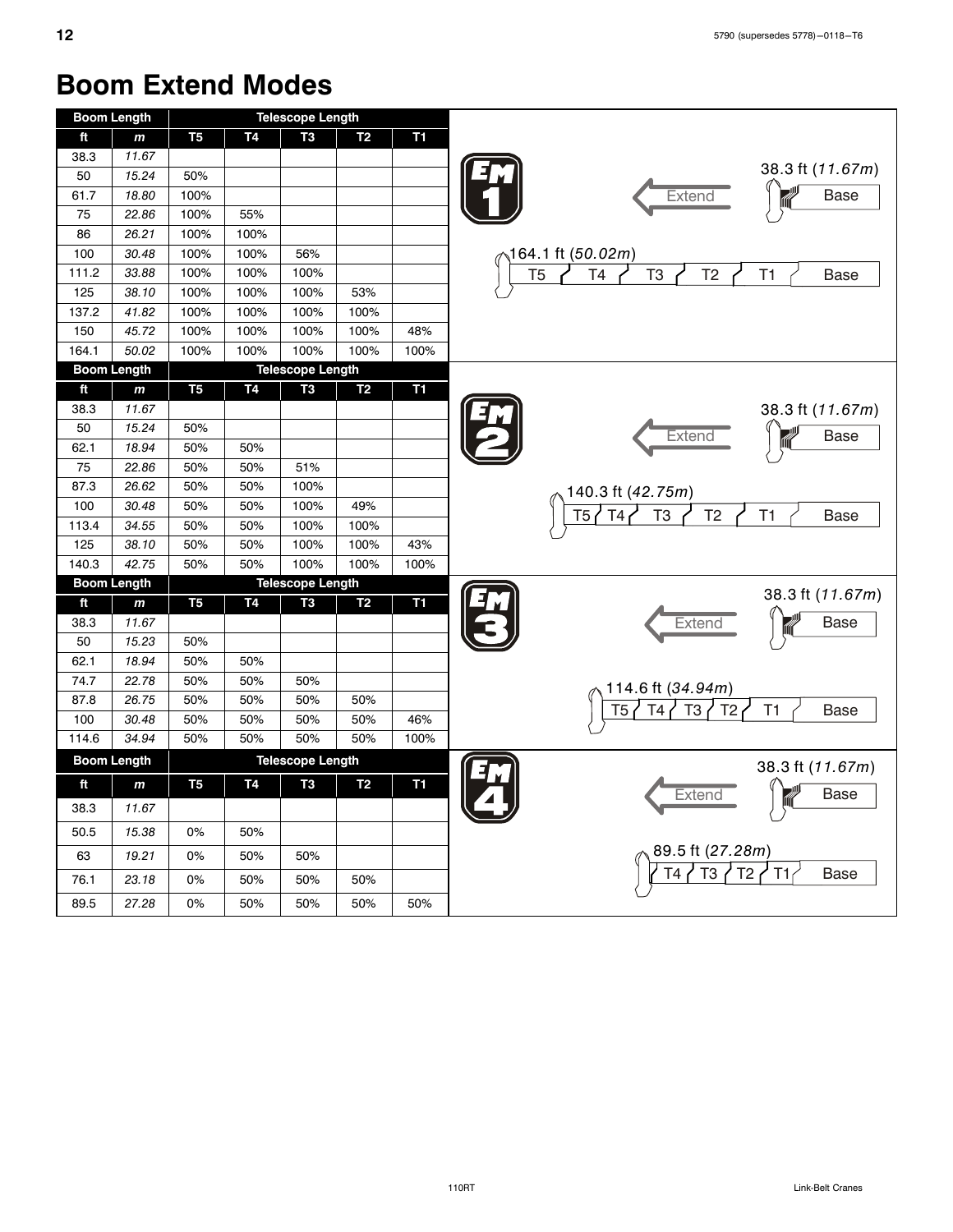# <span id="page-16-0"></span>**Main Boom Lift Capacity Charts - Imperial**

| 19,200 lb Counterweight - Fully Extended Outriggers - 360° Rotation<br>(All Capacities Are Listed In Pounds) |                                   |                  |                  |                  |                  |                  |                    |        |                    |        |        |                                    |
|--------------------------------------------------------------------------------------------------------------|-----------------------------------|------------------|------------------|------------------|------------------|------------------|--------------------|--------|--------------------|--------|--------|------------------------------------|
|                                                                                                              |                                   |                  |                  |                  |                  | Boom Length (ft) |                    |        |                    |        |        |                                    |
| Radius<br>(f <sup>t</sup> )                                                                                  | 38.3                              | $50.0 -$<br>50.5 | $61.7 -$<br>63.0 | $74.7 -$<br>76.1 | $86.0 -$<br>89.5 | 100              | $111.2 -$<br>114.6 | 125    | $137.2 -$<br>140.3 | 150    | 164.1  | <b>Radius</b><br>(f <sup>t</sup> ) |
| 7                                                                                                            | 220,000*                          |                  |                  |                  |                  |                  |                    |        |                    |        |        | $\overline{7}$                     |
| 8                                                                                                            | 200,000*                          |                  |                  |                  |                  |                  |                    |        |                    |        |        | 8                                  |
| 10                                                                                                           | 161,100                           | 160,500          | 137,600          |                  |                  |                  |                    |        |                    |        |        | 10                                 |
| 12                                                                                                           | 144,100                           | 145,700          | 137,600          | 120,400          |                  |                  |                    |        |                    |        |        | 12                                 |
| 15                                                                                                           | 118,700                           | 121,500          | 122,200          | 120,400          | 91,800           |                  |                    |        |                    |        |        | 15                                 |
| 20                                                                                                           | 86,600                            | 89,400           | 90,300           | 90,100           | 89,100           | 66,100           | 50,600             |        |                    |        |        | 20                                 |
| 25                                                                                                           | 66,800                            | 69,700           | 70,600           | 70,500           | 70,900           | 66,100           | 50,600             | 38,900 | 25,500             |        |        | 25                                 |
| 30                                                                                                           | 53,300                            | 56,300           | 57,300           | 58,800           | 58,500           | 57,700           | 50,600             | 38,900 | 31,000             | 22,600 |        | 30                                 |
| 35                                                                                                           |                                   | 45,500           | 47,300           | 47,700           | 47,300           | 46,200           | 45,200             | 38,900 | 31,000             | 22,600 | 19,700 | 35                                 |
| 40                                                                                                           |                                   | 35,400           | 37,200           | 37,600           | 37,100           | 37,400           | 36,400             | 36,300 | 31,000             | 22,600 | 19,700 | 40                                 |
| 45                                                                                                           |                                   |                  | 30,200           | 30,600           | 30,900           | 30,500           | 30,100             | 29,400 | 28,600             | 22,600 | 19,700 | 45                                 |
| 50                                                                                                           |                                   |                  | 25,000           | 25,400           | 25,700           | 25,300           | 25,000             | 26,000 | 25,500             | 22,600 | 19,700 | 50                                 |
| 55                                                                                                           |                                   |                  | 20,900           | 22,600           | 21,700           | 21,900           | 22,400             | 22,600 | 22,200             | 21,500 | 19,700 | 55                                 |
| 60                                                                                                           |                                   |                  |                  | 19,300           | 18,600           | 19,900           | 19,900             | 19,400 | 19,000             | 18,300 | 17,700 | 60                                 |
| 65                                                                                                           |                                   |                  |                  | 16,700           | 17,000           | 17,300           | 17,300             | 16,800 | 16,500             | 15,800 | 15,300 | 65                                 |
| 70                                                                                                           |                                   |                  |                  |                  | 15,200           | 15,300           | 15,300             | 14,800 | 14,500             | 13,800 | 13,200 | 70                                 |
| 75                                                                                                           |                                   |                  |                  |                  | 13,400           | 13,500           | 13,500             | 13,000 | 12,700             | 12,000 | 11,400 | 75                                 |
| 80                                                                                                           |                                   |                  |                  |                  | 10,600           | 11,900           | 11,900             | 11,500 | 11,200             | 10,500 | 9,900  | 80                                 |
| 85                                                                                                           |                                   |                  |                  |                  |                  | 10,600           | 10,600             | 10,200 | 9,900              | 9,200  | 8,600  | 85                                 |
| 90                                                                                                           |                                   |                  |                  |                  |                  | 9,400            | 9,500              | 9,000  | 8,700              | 8,100  | 7,500  | 90                                 |
| 95                                                                                                           |                                   |                  |                  |                  |                  |                  | 8,400              | 8,000  | 7,700              | 7,100  | 6,500  | 95                                 |
| 100                                                                                                          |                                   |                  |                  |                  |                  |                  | 7,500              | 7,100  | 6,800              | 6,200  | 5,600  | 100                                |
| 105                                                                                                          |                                   |                  |                  |                  |                  |                  | 4,900              | 6,300  | 6,100              | 5,400  | 4,900  | 105                                |
| 110                                                                                                          |                                   |                  |                  |                  |                  |                  |                    | 5,600  | 5,300              | 4,700  | 4,200  | 110                                |
| 115                                                                                                          |                                   |                  |                  |                  |                  |                  |                    | 5,000  | 4,700              | 4,100  | 3,500  | 115                                |
| 120                                                                                                          |                                   |                  |                  |                  |                  |                  |                    |        | 4,100              | 3,500  | 2,900  | 120                                |
| 125                                                                                                          |                                   |                  |                  |                  |                  |                  |                    |        | 3,600              | 3,000  | 2,400  | 125                                |
| 130                                                                                                          |                                   |                  |                  |                  |                  |                  |                    |        | 3,100              | 2,500  | 2,000  | 130                                |
| 135                                                                                                          |                                   |                  |                  |                  |                  |                  |                    |        |                    | 2,000  | 1,500  | 135                                |
| 140                                                                                                          |                                   |                  |                  |                  |                  |                  |                    |        |                    | 1,600  | 1,100  | 140                                |
| * Over Front Only                                                                                            |                                   |                  |                  |                  |                  |                  |                    |        |                    |        |        |                                    |
|                                                                                                              | * ASME B30.5 or Special Equipment |                  |                  |                  |                  |                  |                    |        |                    |        |        |                                    |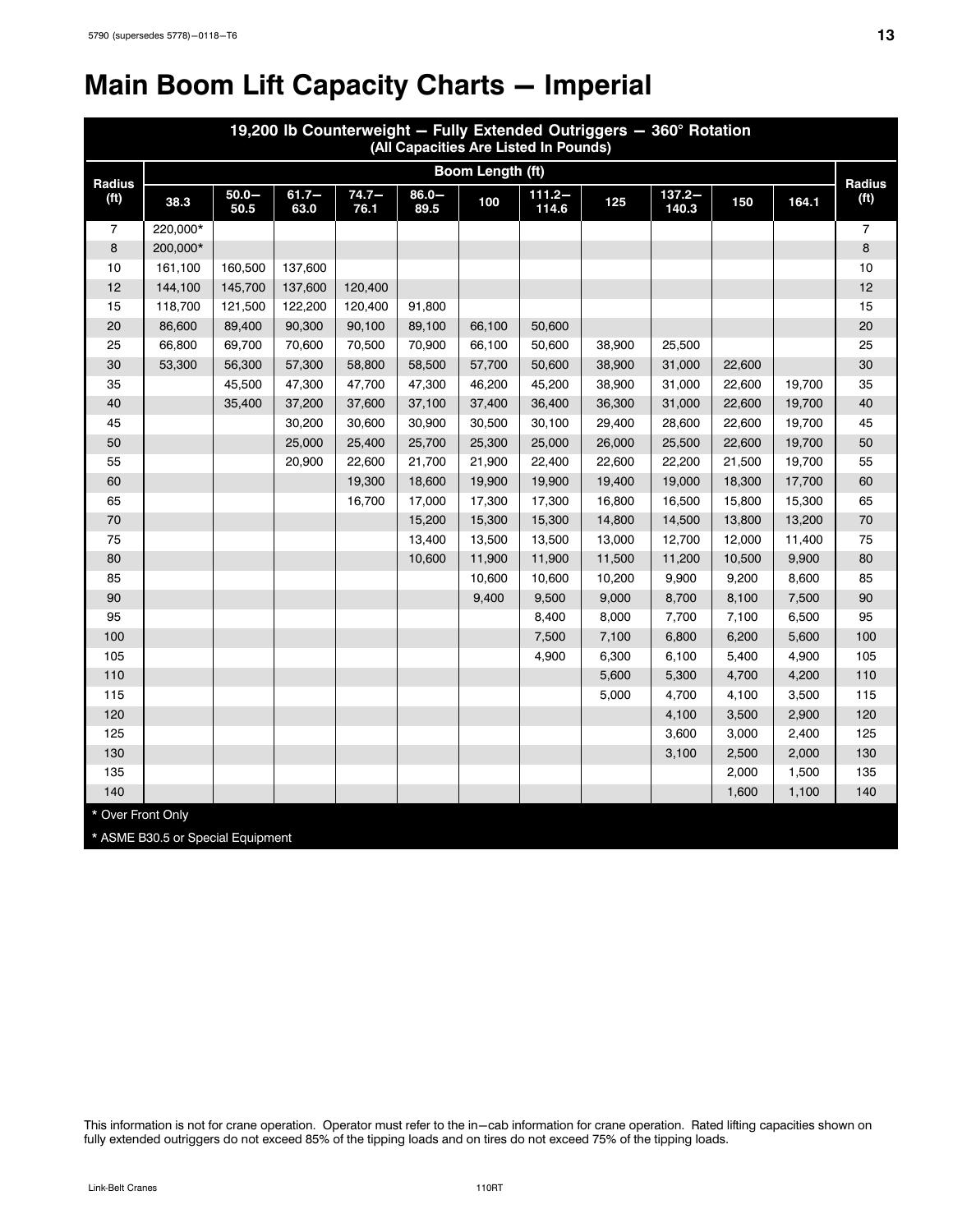<span id="page-17-0"></span>

|                             | 28,800 lb Counterweight - Fully Extended Outriggers - 360° Rotation<br>(All Capacities Are Listed In Pounds) |                  |                  |                  |                  |                  |                    |        |                    |        |        |                             |
|-----------------------------|--------------------------------------------------------------------------------------------------------------|------------------|------------------|------------------|------------------|------------------|--------------------|--------|--------------------|--------|--------|-----------------------------|
|                             |                                                                                                              |                  |                  |                  |                  | Boom Length (ft) |                    |        |                    |        |        |                             |
| Radius<br>(f <sup>t</sup> ) | 38.3                                                                                                         | $50.0 -$<br>50.5 | $61.7 -$<br>63.0 | $74.7 -$<br>76.1 | $86.0 -$<br>89.5 | 100              | $111.2 -$<br>114.6 | 125    | $137.2 -$<br>140.3 | 150    | 164.1  | Radius<br>(f <sup>t</sup> ) |
| $\overline{7}$              | 220,000*                                                                                                     |                  |                  |                  |                  |                  |                    |        |                    |        |        | $\overline{7}$              |
| 8                           | 200,000*                                                                                                     |                  |                  |                  |                  |                  |                    |        |                    |        |        | 8                           |
| 10                          | 162,800                                                                                                      | 160,500          | 137,600          |                  |                  |                  |                    |        |                    |        |        | 10                          |
| 12                          | 145,700                                                                                                      | 147,100          | 137,600          | 120,400          |                  |                  |                    |        |                    |        |        | 12                          |
| 15                          | 125,400                                                                                                      | 127,200          | 124,800          | 120,400          | 91,800           |                  |                    |        |                    |        |        | 15                          |
| 20                          | 91,800                                                                                                       | 94,600           | 95,500           | 95,200           | 91,800           | 66,100           | 50,600             |        |                    |        |        | 20                          |
| 25                          | 71,000                                                                                                       | 73,800           | 74,800           | 74,700           | 73,800           | 66,100           | 50,600             | 38,900 | 25,500             |        |        | 25                          |
| 30                          | 56,800                                                                                                       | 59,800           | 60,800           | 61,900           | 62,000           | 61,100           | 50,600             | 38,900 | 31,000             | 22,600 |        | 30                          |
| 35                          |                                                                                                              | 49,600           | 51,700           | 52,100           | 51,800           | 51,000           | 46,300             | 38,900 | 31,000             | 22,600 | 19,700 | 35                          |
| 40                          |                                                                                                              | 42,500           | 44,000           | 44,500           | 44,200           | 43,300           | 41,800             | 38,200 | 31,000             | 22,600 | 19,700 | 40                          |
| 45                          |                                                                                                              |                  | 36,300           | 36,700           | 36,200           | 35,700           | 34,300             | 35,200 | 31,000             | 22,600 | 19,700 | 45                          |
| 50                          |                                                                                                              |                  | 30,300           | 30,700           | 30,300           | 30,600           | 30,200             | 29,500 | 28,800             | 22,600 | 19,700 | 50                          |
| 55                          |                                                                                                              |                  | 25,600           | 26,100           | 26,400           | 26,000           | 25,700             | 25,000 | 24,600             | 22,600 | 19,700 | 55                          |
| 60                          |                                                                                                              |                  |                  | 22,500           | 22,700           | 22,400           | 22,000             | 22,600 | 22,900             | 22,500 | 19,700 | 60                          |
| 65                          |                                                                                                              |                  |                  | 20,300           | 19,800           | 19,400           | 19,400             | 20,600 | 20,200             | 19,500 | 18,900 | 65                          |
| 70                          |                                                                                                              |                  |                  |                  | 17,300           | 18,000           | 18,100             | 18,100 | 17,800             | 17,100 | 16,500 | 70                          |
| 75                          |                                                                                                              |                  |                  |                  | 15,300           | 16,600           | 16,600             | 16,100 | 15,700             | 15,200 | 14,600 | 75                          |
| 80                          |                                                                                                              |                  |                  |                  | 13,500           | 14,900           | 14,900             | 14,400 | 14,100             | 13,500 | 12,900 | 80                          |
| 85                          |                                                                                                              |                  |                  |                  |                  | 13,300           | 13,400             | 12,900 | 12,600             | 12,000 | 11,400 | 85                          |
| 90                          |                                                                                                              |                  |                  |                  |                  | 12,000           | 12,000             | 11,600 | 11,300             | 10,700 | 10,100 | 90                          |
| 95                          |                                                                                                              |                  |                  |                  |                  |                  | 10,800             | 10,400 | 10,100             | 9,500  | 8,900  | 95                          |
| 100                         |                                                                                                              |                  |                  |                  |                  |                  | 9,800              | 9,400  | 9,100              | 8,500  | 7,900  | 100                         |
| 105                         |                                                                                                              |                  |                  |                  |                  |                  | 7,100              | 8,500  | 8,200              | 7,600  | 7,000  | 105                         |
| 110                         |                                                                                                              |                  |                  |                  |                  |                  |                    | 7,600  | 7,400              | 6,800  | 6,200  | 110                         |
| 115                         |                                                                                                              |                  |                  |                  |                  |                  |                    | 6,900  | 6,600              | 6,000  | 5,500  | 115                         |
| 120                         |                                                                                                              |                  |                  |                  |                  |                  |                    |        | 5,900              | 5,400  | 4,800  | 120                         |
| 125                         |                                                                                                              |                  |                  |                  |                  |                  |                    |        | 5,300              | 4,700  | 4,200  | 125                         |
| 130                         |                                                                                                              |                  |                  |                  |                  |                  |                    |        | 4,800              | 4,200  | 3,600  | 130                         |
| 135                         |                                                                                                              |                  |                  |                  |                  |                  |                    |        |                    | 3,700  | 3,100  | 135                         |
| 140                         |                                                                                                              |                  |                  |                  |                  |                  |                    |        |                    | 3,200  | 2,700  | 140                         |
| 145                         |                                                                                                              |                  |                  |                  |                  |                  |                    |        |                    |        | 2,200  | 145                         |
| 150                         |                                                                                                              |                  |                  |                  |                  |                  |                    |        |                    |        | 1,800  | 150                         |
| 155                         |                                                                                                              |                  |                  |                  |                  |                  |                    |        |                    |        | 1,500  | 155                         |
| * Over Front Only           |                                                                                                              |                  |                  |                  |                  |                  |                    |        |                    |        |        |                             |
|                             | * ASME B30.5 or Special Equipment                                                                            |                  |                  |                  |                  |                  |                    |        |                    |        |        |                             |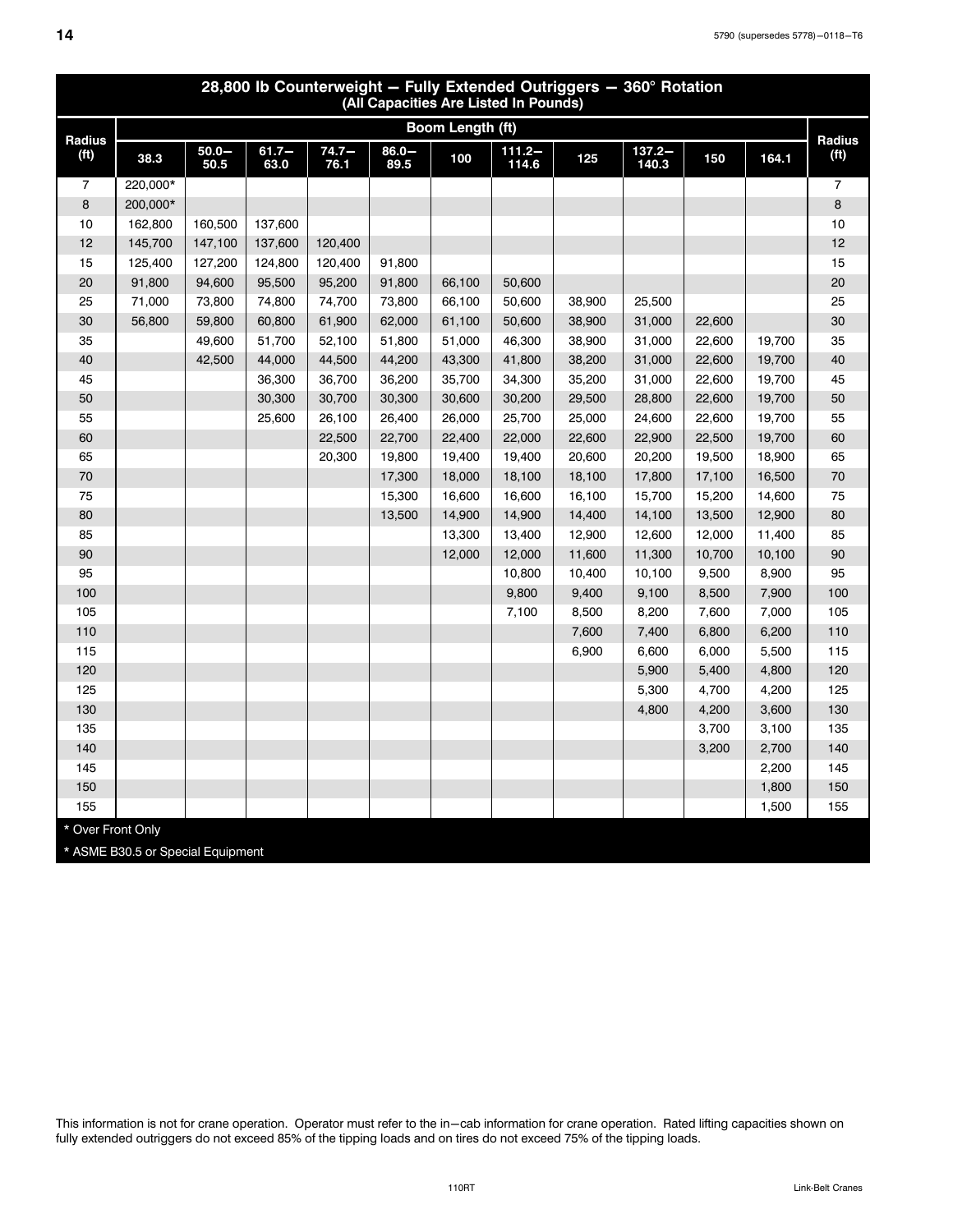# <span id="page-18-0"></span>**Fly Attachment Lift Capacity Charts - Optional**

|                   | 19,200 lb Counterweight - Fully Extended Outriggers - 360° Rotation<br>(All Capacities Are Listed In Pounds)<br>Main Boom + 10 ft Manual Offset Fly (2°, 15°, 30° & 45° Offsets) |                  |                  |                  |                  |                  |                    |        |                    |        |        |                                    |  |  |
|-------------------|----------------------------------------------------------------------------------------------------------------------------------------------------------------------------------|------------------|------------------|------------------|------------------|------------------|--------------------|--------|--------------------|--------|--------|------------------------------------|--|--|
|                   |                                                                                                                                                                                  |                  |                  |                  |                  |                  |                    |        |                    |        |        |                                    |  |  |
| <b>Radius</b>     |                                                                                                                                                                                  |                  |                  |                  |                  | Boom Length (ft) |                    |        |                    |        |        |                                    |  |  |
| (f <sup>t</sup> ) | 38.3                                                                                                                                                                             | $50.0 -$<br>50.5 | $61.7 -$<br>63.0 | $74.7 -$<br>76.1 | $86.0 -$<br>89.5 | 100              | $111.2 -$<br>114.6 | 125    | $137.2 -$<br>140.3 | 150    | 164.1  | <b>Radius</b><br>(f <sup>t</sup> ) |  |  |
| 10                | 41,400                                                                                                                                                                           | 42,700           | 47,700           |                  |                  |                  |                    |        |                    |        |        | 10                                 |  |  |
| 12                | 35,900                                                                                                                                                                           | 36,700           | 42,500           | 47,600           |                  |                  |                    |        |                    |        |        | 12                                 |  |  |
| 15                | 35,100                                                                                                                                                                           | 35,900           | 36,400           | 42,000           | 42,200           |                  |                    |        |                    |        |        | 15                                 |  |  |
| 20                | 34,000                                                                                                                                                                           | 34,800           | 35,400           | 35,800           | 36,100           | 40,600           | 39,700             |        |                    |        |        | 20                                 |  |  |
| 25                | 33,500                                                                                                                                                                           | 34,000           | 34,600           | 35,100           | 35,400           | 35,500           | 39,400             | 30,500 | 20,600             |        |        | 25                                 |  |  |
| 30                | 33,500                                                                                                                                                                           | 33,500           | 34,000           | 34,400           | 34,800           | 35,000           | 35,200             | 30,500 | 25,600             | 18,600 |        | 30                                 |  |  |
| 35                | 33,500                                                                                                                                                                           | 33,400           | 33,600           | 34,000           | 34,400           | 34,400           | 34,600             | 30,500 | 25,600             | 18,600 | 16,000 | 35                                 |  |  |
| 40                | 33,500                                                                                                                                                                           | 33,400           | 33,500           | 33,700           | 34,000           | 33,900           | 34,400             | 30,500 | 25,600             | 18,600 | 16,000 | 40                                 |  |  |
| 45                |                                                                                                                                                                                  | 29,600           | 29,900           | 29,300           | 30,400           | 30,500           | 30,000             | 29,200 | 25,600             | 18,600 | 16,000 | 45                                 |  |  |
| 50                |                                                                                                                                                                                  | 24,500           | 25,800           | 25,800           | 25,800           | 25,300           | 24,800             | 24,100 | 23,200             | 18,600 | 16,000 | 50                                 |  |  |
| 55                |                                                                                                                                                                                  |                  | 21,900           | 21,800           | 21,800           | 21,300           | 20,900             | 20,500 | 20,600             | 18,600 | 16,000 | 55                                 |  |  |
| 60                |                                                                                                                                                                                  |                  | 18,700           | 18,700           | 18,700           | 18,200           | 18,300             | 19,100 | 18,700             | 17,900 | 16,000 | 60                                 |  |  |
| 65                |                                                                                                                                                                                  |                  | 16,100           | 16,200           | 16,100           | 16,400           | 17,100             | 16,500 | 16,100             | 15,500 | 14,900 | 65                                 |  |  |
| 70                |                                                                                                                                                                                  |                  |                  | 15,000           | 14,100           | 15,100           | 15,000             | 14,500 | 14,100             | 13,400 | 12,800 | 70                                 |  |  |
| 75                |                                                                                                                                                                                  |                  |                  | 13,200           | 13,200           | 13,300           | 13,200             | 12,700 | 12,400             | 11,700 | 11,000 | 75                                 |  |  |
| 80                |                                                                                                                                                                                  |                  |                  |                  | 12,000           | 11,800           | 11,700             | 11,200 | 10,800             | 10,200 | 9,500  | 80                                 |  |  |
| 85                |                                                                                                                                                                                  |                  |                  |                  | 10,700           | 10,500           | 10,400             | 9,900  | 9,500              | 8,900  | 8,200  | 85                                 |  |  |
| 90                |                                                                                                                                                                                  |                  |                  |                  | 8,400            | 9,400            | 9,300              | 8,800  | 8,400              | 7,700  | 7,100  | 90                                 |  |  |
| 95                |                                                                                                                                                                                  |                  |                  |                  |                  | 8,400            | 8,300              | 7,800  | 7,400              | 6,700  | 6,100  | 95                                 |  |  |
| 100               |                                                                                                                                                                                  |                  |                  |                  |                  | 7,500            | 7,400              | 6,900  | 6,500              | 5,900  | 5,200  | 100                                |  |  |
| 105               |                                                                                                                                                                                  |                  |                  |                  |                  |                  | 6,600              | 6,100  | 5,700              | 5,100  | 4,500  | 105                                |  |  |
| 110               |                                                                                                                                                                                  |                  |                  |                  |                  |                  | 5,900              | 5,400  | 5,000              | 4,400  | 3,800  | 110                                |  |  |
| 115               |                                                                                                                                                                                  |                  |                  |                  |                  |                  | 3,600              | 4,700  | 4,400              | 3,700  | 3,100  | 115                                |  |  |
| 120               |                                                                                                                                                                                  |                  |                  |                  |                  |                  |                    | 4,200  | 3,800              | 3,200  | 2,600  | 120                                |  |  |
| 125               |                                                                                                                                                                                  |                  |                  |                  |                  |                  |                    | 3,700  | 3,300              | 2,600  | 2,000  | 125                                |  |  |
| 130               |                                                                                                                                                                                  |                  |                  |                  |                  |                  |                    |        | 2,800              | 2,200  | 1,600  | 130                                |  |  |
| 135               |                                                                                                                                                                                  |                  |                  |                  |                  |                  |                    |        | 2,400              | 1,700  | 1,100  | 135                                |  |  |
| 140               |                                                                                                                                                                                  |                  |                  |                  |                  |                  |                    |        | 2,000              | 1,300  |        | 140                                |  |  |
| 145               |                                                                                                                                                                                  |                  |                  |                  |                  |                  |                    |        |                    | 1,000  |        | 145                                |  |  |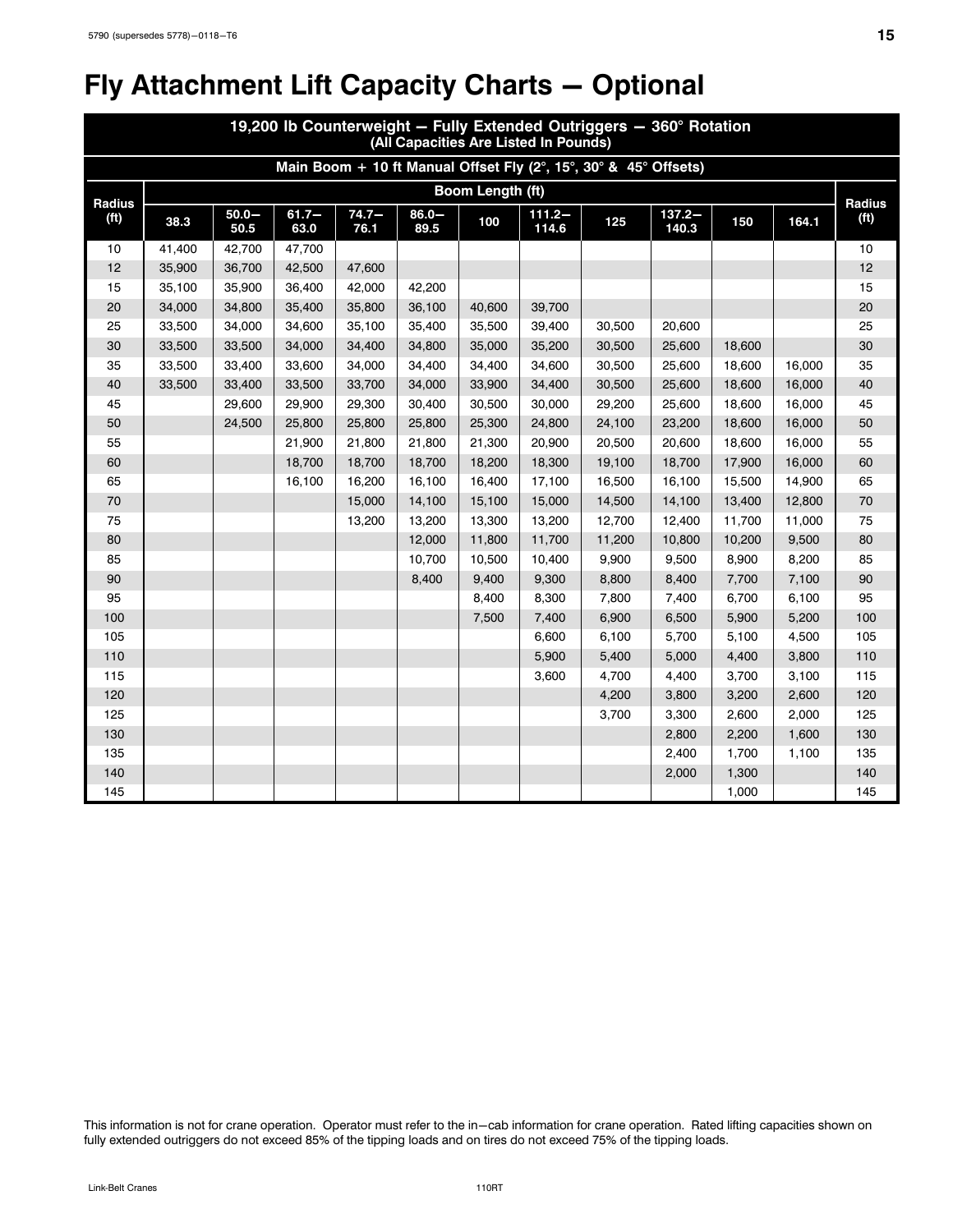<span id="page-19-0"></span>

|                   |        |                  |                  |                  |                  |                  | (All Capacities Are Listed In Pounds) | 28,800 lb Counterweight - Fully Extended Outriggers - 360° Rotation |                    |        |        |                   |
|-------------------|--------|------------------|------------------|------------------|------------------|------------------|---------------------------------------|---------------------------------------------------------------------|--------------------|--------|--------|-------------------|
|                   |        |                  |                  |                  |                  |                  |                                       | Main Boom + 10 ft Manual Offset Fly (2°, 15°, 30° & 45° Offsets)    |                    |        |        |                   |
| <b>Radius</b>     |        |                  |                  |                  |                  | Boom Length (ft) |                                       |                                                                     |                    |        |        | Radius            |
| (f <sup>t</sup> ) | 38.3   | $50.0 -$<br>50.5 | $61.7 -$<br>63.0 | $74.7 -$<br>76.1 | $86.0 -$<br>89.5 | 100              | $111.2 -$<br>114.6                    | 125                                                                 | $137.2 -$<br>140.3 | 150    | 164.1  | (f <sup>t</sup> ) |
| 10                | 41,400 | 42,700           | 47,700           |                  |                  |                  |                                       |                                                                     |                    |        |        | 10                |
| 12                | 35,900 | 36,700           | 42,500           | 47,600           |                  |                  |                                       |                                                                     |                    |        |        | 12                |
| 15                | 35,100 | 35,900           | 36,400           | 42,000           | 42,200           |                  |                                       |                                                                     |                    |        |        | 15                |
| 20                | 34,000 | 34,800           | 35,400           | 35,800           | 36,100           | 40,600           | 39,700                                |                                                                     |                    |        |        | 20                |
| 25                | 33,500 | 34,000           | 34,600           | 35,100           | 35,400           | 35,500           | 39,400                                | 30,500                                                              | 20,600             |        |        | 25                |
| 30                | 33,500 | 33,500           | 34,000           | 34,400           | 34,800           | 35,000           | 35,200                                | 30,500                                                              | 25,600             | 18,600 |        | 30                |
| 35                | 33,500 | 33,400           | 33,600           | 34,000           | 34,400           | 34,400           | 34,600                                | 30,500                                                              | 25,600             | 18,600 | 16,000 | 35                |
| 40                | 33,500 | 33,400           | 33,500           | 33,700           | 34,000           | 33,900           | 34,400                                | 30,500                                                              | 25,600             | 18,600 | 16,000 | 40                |
| 45                |        | 33,400           | 33,500           | 33,500           | 33,800           | 32,200           | 33,200                                | 30,500                                                              | 25,600             | 18,600 | 16,000 | 45                |
| 50                |        | 29,800           | 30,000           | 29,500           | 29,500           | 29,500           | 28,500                                | 29,300                                                              | 25,600             | 18,600 | 16,000 | 50                |
| 55                |        |                  | 25,400           | 26,500           | 25,900           | 26,000           | 25,500                                | 24,800                                                              | 24,000             | 18,600 | 16,000 | 55                |
| 60                |        |                  | 22,900           | 22,900           | 22,900           | 22,300           | 21,900                                | 21,200                                                              | 20,400             | 18,600 | 16,000 | 60                |
| 65                |        |                  | 19,000           | 19,900           | 19,900           | 19,400           | 19,000                                | 18,300                                                              | 18,900             | 18,600 | 16,000 | 65                |
| 70                |        |                  |                  | 17,500           | 17,500           | 17,000           | 16,600                                | 17,300                                                              | 17,400             | 16,700 | 16,000 | 70                |
| 75                |        |                  |                  | 15,500           | 15,500           | 15,000           | 15,400                                | 15,800                                                              | 15,500             | 14,800 | 14,200 | 75                |
| 80                |        |                  |                  |                  | 13,800           | 13,800           | 14,600                                | 14,100                                                              | 13,800             | 13,100 | 12,500 | 80                |
| 85                |        |                  |                  |                  | 12,300           | 13,100           | 13,100                                | 12,600                                                              | 12,300             | 11,600 | 11,000 | 85                |
| 90                |        |                  |                  |                  | 11,000           | 11,900           | 11,800                                | 11,300                                                              | 11,000             | 10,300 | 9,700  | 90                |
| 95                |        |                  |                  |                  |                  | 10,800           | 10,700                                | 10,200                                                              | 9,800              | 9,100  | 8,500  | 95                |
| 100               |        |                  |                  |                  |                  | 9,800            | 9,600                                 | 9,100                                                               | 8,800              | 8,100  | 7,500  | 100               |
| 105               |        |                  |                  |                  |                  |                  | 8,700                                 | 8,200                                                               | 7,900              | 7,200  | 6,600  | 105               |
| 110               |        |                  |                  |                  |                  |                  | 7,900                                 | 7,400                                                               | 7,100              | 6,400  | 5,800  | 110               |
| 115               |        |                  |                  |                  |                  |                  | 4,700                                 | 6,700                                                               | 6,300              | 5,700  | 5,100  | 115               |
| 120               |        |                  |                  |                  |                  |                  |                                       | 6,000                                                               | 5,700              | 5,000  | 4,400  | 120               |
| 125               |        |                  |                  |                  |                  |                  |                                       | 5,400                                                               | 5,100              | 4,400  | 3,800  | 125               |
| 130               |        |                  |                  |                  |                  |                  |                                       |                                                                     | 4,500              | 3,900  | 3,300  | 130               |
| 135               |        |                  |                  |                  |                  |                  |                                       |                                                                     | 4,000              | 3,400  | 2,800  | 135               |
| 140               |        |                  |                  |                  |                  |                  |                                       |                                                                     | 3,600              | 2,900  | 2,300  | 140               |
| 145               |        |                  |                  |                  |                  |                  |                                       |                                                                     |                    | 2,500  | 1,900  | 145               |
| 150               |        |                  |                  |                  |                  |                  |                                       |                                                                     |                    | 2,100  | 1,500  | 150               |
| 155               |        |                  |                  |                  |                  |                  |                                       |                                                                     |                    |        | 1,100  | 155               |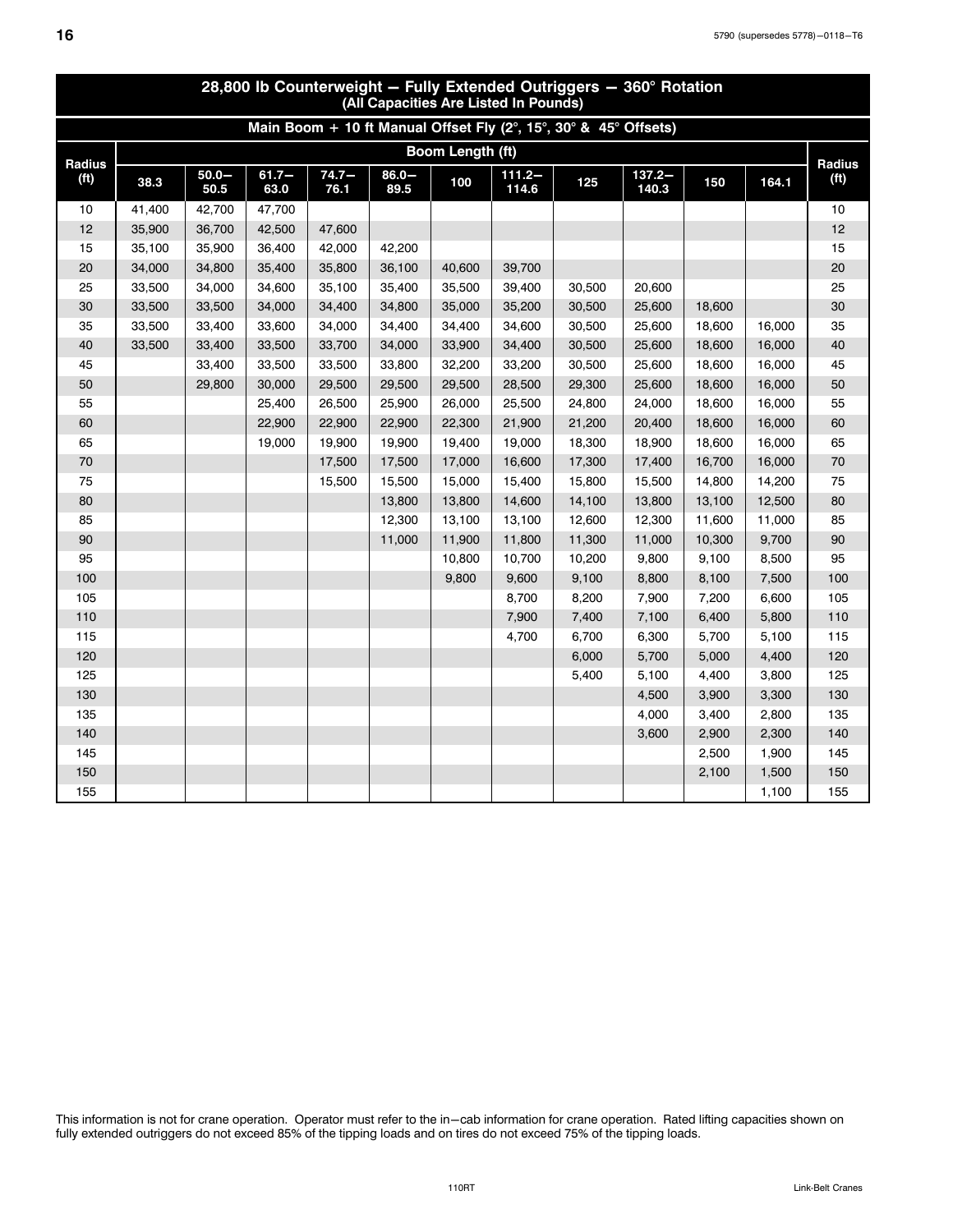<span id="page-20-0"></span>

|                   | (All Capacities Are Listed In Pounds) |                         |            |                           |             |            |                         |              |                   |  |  |  |  |  |
|-------------------|---------------------------------------|-------------------------|------------|---------------------------|-------------|------------|-------------------------|--------------|-------------------|--|--|--|--|--|
|                   |                                       |                         |            | 164.1 ft Main Boom Length |             |            |                         |              |                   |  |  |  |  |  |
| <b>Radius</b>     |                                       | 35 ft Manual Offset Fly |            |                           |             |            | 58 ft Manual Offset Fly |              | <b>Radius</b>     |  |  |  |  |  |
| (f <sup>t</sup> ) | $2^{\circ}$                           | $15^\circ$              | $30^\circ$ | $45^{\circ}$              | $2^{\circ}$ | $15^\circ$ | $30^\circ$              | $45^{\circ}$ | (f <sup>t</sup> ) |  |  |  |  |  |
| 40                | 11,000                                |                         |            |                           |             |            |                         |              | 40                |  |  |  |  |  |
| 45                | 11,000                                |                         |            |                           |             |            |                         |              | 45                |  |  |  |  |  |
| 50                | 11,000                                |                         |            |                           | 7,500       |            |                         |              | 50                |  |  |  |  |  |
| 55                | 11,000                                | 11,500                  |            |                           | 7,500       |            |                         |              | 55                |  |  |  |  |  |
| 60                | 11,000                                | 11,500                  |            |                           | 7,500       |            |                         |              | 60                |  |  |  |  |  |
| 65                | 11,000                                | 11,500                  | 11,300     |                           | 7,500       | 7,900      |                         |              | 65                |  |  |  |  |  |
| 70                | 11,000                                | 11,500                  | 11,100     | 9,800                     | 7,500       | 7,900      |                         |              | 70                |  |  |  |  |  |
| 75                | 11,000                                | 11,500                  | 10,900     | 9,700                     | 7,500       | 7,800      |                         |              | 75                |  |  |  |  |  |
| 80                | 10,200                                | 11,000                  | 10,700     | 9,600                     | 7,500       | 7,600      | 6,300                   |              | 80                |  |  |  |  |  |
| 85                | 8,900                                 | 9,600                   | 10,400     | 9,500                     | 7,500       | 7,400      | 6,200                   |              | 85                |  |  |  |  |  |
| 90                | 7,700                                 | 8,400                   | 9,100      | 9,400                     | 7,500       | 7,200      | 6,000                   | 5,200        | 90                |  |  |  |  |  |
| 95                | 6,700                                 | 7,400                   | 8,000      | 8,500                     | 7,300       | 7,100      | 5,900                   | 5,100        | 95                |  |  |  |  |  |
| 100               | 5,800                                 | 6,400                   | 7,000      | 7,500                     | 6,400       | 6,900      | 5,800                   | 5,100        | 100               |  |  |  |  |  |
| 105               | 5,000                                 | 5,600                   | 6,100      | 6,500                     | 5,500       | 6,400      | 5,700                   | 5,000        | 105               |  |  |  |  |  |
| 110               | 4,300                                 | 4,800                   | 5,300      | 5,700                     | 4,800       | 5,700      | 5,600                   | 4,900        | 110               |  |  |  |  |  |
| 115               | 3,700                                 | 4,200                   | 4,600      | 4,900                     | 4,200       | 4,900      | 5,500                   | 4,900        | 115               |  |  |  |  |  |
| 120               | 3,100                                 | 3,500                   | 3,900      | 4,200                     | 3,600       | 4,300      | 5,000                   | 4,800        | 120               |  |  |  |  |  |
| 125               | 2,600                                 | 3,000                   | 3,300      | 3,600                     | 3,000       | 3,700      | 4,400                   | 4,800        | 125               |  |  |  |  |  |
| 130               | 2,100                                 | 2,500                   | 2,800      | 3,000                     | 2,500       | 3,200      | 3,800                   | 4,300        | 130               |  |  |  |  |  |
| 135               | 1,600                                 | 2,000                   | 2,300      | 2,500                     | 2,100       | 2,700      | 3,300                   | 3,700        | 135               |  |  |  |  |  |
| 140               | 1,200                                 | 1,500                   | 1,800      | 2,000                     | 1,700       | 2,200      | 2,800                   | 3,200        | 140               |  |  |  |  |  |
| 145               |                                       | 1,100                   | 1,400      | 1,500                     | 1,300       | 1,800      | 2,300                   | 2,600        | 145               |  |  |  |  |  |
| 150               |                                       |                         | 1,000      | 1,100                     | 900         | 1,400      | 1,900                   | 2,200        | 150               |  |  |  |  |  |
| 155               |                                       |                         |            |                           |             | 1,000      | 1,500                   | 1,700        | 155               |  |  |  |  |  |
| 160               |                                       |                         |            |                           |             |            | 1,100                   | 1,300        | 160               |  |  |  |  |  |
| 165               |                                       |                         |            |                           |             |            |                         | 900          | 165               |  |  |  |  |  |

### 19,200 lb Counterweight - Fully Extended Outriggers - 360° Rotation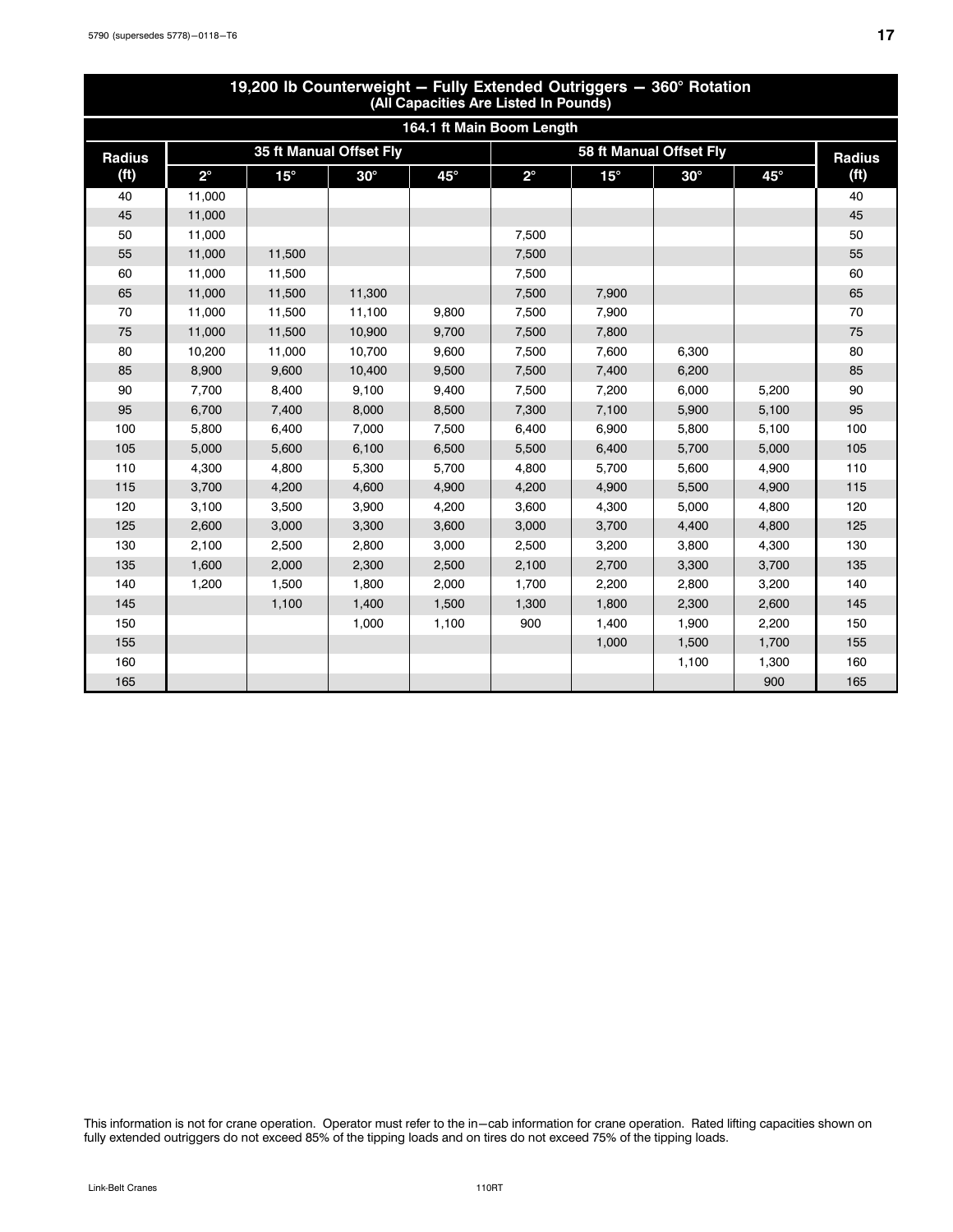<span id="page-21-0"></span>

| (All Capacities Are Listed In Pounds) |             |              |                         |              |             |            |                         |              |                   |  |  |  |
|---------------------------------------|-------------|--------------|-------------------------|--------------|-------------|------------|-------------------------|--------------|-------------------|--|--|--|
| 164.1 ft Main Boom Length             |             |              |                         |              |             |            |                         |              |                   |  |  |  |
| <b>Radius</b>                         |             |              | 35 ft Manual Offset Fly |              |             |            | 58 ft Manual Offset Fly |              | Radius            |  |  |  |
| (f <sup>t</sup> )                     | $2^{\circ}$ | $15^{\circ}$ | $30^\circ$              | $45^{\circ}$ | $2^{\circ}$ | $15^\circ$ | $30^\circ$              | $45^{\circ}$ | (f <sup>t</sup> ) |  |  |  |
| 40                                    | 11,000      |              |                         |              |             |            |                         |              | 40                |  |  |  |
| 45                                    | 11,000      |              |                         |              |             |            |                         |              | 45                |  |  |  |
| 50                                    | 11,000      |              |                         |              | 7,500       |            |                         |              | 50                |  |  |  |
| 55                                    | 11,000      | 11,500       |                         |              | 7,500       |            |                         |              | 55                |  |  |  |
| 60                                    | 11,000      | 11,500       |                         |              | 7,500       |            |                         |              | 60                |  |  |  |
| 65                                    | 11,000      | 11,500       | 11,300                  |              | 7,500       | 7,900      |                         |              | 65                |  |  |  |
| 70                                    | 11,000      | 11,500       | 11,100                  | 9,800        | 7,500       | 7,900      |                         |              | 70                |  |  |  |
| 75                                    | 11,000      | 11,500       | 10,900                  | 9,700        | 7,500       | 7,800      |                         |              | 75                |  |  |  |
| 80                                    | 11,000      | 11,500       | 10,700                  | 9,600        | 7,500       | 7,600      | 6,300                   |              | 80                |  |  |  |
| 85                                    | 11,000      | 11,500       | 10,500                  | 9,500        | 7,500       | 7,400      | 6,200                   |              | 85                |  |  |  |
| 90                                    | 10,300      | 11,000       | 10,400                  | 9,400        | 7,500       | 7,200      | 6,000                   | 5,200        | 90                |  |  |  |
| 95                                    | 9,100       | 9,800        | 10,200                  | 9,300        | 7,500       | 7,100      | 5,900                   | 5,100        | 95                |  |  |  |
| 100                                   | 8,100       | 8,700        | 9,300                   | 9,200        | 7,500       | 6,900      | 5,800                   | 5,100        | 100               |  |  |  |
| 105                                   | 7,200       | 7,700        | 8,300                   | 8,700        | 7,500       | 6,700      | 5,700                   | 5,000        | 105               |  |  |  |
| 110                                   | 6,400       | 6,900        | 7,400                   | 7,700        | 6,900       | 6,600      | 5,600                   | 4,900        | 110               |  |  |  |
| 115                                   | 5,600       | 6,100        | 6,500                   | 6,900        | 6,100       | 6,400      | 5,500                   | 4,900        | 115               |  |  |  |
| 120                                   | 4,900       | 5,400        | 5,800                   | 6,100        | 5,400       | 6,100      | 5,400                   | 4,800        | 120               |  |  |  |
| 125                                   | 4,300       | 4,700        | 5,100                   | 5,400        | 4,800       | 5,500      | 5,300                   | 4,800        | 125               |  |  |  |
| 130                                   | 3,800       | 4,100        | 4,500                   | 4,700        | 4,200       | 4,900      | 5,200                   | 4,700        | 130               |  |  |  |
| 135                                   | 3,300       | 3,600        | 3,900                   | 4,100        | 3,700       | 4,300      | 4,900                   | 4,700        | 135               |  |  |  |
| 140                                   | 2,800       | 3,100        | 3,400                   | 3,500        | 3,200       | 3,800      | 4,300                   | 4,700        | 140               |  |  |  |
| 145                                   | 2,300       | 2,600        | 2,900                   | 3,000        | 2,800       | 3,300      | 3,800                   | 4,100        | 145               |  |  |  |
| 150                                   | 1,900       | 2,200        | 2,400                   | 2,500        | 2,400       | 2,900      | 3,300                   | 3,600        | 150               |  |  |  |
| 155                                   | 1,600       | 1,800        | 2,000                   | 2,100        | 2,000       | 2,400      | 2,900                   | 3,100        | 155               |  |  |  |
| 160                                   | 1,200       | 1,400        | 1,600                   |              | 1,600       | 2,100      | 2,400                   | 2,700        | 160               |  |  |  |
| 165                                   | 900         | 1,100        | 1,200                   |              | 1,300       | 1,700      | 2,000                   | 2,200        | 165               |  |  |  |
| 170                                   |             |              | 900                     |              | 1,000       | 1,400      | 1,700                   | 1,800        | 170               |  |  |  |
| 175                                   |             |              |                         |              |             | 1,000      | 1,300                   | 1,400        | 175               |  |  |  |
| 180                                   |             |              |                         |              |             |            | 1,000                   | 1,000        | 180               |  |  |  |

### 28,800 lb Counterweight - Fully Extended Outriggers - 360° Rotation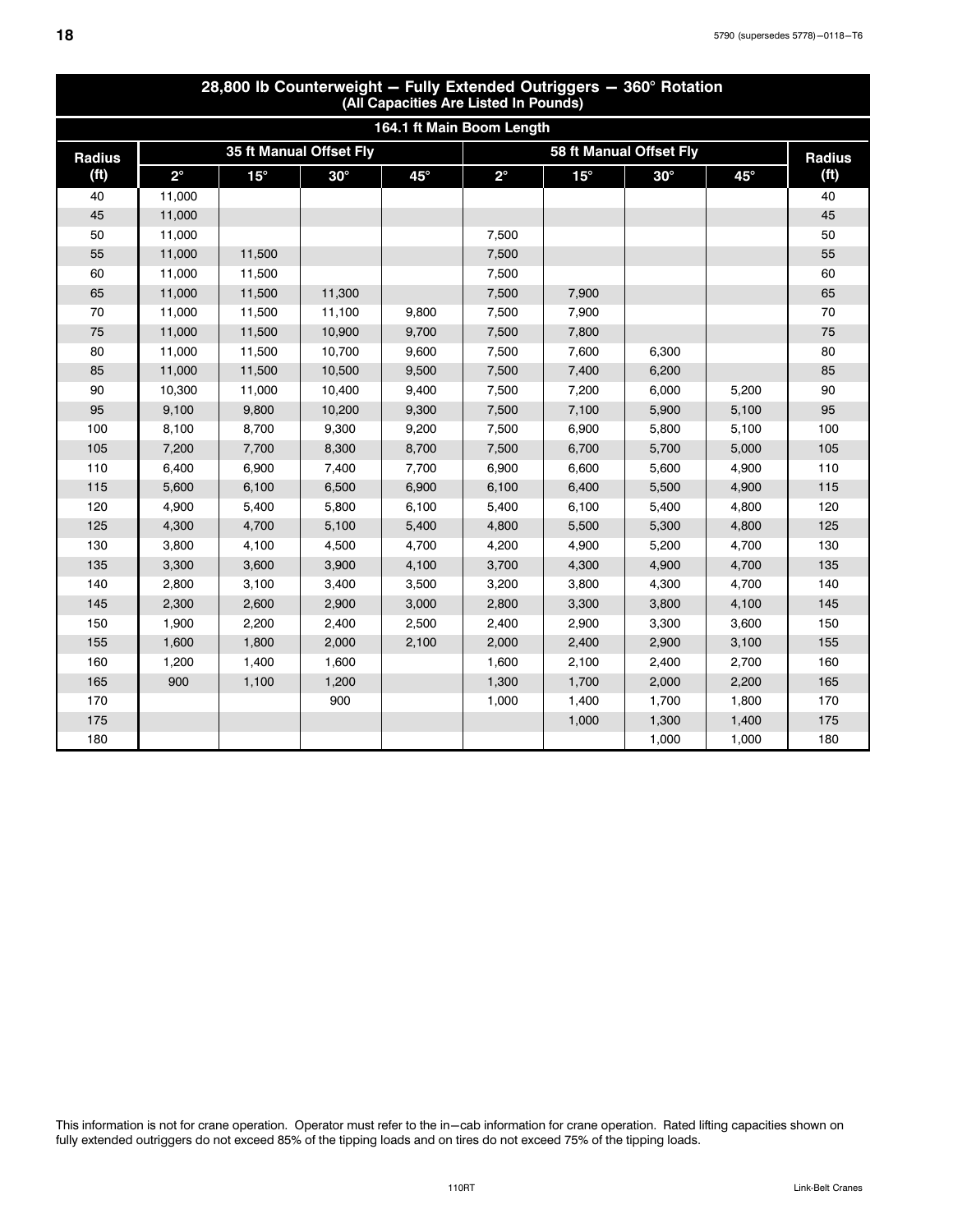# <span id="page-22-0"></span>**Main Boom Lift Capacity Charts - On Tires**

| 19,200 lb Counterweight - On Tires - Stationary - Boom Centered Over Front Between Tire Tracks<br>(All Capacities Are Listed In Pounds) |        |        |        |                  |        |        |        |               |  |  |
|-----------------------------------------------------------------------------------------------------------------------------------------|--------|--------|--------|------------------|--------|--------|--------|---------------|--|--|
| <b>Radius</b>                                                                                                                           |        |        |        | Boom Length (ft) |        |        |        | <b>Radius</b> |  |  |
| (f <sup>t</sup> )                                                                                                                       | 38.3   | 50.0   | 61.7   | 75.0             | 86.0   | 100.0  | 111.2  | (ft)          |  |  |
| 12                                                                                                                                      | 69,700 |        |        |                  |        |        |        | 12            |  |  |
| 15                                                                                                                                      | 59,100 | 61,900 |        |                  |        |        |        | 15            |  |  |
| 20                                                                                                                                      | 46,500 | 49,400 | 42,100 |                  |        |        |        | 20            |  |  |
| 25                                                                                                                                      | 33,700 | 37,500 | 36,800 | 36,800           |        |        |        | 25            |  |  |
| 30                                                                                                                                      | 23,600 | 27,200 | 29,300 | 30,200           | 30.700 |        |        | 30            |  |  |
| 35                                                                                                                                      |        | 20,600 | 22,600 | 23,500           | 24,000 | 24,000 |        | 35            |  |  |
| 40                                                                                                                                      |        | 15,900 | 17,900 | 18,900           | 19,300 | 19,300 | 19,300 | 40            |  |  |
| 45                                                                                                                                      |        |        | 14,500 | 15,500           | 15,900 | 15,900 | 15,900 | 45            |  |  |
| 50                                                                                                                                      |        |        | 11,800 | 12,800           | 13,300 | 13,400 | 13,400 | 50            |  |  |
| 55                                                                                                                                      |        |        |        | 10,700           | 11,200 | 11,300 | 11,300 | 55            |  |  |
| 60                                                                                                                                      |        |        |        | 9,000            | 9,500  | 9,600  | 9,600  | 60            |  |  |
| 65                                                                                                                                      |        |        |        | 7,600            | 8,100  | 8,200  | 8,200  | 65            |  |  |
| 70                                                                                                                                      |        |        |        |                  | 6,900  | 7,000  | 7,000  | 70            |  |  |
| 75                                                                                                                                      |        |        |        |                  | 5,900  | 5,900  | 6,000  | 75            |  |  |
| 80                                                                                                                                      |        |        |        |                  |        | 5,100  | 5,100  | 80            |  |  |
| 85                                                                                                                                      |        |        |        |                  |        | 4,300  | 4,300  | 85            |  |  |
| 90                                                                                                                                      |        |        |        |                  |        | 3,600  | 3,700  | 90            |  |  |
| 95                                                                                                                                      |        |        |        |                  |        |        | 3,100  | 95            |  |  |
| 100                                                                                                                                     |        |        |        |                  |        |        | 2,600  | 100           |  |  |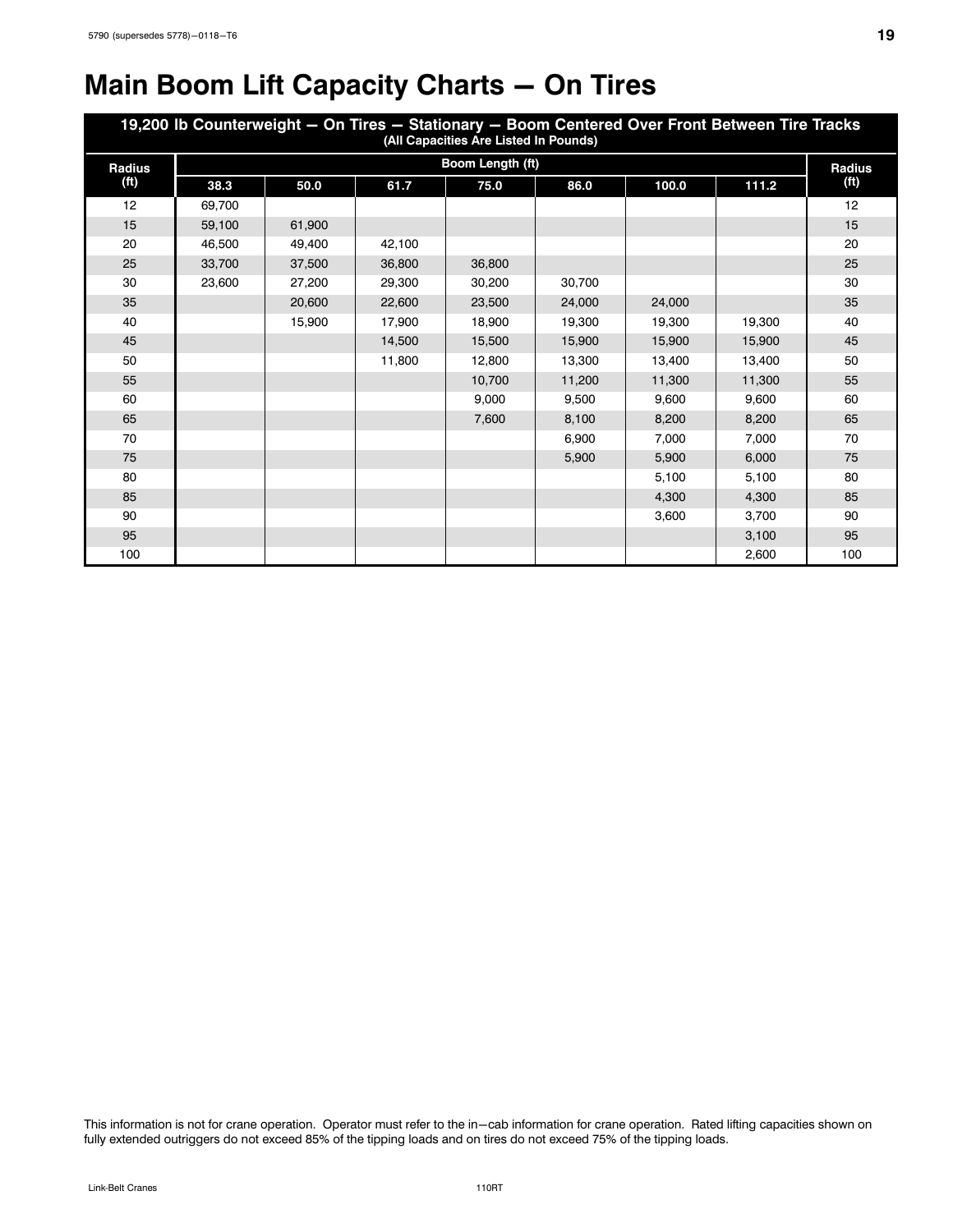<span id="page-23-0"></span>

| 19,200 lb Counterweight - On Tires - Pick & Carry (Creep) - Boom Centered Over Front<br>(All Capacities Are Listed In Pounds) |        |        |        |                  |        |        |        |                   |  |  |  |
|-------------------------------------------------------------------------------------------------------------------------------|--------|--------|--------|------------------|--------|--------|--------|-------------------|--|--|--|
| Radius                                                                                                                        |        |        |        | Boom Length (ft) |        |        |        | Radius            |  |  |  |
| (f <sup>t</sup> )                                                                                                             | 38.3   | 50.0   | 61.7   | 75.0             | 86.0   | 100.0  | 111.2  | (f <sup>t</sup> ) |  |  |  |
| 12                                                                                                                            | 67,600 |        |        |                  |        |        |        | 12                |  |  |  |
| 15                                                                                                                            | 56,400 | 58,900 |        |                  |        |        |        | 15                |  |  |  |
| 20                                                                                                                            | 43,100 | 45,800 | 42,100 |                  |        |        |        | 20                |  |  |  |
| 25                                                                                                                            | 33,700 | 36,700 | 36,800 | 36,800           |        |        |        | 25                |  |  |  |
| 30                                                                                                                            | 23,600 | 27,200 | 29,300 | 30,200           | 30,700 |        |        | 30                |  |  |  |
| 35                                                                                                                            |        | 20,600 | 22,600 | 23,500           | 24,000 | 24,000 |        | 35                |  |  |  |
| 40                                                                                                                            |        | 15,900 | 17,900 | 18,900           | 19,300 | 19,300 | 19,300 | 40                |  |  |  |
| 45                                                                                                                            |        |        | 14,500 | 15,500           | 15,900 | 15,900 | 15,900 | 45                |  |  |  |
| 50                                                                                                                            |        |        | 11,800 | 12,800           | 13,300 | 13,400 | 13,400 | 50                |  |  |  |
| 55                                                                                                                            |        |        |        | 10,700           | 11,200 | 11,300 | 11,300 | 55                |  |  |  |
| 60                                                                                                                            |        |        |        | 9,000            | 9,500  | 9,600  | 9,600  | 60                |  |  |  |
| 65                                                                                                                            |        |        |        | 7,600            | 8,100  | 8,200  | 8,200  | 65                |  |  |  |
| 70                                                                                                                            |        |        |        |                  | 6,900  | 7,000  | 7,000  | 70                |  |  |  |
| 75                                                                                                                            |        |        |        |                  | 5,900  | 5,900  | 6,000  | 75                |  |  |  |
| 80                                                                                                                            |        |        |        |                  |        | 5,100  | 5,100  | 80                |  |  |  |
| 85                                                                                                                            |        |        |        |                  |        | 4,300  | 4,300  | 85                |  |  |  |
| 90                                                                                                                            |        |        |        |                  |        | 3,600  | 3,700  | 90                |  |  |  |
| 95                                                                                                                            |        |        |        |                  |        |        | 3,100  | 95                |  |  |  |
| 100                                                                                                                           |        |        |        |                  |        |        | 2,600  | 100               |  |  |  |

| 19,200 lb Counterweight - On Tires - Stationary - 360° Rotation<br>(All Capacities Are Listed In Pounds) |        |        |        |                  |        |       |       |                   |  |  |  |
|----------------------------------------------------------------------------------------------------------|--------|--------|--------|------------------|--------|-------|-------|-------------------|--|--|--|
| <b>Radius</b>                                                                                            |        |        |        | Boom Length (ft) |        |       |       | <b>Radius</b>     |  |  |  |
| (f <sup>t</sup> )                                                                                        | 38.3   | 50.0   | 61.7   | 75.0             | 86.0   | 100.0 | 111.2 | (f <sup>t</sup> ) |  |  |  |
| 15                                                                                                       | 35,100 |        |        |                  |        |       |       | 15                |  |  |  |
| 20                                                                                                       | 20,800 | 24,200 |        |                  |        |       |       | 20                |  |  |  |
| 25                                                                                                       | 13,100 | 16,300 | 18,200 |                  |        |       |       | 25                |  |  |  |
| 30                                                                                                       | 8,200  | 11,400 | 13,300 | 14,200           |        |       |       | 30                |  |  |  |
| 35                                                                                                       |        | 8,000  | 9,800  | 10,800           | 11,300 |       |       | 35                |  |  |  |
| 40                                                                                                       |        | 5,600  | 7,400  | 8,300            | 8,800  |       |       | 40                |  |  |  |
| 45                                                                                                       |        |        | 5,500  | 6,400            | 6,900  | 7,000 |       | 45                |  |  |  |
| 50                                                                                                       |        |        | 4.000  | 4,900            | 5,400  | 5,500 | 5,500 | 50                |  |  |  |
| 55                                                                                                       |        |        |        | 3,700            | 4,200  | 4,300 | 4,300 | 55                |  |  |  |
| 60                                                                                                       |        |        |        | 2,700            | 3,200  | 3,300 | 3,300 | 60                |  |  |  |
| 65                                                                                                       |        |        |        | 1,900            | 2,400  | 2,500 | 2,500 | 65                |  |  |  |
| 70                                                                                                       |        |        |        |                  | 1,700  | 1,800 | 1,800 | 70                |  |  |  |
| 75                                                                                                       |        |        |        |                  |        | 1,200 | 1,200 | 75                |  |  |  |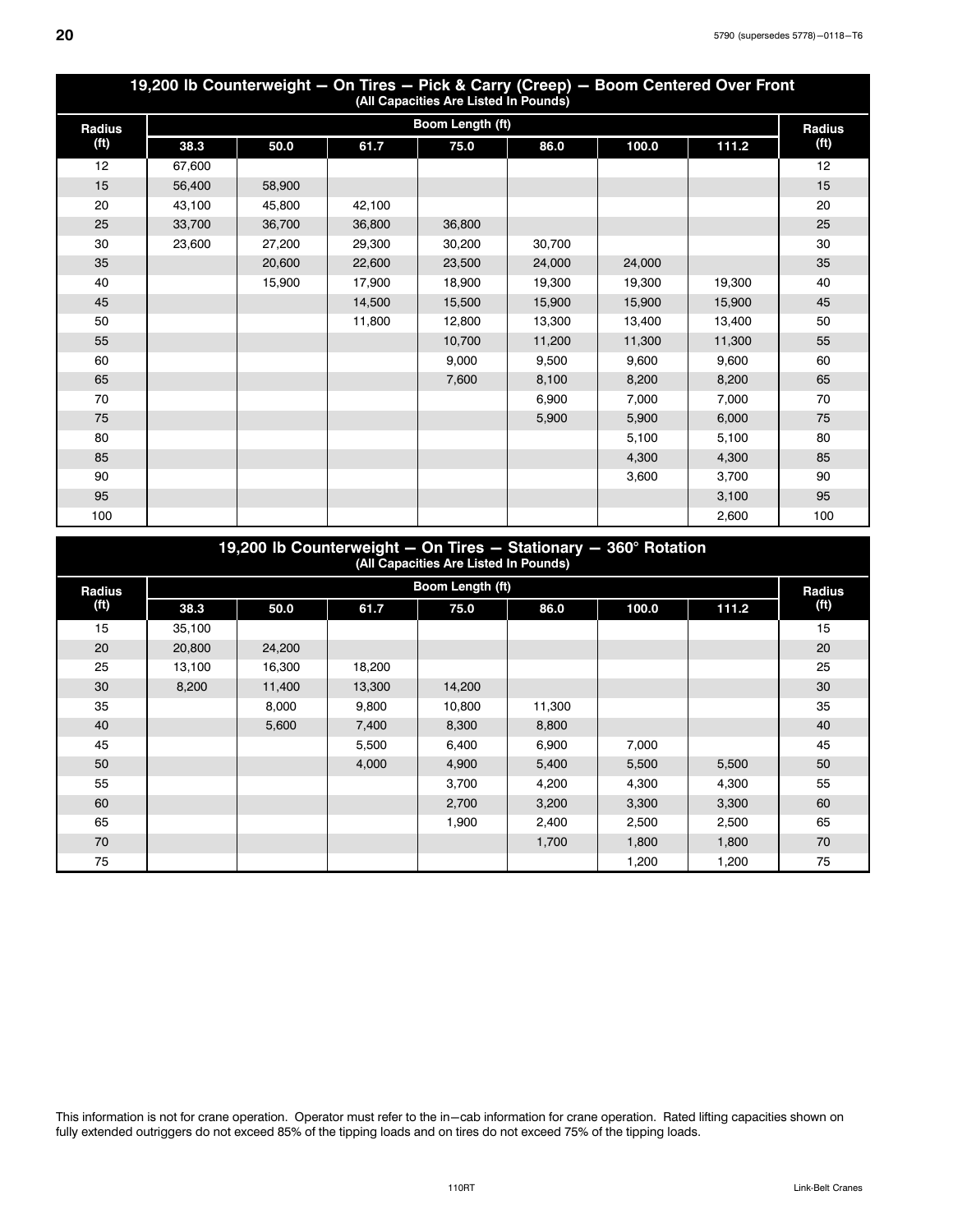# <span id="page-24-0"></span>**Main Boom Lift Capacity Charts - 85% - Metric**

| 8.8t Counterweight - Fully Extended Outriggers - 360° Rotation<br>(All Capacities Are Listed In Kilograms) |                                   |                    |                   |                    |                    |                 |                    |         |                    |         |         |                |
|------------------------------------------------------------------------------------------------------------|-----------------------------------|--------------------|-------------------|--------------------|--------------------|-----------------|--------------------|---------|--------------------|---------|---------|----------------|
|                                                                                                            |                                   |                    |                   |                    |                    | Boom Length (m) |                    |         |                    |         |         |                |
| <b>Radius</b><br>(m)                                                                                       | 11.67                             | $15.24 -$<br>15.38 | $18.8 -$<br>19.21 | $22.78 -$<br>23.18 | $26.21 -$<br>27.28 | 30.48           | $33.88 -$<br>34.94 | 38.1    | $41.82 -$<br>42.75 | 45.72   | 50.02   | Radius<br>(m)  |
| 2.1                                                                                                        | 100 000*                          |                    |                   |                    |                    |                 |                    |         |                    |         |         | 2.1            |
| 2.5                                                                                                        | 90 000*                           |                    |                   |                    |                    |                 |                    |         |                    |         |         | 2.5            |
| 3                                                                                                          | 73 750                            | 73 350             | 62 400            |                    |                    |                 |                    |         |                    |         |         | 3              |
| 3.5                                                                                                        | 67 250                            | 67 900             | 62 400            |                    |                    |                 |                    |         |                    |         |         | 3.5            |
| 4                                                                                                          | 61 700                            | 62 450             | 60 400            | 54 600             |                    |                 |                    |         |                    |         |         | 4              |
| 4.5                                                                                                        | 54 750                            | 56 000             | 56 300            | 54 600             | 41 650             |                 |                    |         |                    |         |         | 4.5            |
| 5                                                                                                          | 48 900                            | 50 200             | 50 500            | 50 350             | 41 650             |                 |                    |         |                    |         |         | 5              |
| 6                                                                                                          | 40 000                            | 41 250             | 41 700            | 41 550             | 41 100             | 29 950          | 22 950             |         |                    |         |         | 6              |
| $\overline{7}$                                                                                             | 33 500                            | 34 800             | 35 250            | 35 150             | 34 750             | 29 950          | 22 950             |         |                    |         |         | $\overline{7}$ |
| 8                                                                                                          | 28 550                            | 29 850             | 30 300            | 30 250             | 30 800             | 29 950          | 22 950             | 17 650  | 11 600             |         |         | 8              |
| 9                                                                                                          | 24 650                            | 26 000             | 26 450            | 27 150             | 27 000             | 26 650          | 22 950             | 17 650  | 14 050             | 10 250  |         | 9              |
| 10                                                                                                         |                                   | 22 900             | 23 850            | 24 050             | 23 900             | 23 550          | 22 000             | 17 650  | 14 050             | 10 250  |         | 10             |
| 12                                                                                                         |                                   | 16 550             | 17 350            | 17550              | 17350              | 17 450          | 16700              | 16 950  | 14 050             | 10 250  | 8950    | 12             |
| 14                                                                                                         |                                   |                    | 13 200            | 13 400             | 13 500             | 13 350          | 13 200             | 12 850  | 12 500             | 10 250  | 8950    | 14             |
| 16                                                                                                         |                                   |                    | 10 350            | 10 950             | 10700              | 10 500          | 10 550             | 11 100  | 10 900             | 10 250  | 8950    | 16             |
| 18                                                                                                         |                                   |                    |                   | 9 0 0 0            | 8 6 5 0            | 9 2 5 0         | 9 2 5 0            | 9 0 5 0 | 8 9 0 0            | 8550    | 8 2 5 0 | 18             |
| 20                                                                                                         |                                   |                    |                   | 7 4 5 0            | 7650               | 7700            | 7700               | 7500    | 7 3 5 0            | 7 100   | 6800    | 20             |
| 22                                                                                                         |                                   |                    |                   |                    | 6 500              | 6 5 5 0         | 6 5 5 0            | 6 3 5 0 | 6 200              | 5 9 0 0 | 5 600   | 22             |
| 24                                                                                                         |                                   |                    |                   |                    | 5 5 5 0            | 5 600           | 5 600              | 5 400   | 5 2 5 0            | 4950    | 4650    | 24             |
| 26                                                                                                         |                                   |                    |                   |                    |                    | 4750            | 4 800              | 4 600   | 4 4 5 0            | 4 1 5 0 | 3 9 0 0 | 26             |
| 28                                                                                                         |                                   |                    |                   |                    |                    | 4 100           | 4 100              | 3 9 0 0 | 3800               | 3500    | 3 2 5 0 | 28             |
| 30                                                                                                         |                                   |                    |                   |                    |                    |                 | 3 5 5 0            | 3 3 5 0 | 3 200              | 2950    | 2650    | 30             |
| 32                                                                                                         |                                   |                    |                   |                    |                    |                 | 2 2 5 0            | 2850    | 2750               | 2 4 5 0 | 2 2 0 0 | 32             |
| 34                                                                                                         |                                   |                    |                   |                    |                    |                 |                    | 2 4 5 0 | 2 3 0 0            | 2050    | 1800    | 34             |
| 36                                                                                                         |                                   |                    |                   |                    |                    |                 |                    |         | 1950               | 1700    | 1 4 5 0 | 36             |
| 38                                                                                                         |                                   |                    |                   |                    |                    |                 |                    |         | 1 6 5 0            | 1 3 5 0 | 1 100   | 38             |
| 40                                                                                                         |                                   |                    |                   |                    |                    |                 |                    |         |                    | 1 0 5 0 | 850     | 40             |
| 42                                                                                                         |                                   |                    |                   |                    |                    |                 |                    |         |                    | 800     | 550     | 42             |
| * Over Front Only                                                                                          |                                   |                    |                   |                    |                    |                 |                    |         |                    |         |         |                |
|                                                                                                            | * ASME B30.5 or Special Equipment |                    |                   |                    |                    |                 |                    |         |                    |         |         |                |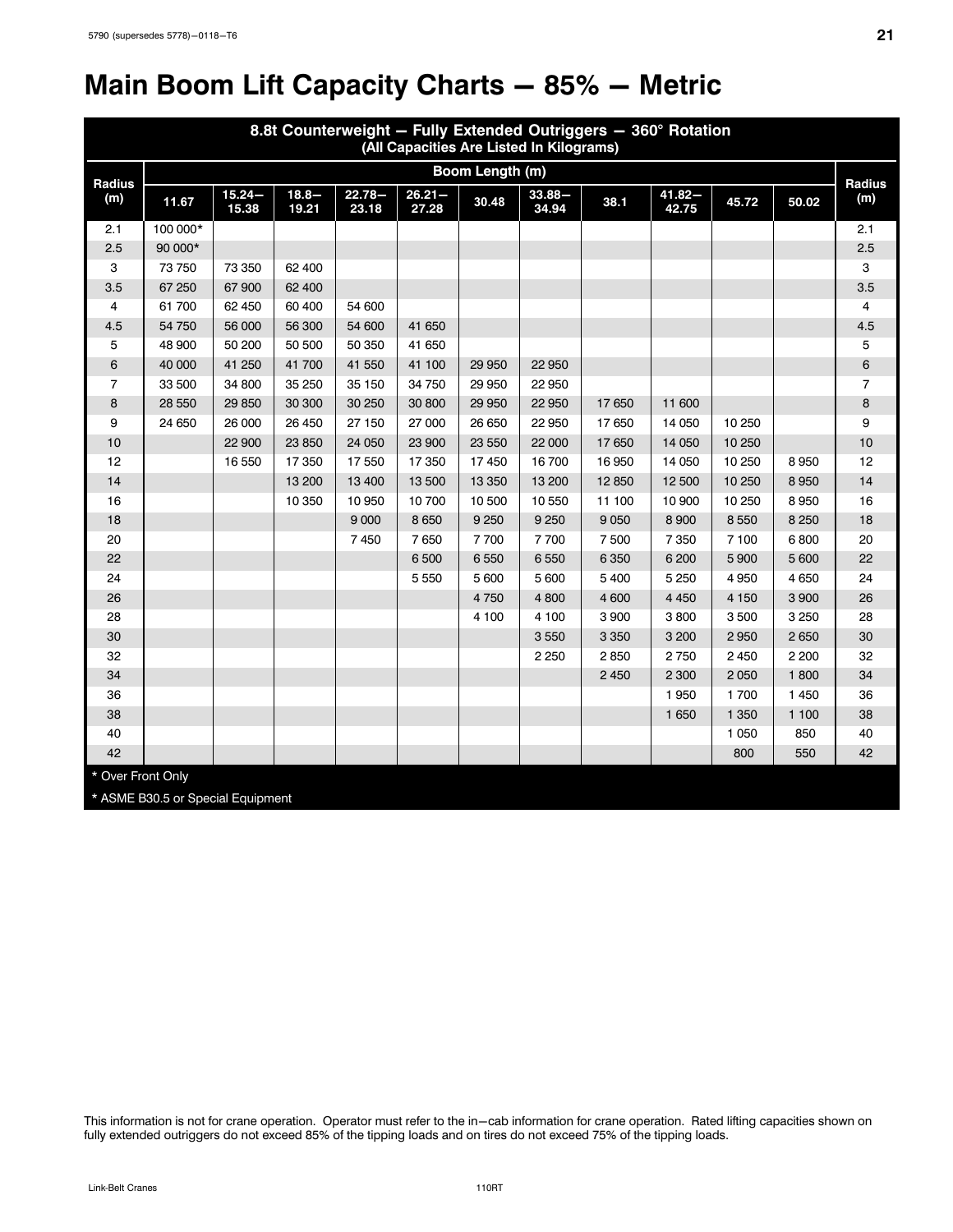<span id="page-25-0"></span>

| 13.2t Counterweight - Fully Extended Outriggers - 360° Rotation<br>(All Capacities Are Listed In Kilograms) |                                   |                    |                   |                    |                    |                 |                    |         |                    |         |         |                      |
|-------------------------------------------------------------------------------------------------------------|-----------------------------------|--------------------|-------------------|--------------------|--------------------|-----------------|--------------------|---------|--------------------|---------|---------|----------------------|
|                                                                                                             |                                   |                    |                   |                    |                    | Boom Length (m) |                    |         |                    |         |         |                      |
| Radius<br>(m)                                                                                               | 11.67                             | $15.24 -$<br>15.38 | $18.8 -$<br>19.21 | $22.78 -$<br>23.18 | $26.21 -$<br>27.28 | 30.48           | $33.88 -$<br>34.94 | 38.1    | $41.82 -$<br>42.75 | 45.72   | 50.02   | <b>Radius</b><br>(m) |
| 2.1                                                                                                         | 100 000*                          |                    |                   |                    |                    |                 |                    |         |                    |         |         | 2.1                  |
| 2.5                                                                                                         | 90 000*                           |                    |                   |                    |                    |                 |                    |         |                    |         |         | 2.5                  |
| 3                                                                                                           | 74 550                            | 73 350             | 62 400            |                    |                    |                 |                    |         |                    |         |         | 3                    |
| 3.5                                                                                                         | 67 950                            | 68 200             | 62 400            |                    |                    |                 |                    |         |                    |         |         | 3.5                  |
| 4                                                                                                           | 62 350                            | 63 100             | 60 400            | 54 600             |                    |                 |                    |         |                    |         |         | 4                    |
| 4.5                                                                                                         | 57 550                            | 58 300             | 57 100            | 54 600             | 41 650             |                 |                    |         |                    |         |         | 4.5                  |
| 5                                                                                                           | 51 750                            | 53 000             | 53 300            | 53 100             | 41 650             |                 |                    |         |                    |         |         | 5                    |
| 6                                                                                                           | 42 350                            | 43 600             | 44 000            | 43 900             | 41 650             | 29 950          | 22 950             |         |                    |         |         | $\,$ 6 $\,$          |
| $\overline{7}$                                                                                              | 35 550                            | 36 850             | 37 250            | 37 150             | 36750              | 29 950          | 22 950             |         |                    |         |         | $\overline{7}$       |
| 8                                                                                                           | 30 350                            | 31 650             | 32 100            | 32 050             | 31 700             | 29 950          | 22 950             | 17 650  | 11 600             |         |         | 8                    |
| 9                                                                                                           | 26 300                            | 27 650             | 28 100            | 28 300             | 28 600             | 28 250          | 22 950             | 17 650  | 14 050             | 10 250  |         | 9                    |
| 10                                                                                                          |                                   | 24 350             | 24 800            | 25 500             | 25 350             | 25 000          | 22 000             | 17 650  | 14 050             | 10 250  |         | $10$                 |
| 12                                                                                                          |                                   | 19 650             | 20 350            | 20 600             | 20 450             | 20 100          | 19 150             | 17 500  | 14 050             | 10 250  | 8950    | 12                   |
| 14                                                                                                          |                                   |                    | 15 900            | 16 050             | 15 850             | 15 950          | 15 000             | 15 4 50 | 14 050             | 10 250  | 8950    | 14                   |
| 16                                                                                                          |                                   |                    | 12 600            | 12850              | 12 950             | 12750           | 12 600             | 12 300  | 11 950             | 10 250  | 8950    | 16                   |
| 18                                                                                                          |                                   |                    |                   | 10 500             | 10 600             | 10 400          | 10 300             | 10 400  | 10 550             | 10 250  | 8950    | 18                   |
| 20                                                                                                          |                                   |                    |                   | 9 1 5 0            | 8800               | 8650            | 8700               | 9 200   | 9 0 5 0            | 8700    | 8 4 0 0 | 20                   |
| 22                                                                                                          |                                   |                    |                   |                    | 7 4 5 0            | 7950            | 8 0 0 0            | 7800    | 7650               | 7 3 5 0 | 7 100   | 22                   |
| 24                                                                                                          |                                   |                    |                   |                    | 6 300              | 6950            | 6950               | 6750    | 6 600              | 6 3 0 0 | 6 0 0 0 | 24                   |
| 26                                                                                                          |                                   |                    |                   |                    |                    | 6 0 0 0         | 6 0 0 0            | 5 800   | 5700               | 5 4 0 0 | 5 100   | 26                   |
| 28                                                                                                          |                                   |                    |                   |                    |                    | 5 200           | 5 2 5 0            | 5 0 5 0 | 4 900              | 4650    | 4 3 5 0 | 28                   |
| 30                                                                                                          |                                   |                    |                   |                    |                    |                 | 4 600              | 4 4 0 0 | 4 2 5 0            | 4 0 0 0 | 3700    | 30                   |
| 32                                                                                                          |                                   |                    |                   |                    |                    |                 | 3 200              | 3850    | 3700               | 3 4 5 0 | 3 1 5 0 | 32                   |
| 34                                                                                                          |                                   |                    |                   |                    |                    |                 |                    | 3 3 5 0 | 3 2 5 0            | 2950    | 2700    | 34                   |
| 36                                                                                                          |                                   |                    |                   |                    |                    |                 |                    |         | 2800               | 2550    | 2 3 0 0 | 36                   |
| 38                                                                                                          |                                   |                    |                   |                    |                    |                 |                    |         | 2 4 5 0            | 2 1 5 0 | 1 900   | 38                   |
| 40                                                                                                          |                                   |                    |                   |                    |                    |                 |                    |         | 1 100              | 1850    | 1 600   | 40                   |
| 42                                                                                                          |                                   |                    |                   |                    |                    |                 |                    |         |                    | 1 550   | 1 300   | 42                   |
| 44                                                                                                          |                                   |                    |                   |                    |                    |                 |                    |         |                    |         | 1 0 5 0 | 44                   |
| 46                                                                                                          |                                   |                    |                   |                    |                    |                 |                    |         |                    |         | 800     | 46                   |
| * Over Front Only                                                                                           |                                   |                    |                   |                    |                    |                 |                    |         |                    |         |         |                      |
|                                                                                                             | * ASME B30.5 or Special Equipment |                    |                   |                    |                    |                 |                    |         |                    |         |         |                      |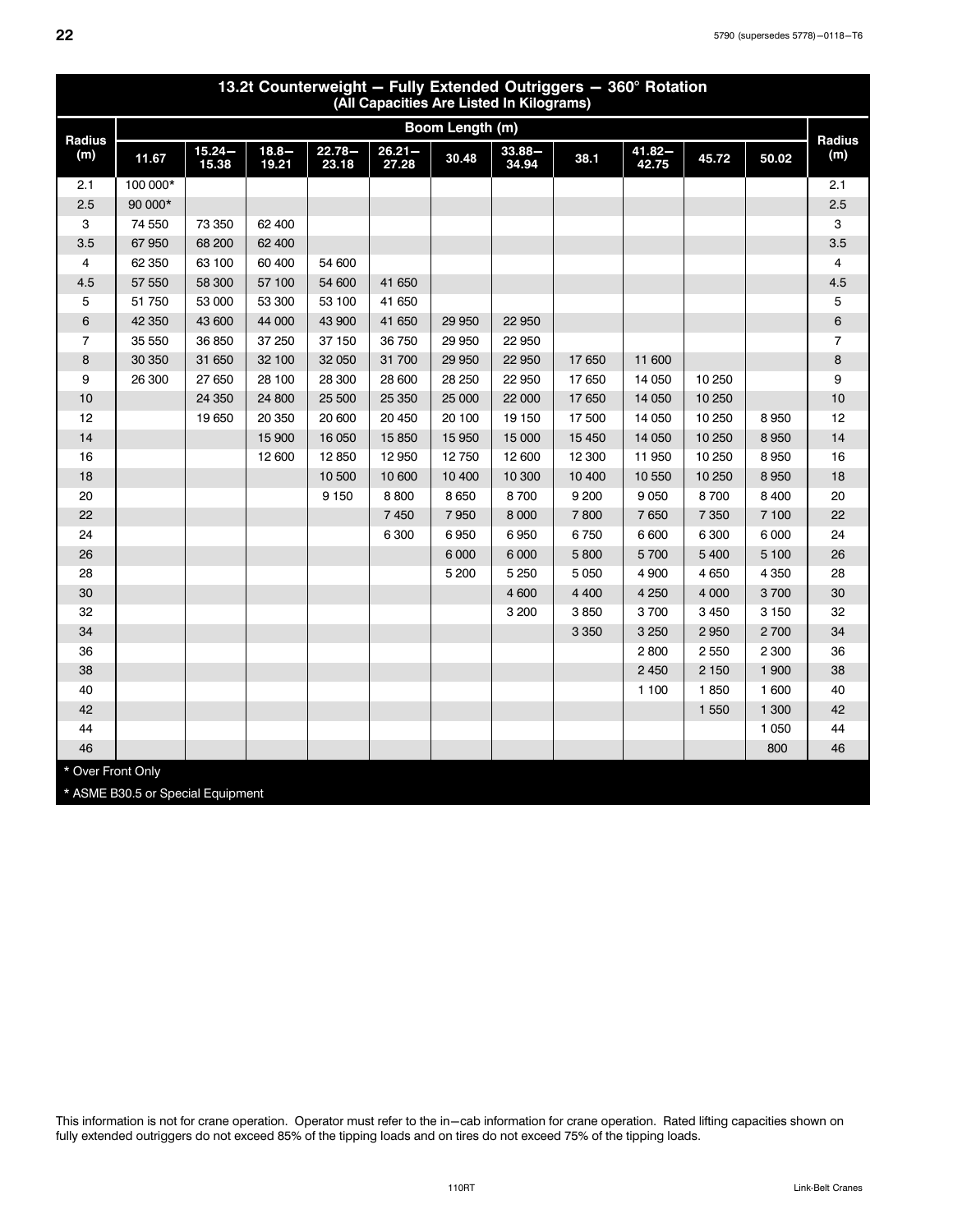# <span id="page-26-0"></span>**Fly Attachment Lift Capacity Charts - 85% - Optional**

| 13.2t Counterweight - Fully Extended Outriggers - 360° Rotation<br>(All Capacities Are Listed In Kilograms) |        |                    |                   |                    |                    |         |                    |                                                                                          |                    |         |         |                      |
|-------------------------------------------------------------------------------------------------------------|--------|--------------------|-------------------|--------------------|--------------------|---------|--------------------|------------------------------------------------------------------------------------------|--------------------|---------|---------|----------------------|
|                                                                                                             |        |                    |                   |                    |                    |         |                    | Boom Length + 3.0m Manual Offset Fly $(2^{\circ}, 15^{\circ}, 30^{\circ}$ & 45° Offsets) |                    |         |         |                      |
| <b>Radius</b><br>(m)                                                                                        | 11.67  | $15.24 -$<br>15.38 | $18.8 -$<br>19.21 | $22.78 -$<br>23.18 | $26.21 -$<br>27.28 | 30.48   | $33.88 -$<br>34.94 | 38.1                                                                                     | $41.82 -$<br>42.75 | 45.72   | 50.02   | <b>Radius</b><br>(m) |
| 3                                                                                                           | 18 850 | 19 400             | 21 600            |                    |                    |         |                    |                                                                                          |                    |         |         | 3                    |
| 3.5                                                                                                         | 16 400 | 16700              | 19 400            | 21 600             |                    |         |                    |                                                                                          |                    |         |         | 3.5                  |
| 4                                                                                                           | 16 150 | 16 500             | 19 050            | 21 600             |                    |         |                    |                                                                                          |                    |         |         | 4                    |
| 4.5                                                                                                         | 15 950 | 16 300             | 16 500            | 19 200             | 19 200             |         |                    |                                                                                          |                    |         |         | 4.5                  |
| 5                                                                                                           | 15750  | 16 100             | 16 350            | 18750              | 18 950             |         |                    |                                                                                          |                    |         |         | 5                    |
| 6                                                                                                           | 15 450 | 15 800             | 16 050            | 16 250             | 16 350             | 18 450  | 18 000             |                                                                                          |                    |         |         | 6                    |
| $\overline{7}$                                                                                              | 15 250 | 15 600             | 15 850            | 16 000             | 16 150             | 18 100  | 18 000             |                                                                                          |                    |         |         | $\overline{7}$       |
| 8                                                                                                           | 15 150 | 15 350             | 15 600            | 15 800             | 16 000             | 16 050  | 17750              | 13850                                                                                    | 9 3 5 0            |         |         | 8                    |
| 9                                                                                                           | 15 150 | 15 200             | 15 450            | 15 650             | 15 800             | 15 900  | 15 950             | 13850                                                                                    | 11 600             | 8 4 0 0 |         | 9                    |
| 10                                                                                                          | 15 150 | 15 150             | 15 300            | 15 500             | 15 650             | 15 700  | 15 800             | 13 850                                                                                   | 11 600             | 8 4 0 0 | 7 2 5 0 | 10                   |
| 12                                                                                                          | 15 150 | 15 150             | 15 150            | 15 300             | 15 450             | 15 500  | 15 600             | 13850                                                                                    | 11 600             | 8 4 0 0 | 7 2 5 0 | 12                   |
| 14                                                                                                          |        | 15 150             | 15 150            | 15 200             | 14 9 50            | 14 500  | 14 900             | 13 850                                                                                   | 11 600             | 8 4 0 0 | 7 2 5 0 | 14                   |
| 16                                                                                                          |        | 10 800             | 12 500            | 12 300             | 12750              | 12 550  | 12 350             | 12 200                                                                                   | 11 600             | 8 4 0 0 | 7 2 5 0 | 16                   |
| 18                                                                                                          |        |                    | 10 650            | 10 650             | 10 600             | 10 400  | 10 200             | 9 9 0 0                                                                                  | 9550               | 8 4 0 0 | 7 2 5 0 | 18                   |
| 20                                                                                                          |        |                    | 8 4 5 0           | 8 9 0 0            | 8 9 0 0            | 8 6 5 0 | 8 4 5 0            | 8 2 5 0                                                                                  | 8 500              | 8 4 0 0 | 7 2 5 0 | 20                   |
| 22                                                                                                          |        |                    |                   | 7 500              | 7 500              | 7 300   | 7 200              | 7600                                                                                     | 7 500              | 7 1 5 0 | 6950    | 22                   |
| 24                                                                                                          |        |                    |                   | 5800               | 6450               | 6 3 5 0 | 6700               | 6 600                                                                                    | 6450               | 6 1 5 0 | 5850    | 24                   |
| 26                                                                                                          |        |                    |                   |                    | 5 5 5 0            | 5 9 0 0 | 5 900              | 5700                                                                                     | 5 500              | 5 200   | 4 9 5 0 | 26                   |
| 28                                                                                                          |        |                    |                   |                    | 3750               | 5 200   | 5 1 5 0            | 4 9 5 0                                                                                  | 4750               | 4 4 5 0 | 4 200   | 28                   |
| 30                                                                                                          |        |                    |                   |                    |                    | 4 5 5 0 | 4 500              | 4 300                                                                                    | 4 100              | 3800    | 3550    | 30                   |
| 32                                                                                                          |        |                    |                   |                    |                    |         | 3 9 5 0            | 3750                                                                                     | 3550               | 3 2 5 0 | 3 0 0 0 | 32                   |
| 34                                                                                                          |        |                    |                   |                    |                    |         | 3 500              | 3 2 5 0                                                                                  | 3 100              | 2800    | 2 500   | 34                   |
| 36                                                                                                          |        |                    |                   |                    |                    |         |                    | 2850                                                                                     | 2650               | 2 4 0 0 | 2 100   | 36                   |
| 38                                                                                                          |        |                    |                   |                    |                    |         |                    | 2 500                                                                                    | 2 3 0 0            | 2000    | 1750    | 38                   |
| 40                                                                                                          |        |                    |                   |                    |                    |         |                    |                                                                                          | 2 0 0 0            | 1700    | 1 400   | 40                   |
| 42                                                                                                          |        |                    |                   |                    |                    |         |                    |                                                                                          | 1 700              | 1 400   | 1 1 5 0 | 42                   |
| 44                                                                                                          |        |                    |                   |                    |                    |         |                    |                                                                                          |                    | 1 1 5 0 | 850     | 44                   |
| 46                                                                                                          |        |                    |                   |                    |                    |         |                    |                                                                                          |                    | 900     | 650     | 46                   |
| 48                                                                                                          |        |                    |                   |                    |                    |         |                    |                                                                                          |                    |         | 450     | 48                   |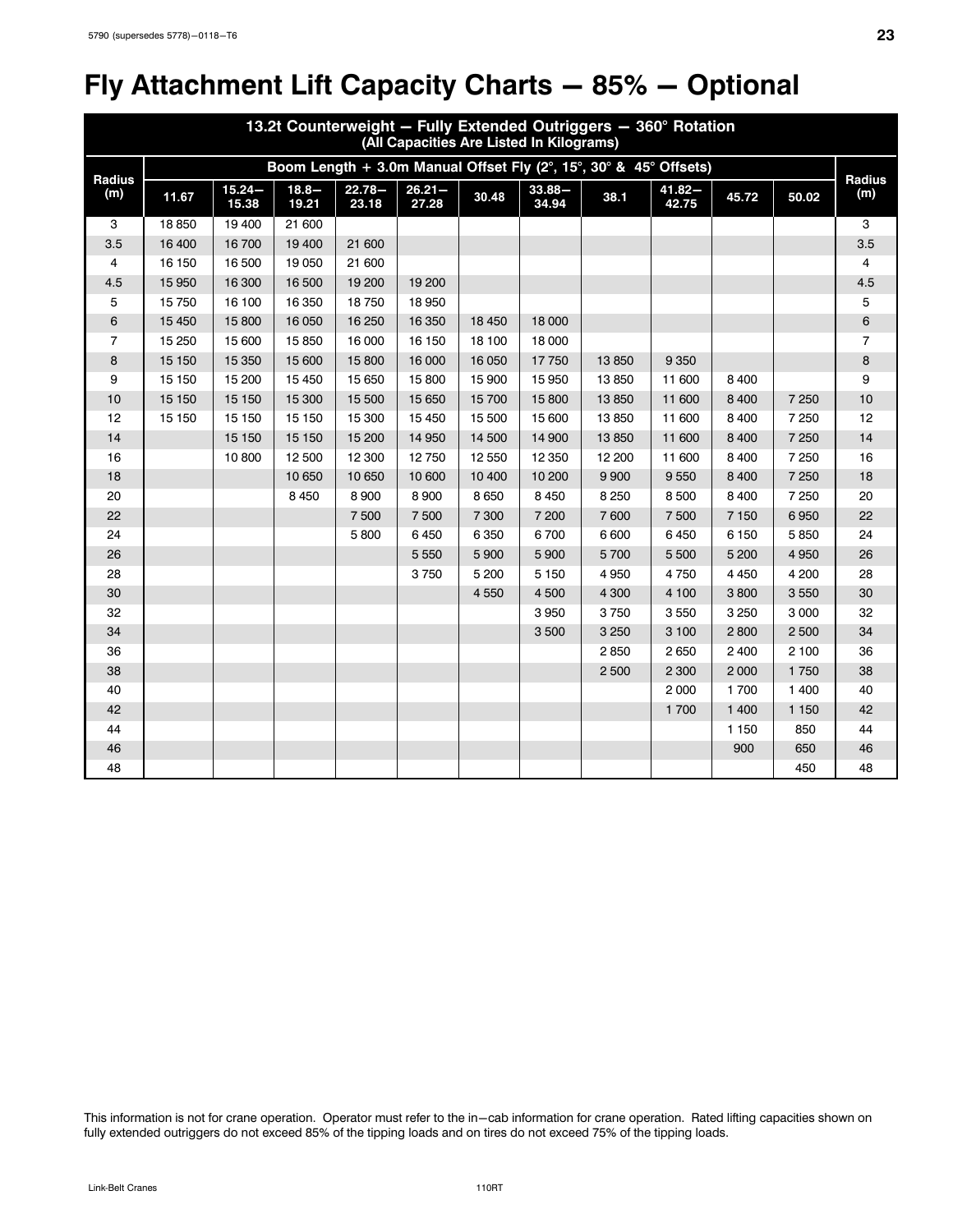<span id="page-27-0"></span>

| (All Capacities Are Listed In Kilograms) |             |            |                          |              |             |            |                          |              |               |  |  |  |  |
|------------------------------------------|-------------|------------|--------------------------|--------------|-------------|------------|--------------------------|--------------|---------------|--|--|--|--|
| 50.0m Main Boom Length                   |             |            |                          |              |             |            |                          |              |               |  |  |  |  |
| <b>Radius</b>                            |             |            | 10.67m Manual Offset Fly |              |             |            | 17.68m Manual Offset Fly |              | <b>Radius</b> |  |  |  |  |
| (m)                                      | $2^{\circ}$ | $15^\circ$ | $30^\circ$               | $45^{\circ}$ | $2^{\circ}$ | $15^\circ$ | $30^\circ$               | $45^{\circ}$ | (m)           |  |  |  |  |
| 12                                       | 5 0 0 0     |            |                          |              |             |            |                          |              | 12            |  |  |  |  |
| 14                                       | 5 0 0 0     |            |                          |              |             |            |                          |              | 14            |  |  |  |  |
| 16                                       | 5 0 0 0     |            |                          |              | 3 400       |            |                          |              | 16            |  |  |  |  |
| 18                                       | 5 0 0 0     | 5 200      |                          |              | 3 4 0 0     |            |                          |              | 18            |  |  |  |  |
| 20                                       | 5 0 0 0     | 5 200      | 5 100                    |              | 3 4 0 0     | 3600       |                          |              | 20            |  |  |  |  |
| 22                                       | 5 0 0 0     | 5 200      | 5 0 0 0                  | 4 4 5 0      | 3 4 0 0     | 3600       |                          |              | 22            |  |  |  |  |
| 24                                       | 5 0 0 0     | 5 200      | 4 8 5 0                  | 4 3 5 0      | 3 4 0 0     | 3 4 5 0    |                          |              | 24            |  |  |  |  |
| 26                                       | 5 0 0 0     | 5 200      | 4750                     | 4 3 0 0      | 3 4 0 0     | 3 3 5 0    | 2800                     |              | 26            |  |  |  |  |
| 28                                       | 4 4 5 0     | 4750       | 4650                     | 4 2 5 0      | 3 400       | 3 2 5 0    | 2700                     | 2 3 5 0      | 28            |  |  |  |  |
| 30                                       | 3800        | 4 100      | 4 3 5 0                  | 4 200        | 3 4 0 0     | 3 1 5 0    | 2650                     | 2 3 0 0      | 30            |  |  |  |  |
| 32                                       | 3 2 5 0     | 3500       | 3750                     | 3950         | 3 400       | 3 0 5 0    | 2 5 5 0                  | 2 2 5 0      | 32            |  |  |  |  |
| 34                                       | 2750        | 3 0 0 0    | 3 200                    | 3 4 0 0      | 3 0 0 0     | 2950       | 2 500                    | 2 2 5 0      | 34            |  |  |  |  |
| 36                                       | 2 3 5 0     | 2 5 5 0    | 2750                     | 2 9 0 0      | 2 5 5 0     | 2850       | 2 4 5 0                  | 2 2 0 0      | 36            |  |  |  |  |
| 38                                       | 2000        | 2 1 5 0    | 2 3 5 0                  | 2 4 5 0      | 2 2 0 0     | 2500       | 2 4 0 0                  | 2 1 5 0      | 38            |  |  |  |  |
| 40                                       | 1 650       | 1800       | 1950                     | 2050         | 1850        | 2 1 5 0    | 2 3 5 0                  | 2 1 5 0      | 40            |  |  |  |  |
| 42                                       | 1 3 5 0     | 1 500      | 1 650                    | 1700         | 1 550       | 1800       | 2 0 5 0                  | 2 100        | 42            |  |  |  |  |
| 44                                       | 1 100       | 1 200      | 1 350                    | 1 400        | 1 300       | 1500       | 1750                     | 1 900        | 44            |  |  |  |  |
| 46                                       | 850         | 950        | 1 0 5 0                  | 1 100        | 1 0 5 0     | 1 2 5 0    | 1 4 5 0                  | 1 600        | 46            |  |  |  |  |
| 48                                       | 650         | 750        | 800                      | 850          | 800         | 1 0 0 0    | 1 200                    | 1 300        | 48            |  |  |  |  |
| 50                                       | 450         | 500        | 600                      |              | 600         | 800        | 950                      | 1 0 5 0      | 50            |  |  |  |  |
| 52                                       |             |            |                          |              | 450         | 600        | 750                      | 800          | 52            |  |  |  |  |
| 54                                       |             |            |                          |              |             | 400        | 500                      | 550          | 54            |  |  |  |  |

# 13.2t Counterweight - Fully Extended Outriggers - 360° Rotation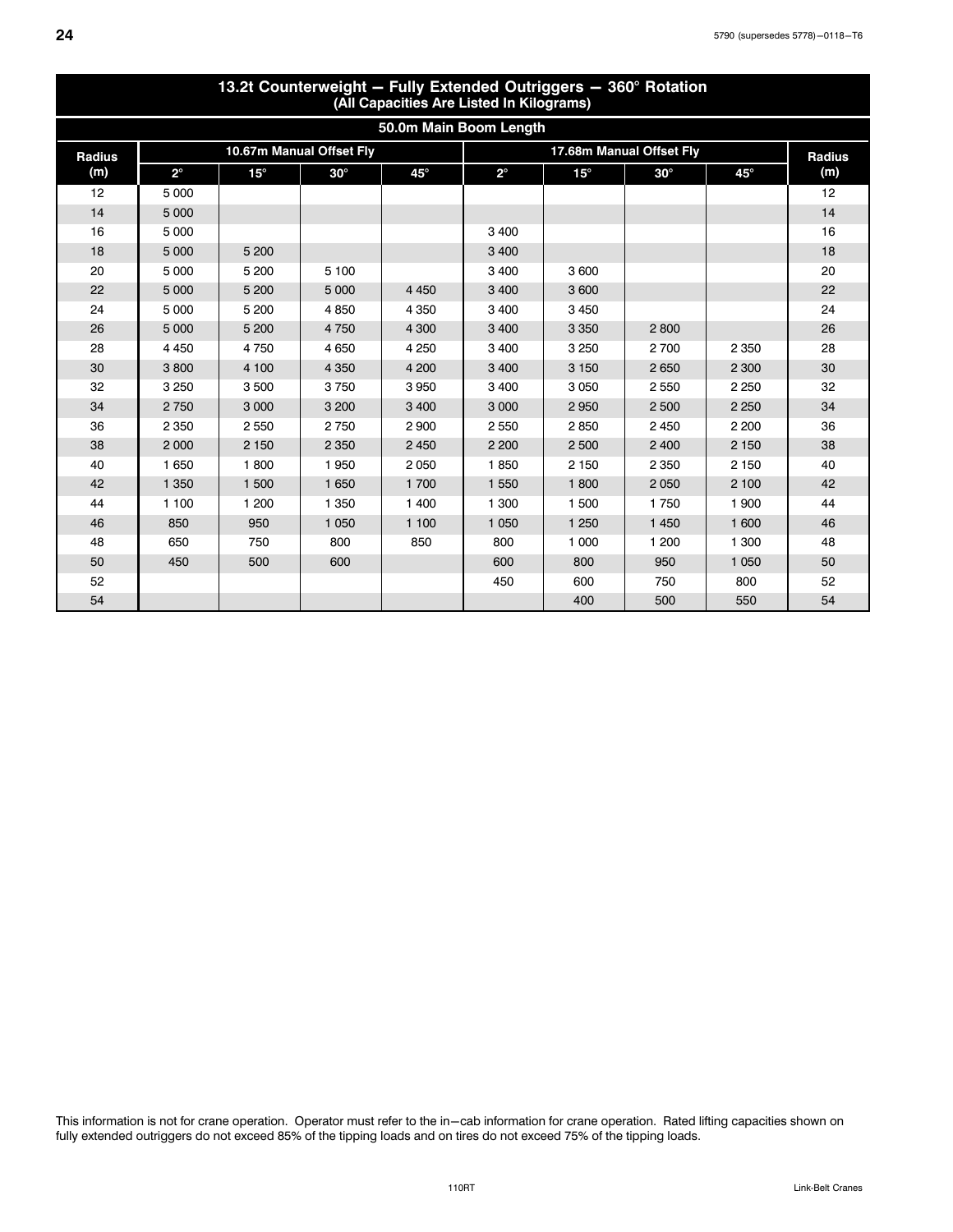<span id="page-28-0"></span>

| 8.8t Counterweight - On Tires - Stationary - Boom Centered Over Front Between Tire Tracks<br>(All Capacities Are Listed In Kilograms) |        |        |         |                 |         |         |         |                |  |  |  |
|---------------------------------------------------------------------------------------------------------------------------------------|--------|--------|---------|-----------------|---------|---------|---------|----------------|--|--|--|
| <b>Radius</b>                                                                                                                         |        |        |         | Boom Length (m) |         |         |         | <b>Radius</b>  |  |  |  |
| (m)                                                                                                                                   | 11.67  | 15.24  | 18.8    | 22.86           | 26.21   | 30.48   | 33.88   | (m)            |  |  |  |
| 3.5                                                                                                                                   | 31 600 |        |         |                 |         |         |         | 3.5            |  |  |  |
| 4                                                                                                                                     | 29 650 |        |         |                 |         |         |         | $\overline{4}$ |  |  |  |
| 4.5                                                                                                                                   | 27 150 | 28 050 |         |                 |         |         |         | 4.5            |  |  |  |
| 5                                                                                                                                     | 25 000 | 26 250 |         |                 |         |         |         | 5              |  |  |  |
| 6                                                                                                                                     | 21 450 | 22 700 | 19 0 50 |                 |         |         |         | 6              |  |  |  |
| $\overline{7}$                                                                                                                        | 17950  | 19650  | 17 600  |                 |         |         |         | $\overline{7}$ |  |  |  |
| 8                                                                                                                                     | 13 900 | 15 600 | 16 150  | 16 650          |         |         |         | 8              |  |  |  |
| 9                                                                                                                                     | 11 050 | 12700  | 13 650  | 14 050          | 13 900  |         |         | 9              |  |  |  |
| 10                                                                                                                                    |        | 10 500 | 11 450  | 11 850          | 12050   |         |         | 10             |  |  |  |
| 12                                                                                                                                    |        | 7450   | 8 3 5 0 | 8800            | 9 0 0 0 | 9 0 0 0 | 8750    | 12             |  |  |  |
| 14                                                                                                                                    |        |        | 6 300   | 6750            | 7000    | 7 0 0 0 | 7000    | 14             |  |  |  |
| 16                                                                                                                                    |        |        | 4 8 5 0 | 5 3 0 0         | 5 5 5 0 | 5 5 5 0 | 5 5 5 0 | 16             |  |  |  |
| 18                                                                                                                                    |        |        |         | 4 200           | 4 4 5 0 | 4 500   | 4500    | 18             |  |  |  |
| 20                                                                                                                                    |        |        |         | 3 3 5 0         | 3600    | 3 6 5 0 | 3650    | 20             |  |  |  |
| 22                                                                                                                                    |        |        |         |                 | 2900    | 2950    | 2950    | 22             |  |  |  |
| 24                                                                                                                                    |        |        |         |                 | 2 3 5 0 | 2 4 0 0 | 2 4 0 0 | 24             |  |  |  |
| 26                                                                                                                                    |        |        |         |                 |         | 1950    | 1950    | 26             |  |  |  |
| 28                                                                                                                                    |        |        |         |                 |         | 1 5 5 0 | 1 5 5 0 | 28             |  |  |  |
| 30                                                                                                                                    |        |        |         |                 |         |         | 1 2 5 0 | 30             |  |  |  |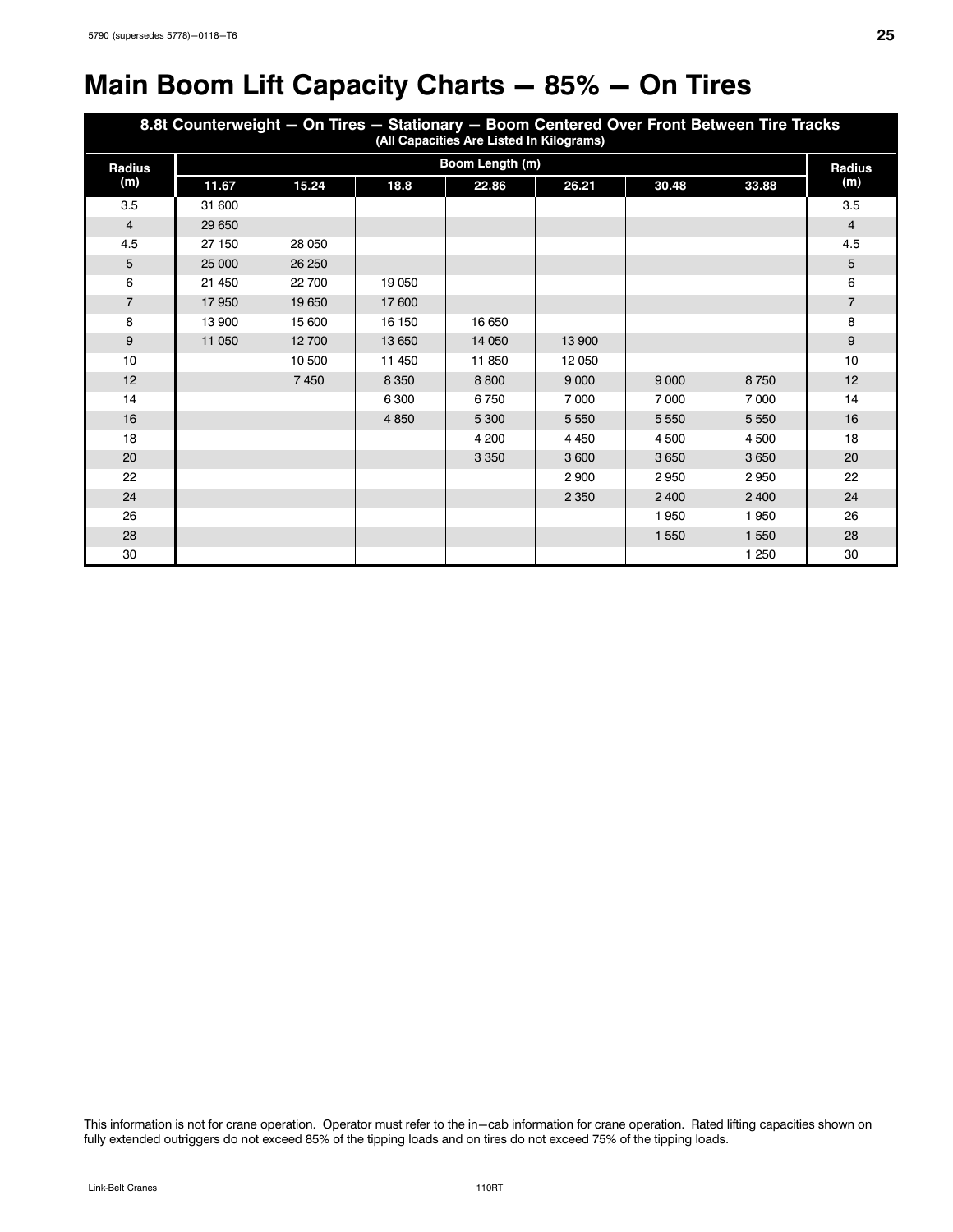<span id="page-29-0"></span>

| 8.8t Counterweight - On Tires - Pick & Carry (Creep) - Boom Centered Over Front<br>(All Capacities Are Listed In Kilograms) |        |        |         |                 |         |         |         |                |  |  |  |
|-----------------------------------------------------------------------------------------------------------------------------|--------|--------|---------|-----------------|---------|---------|---------|----------------|--|--|--|
| <b>Radius</b>                                                                                                               |        |        |         | Boom Length (m) |         |         |         | <b>Radius</b>  |  |  |  |
| (m)                                                                                                                         | 11.67  | 15.24  | 18.8    | 22.86           | 26.21   | 30.48   | 33.88   | (m)            |  |  |  |
| 3.5                                                                                                                         | 30 650 |        |         |                 |         |         |         | 3.5            |  |  |  |
| $\overline{4}$                                                                                                              | 28 600 |        |         |                 |         |         |         | $\overline{4}$ |  |  |  |
| 4.5                                                                                                                         | 25 900 | 26 700 |         |                 |         |         |         | 4.5            |  |  |  |
| 5                                                                                                                           | 23 650 | 24 800 |         |                 |         |         |         | 5              |  |  |  |
| 6                                                                                                                           | 19850  | 21 100 | 19 0 50 |                 |         |         |         | 6              |  |  |  |
| $\overline{7}$                                                                                                              | 16 900 | 18 150 | 17 600  |                 |         |         |         | $\overline{7}$ |  |  |  |
| 8                                                                                                                           | 13 900 | 15 600 | 16 150  | 16 650          |         |         |         | 8              |  |  |  |
| 9                                                                                                                           | 11 050 | 12700  | 13 650  | 14 0 50         | 13 900  |         |         | 9              |  |  |  |
| 10                                                                                                                          |        | 10 500 | 11 450  | 11 850          | 12050   |         |         | 10             |  |  |  |
| 12                                                                                                                          |        | 7450   | 8 3 5 0 | 8800            | 9 0 0 0 | 9 0 0 0 | 8750    | 12             |  |  |  |
| 14                                                                                                                          |        |        | 6 300   | 6750            | 7000    | 7 0 0 0 | 7 0 0 0 | 14             |  |  |  |
| 16                                                                                                                          |        |        | 4 8 5 0 | 5 3 0 0         | 5 5 5 0 | 5 5 5 0 | 5 5 5 0 | 16             |  |  |  |
| 18                                                                                                                          |        |        |         | 4 200           | 4 4 5 0 | 4 500   | 4500    | 18             |  |  |  |
| 20                                                                                                                          |        |        |         | 3 3 5 0         | 3600    | 3650    | 3650    | 20             |  |  |  |
| 22                                                                                                                          |        |        |         |                 | 2900    | 2950    | 2950    | 22             |  |  |  |
| 24                                                                                                                          |        |        |         |                 | 2 3 5 0 | 2 4 0 0 | 2 4 0 0 | 24             |  |  |  |
| 26                                                                                                                          |        |        |         |                 |         | 1 9 5 0 | 1950    | 26             |  |  |  |
| 28                                                                                                                          |        |        |         |                 |         | 1 5 5 0 | 1 5 5 0 | 28             |  |  |  |
| 30                                                                                                                          |        |        |         |                 |         |         | 1 2 5 0 | 30             |  |  |  |

| 8.8t Counterweight - On Tires - Stationary - 360° Rotation<br>(All Capacities Are Listed In Kilograms) |         |         |         |                 |         |         |         |               |  |  |  |
|--------------------------------------------------------------------------------------------------------|---------|---------|---------|-----------------|---------|---------|---------|---------------|--|--|--|
| <b>Radius</b>                                                                                          |         |         |         | Boom Length (m) |         |         |         | <b>Radius</b> |  |  |  |
| (m)                                                                                                    | 11.67   | 15.24   | 18.8    | 22.86           | 26.21   | 30.48   | 33.88   | (m)           |  |  |  |
| 4.5                                                                                                    | 15 900  |         |         |                 |         |         |         | 4.5           |  |  |  |
| 5                                                                                                      | 13 600  |         |         |                 |         |         |         | 5             |  |  |  |
| 6                                                                                                      | 9700    | 10 950  |         |                 |         |         |         | 6             |  |  |  |
| $\overline{7}$                                                                                         | 7 1 5 0 | 8 6 0 0 |         |                 |         |         |         | 7             |  |  |  |
| 8                                                                                                      | 5 3 0 0 | 6750    | 7600    |                 |         |         |         | 8             |  |  |  |
| 9                                                                                                      | 3 9 0 0 | 5 3 5 0 | 6 200   | 6400            |         |         |         | 9             |  |  |  |
| 10                                                                                                     |         | 4 2 5 0 | 5 100   | 5 5 0 0         |         |         |         | 10            |  |  |  |
| 12                                                                                                     |         | 2650    | 3 4 5 0 | 3850            | 4 100   |         |         | 12            |  |  |  |
| 14                                                                                                     |         |         | 2 3 5 0 | 2750            | 3 0 0 0 | 3 0 0 0 |         | 14            |  |  |  |
| 16                                                                                                     |         |         | 1 5 5 0 | 1950            | 2 1 5 0 | 2 2 0 0 | 2 2 0 0 | 16            |  |  |  |
| 18                                                                                                     |         |         |         | 300             | 1550    | 1 5 5 0 | 1 600   | 18            |  |  |  |
| 20                                                                                                     |         |         |         | 800             | 1 0 5 0 | 1 0 5 0 | 1 100   | 20            |  |  |  |
| 22                                                                                                     |         |         |         |                 | 650     | 650     | 700     | 22            |  |  |  |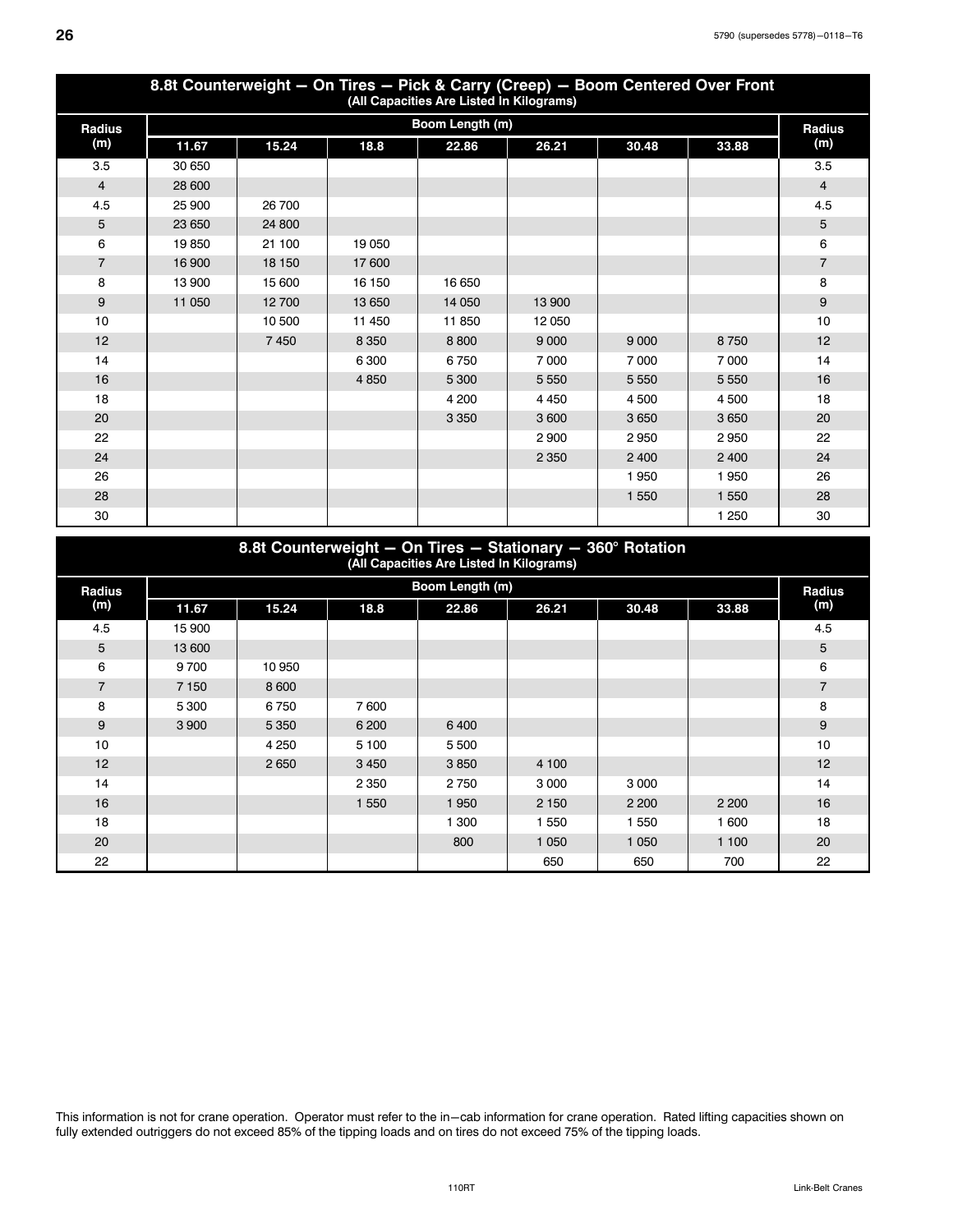# <span id="page-30-0"></span>**Main Boom Lift Capacity Charts - 75%/ISO - Metric**

| 8.8t Counterweight - Fully Extended Outriggers - 360° Rotation<br>(All Capacities Are Listed In Kilograms) |                                   |                    |                   |                    |                    |                 |                    |         |                    |         |         |                      |  |
|------------------------------------------------------------------------------------------------------------|-----------------------------------|--------------------|-------------------|--------------------|--------------------|-----------------|--------------------|---------|--------------------|---------|---------|----------------------|--|
|                                                                                                            |                                   |                    |                   |                    |                    | Boom Length (m) |                    |         |                    |         |         |                      |  |
| <b>Radius</b><br>(m)                                                                                       | 11.67                             | $15.24 -$<br>15.38 | $18.8 -$<br>19.21 | $22.78 -$<br>23.18 | $26.21 -$<br>27.28 | 30.48           | $33.88 -$<br>34.94 | 38.1    | $41.82 -$<br>42.75 | 45.72   | 50.02   | <b>Radius</b><br>(m) |  |
| 2.1                                                                                                        | 100 000*                          |                    |                   |                    |                    |                 |                    |         |                    |         |         | 2.1                  |  |
| 2.5                                                                                                        | 90 000*                           |                    |                   |                    |                    |                 |                    |         |                    |         |         | 2.5                  |  |
| 3                                                                                                          | 73 750                            | 73 350             | 62 400            |                    |                    |                 |                    |         |                    |         |         | 3                    |  |
| 3.5                                                                                                        | 67 250                            | 67 900             | 62 400            |                    |                    |                 |                    |         |                    |         |         | 3.5                  |  |
| 4                                                                                                          | 61 700                            | 62 450             | 60 400            | 54 600             |                    |                 |                    |         |                    |         |         | 4                    |  |
| 4.5                                                                                                        | 54 750                            | 56 000             | 56 300            | 54 600             | 41 650             |                 |                    |         |                    |         |         | 4.5                  |  |
| 5                                                                                                          | 48 900                            | 50 200             | 50 500            | 50 350             | 41 650             |                 |                    |         |                    |         |         | 5                    |  |
| 6<br>40 000<br>41 250<br>41 100<br>22 950<br>6<br>41 700<br>41 550<br>29 950                               |                                   |                    |                   |                    |                    |                 |                    |         |                    |         |         |                      |  |
| $\overline{7}$                                                                                             | 33 500                            | 34 800             | 35 250            | 35 150             | 34 750             | 29 950          | 22 950             |         |                    |         |         | $\overline{7}$       |  |
| 8                                                                                                          | 28 550                            | 29 850             | 30 300            | 30 250             | 30 800             | 29 950          | 22 950             | 17 650  | 11 600             |         |         | 8                    |  |
| 9                                                                                                          | 23 200                            | 24 800             | 25 950            | 26 100             | 25 900             | 25 400          | 22 950             | 17 650  | 14 050             | 10 250  |         | 9                    |  |
| 10                                                                                                         |                                   | 20 600             | 21 350            | 21 500             | 21 300             | 20 850          | 20 400             | 17 650  | 14 0 50            | 10 250  |         | 10                   |  |
| 12                                                                                                         |                                   | 14 600             | 15 300            | 15 450             | 15 550             | 15 400          | 15 250             | 14 900  | 14 050             | 10 250  | 8950    | 12                   |  |
| 14                                                                                                         |                                   |                    | 11 650            | 12 200             | 11 900             | 11 750          | 11 700             | 12 300  | 11 600             | 10 250  | 8950    | 14                   |  |
| 16                                                                                                         |                                   |                    | 9 3 5 0           | 9750               | 9 4 0 0            | 10 000          | 9950               | 9750    | 9600               | 9 3 0 0 | 8950    | 16                   |  |
| 18                                                                                                         |                                   |                    |                   | 7950               | 8 2 0 0            | 8 1 5 0         | 8 1 5 0            | 7950    | 7800               | 7500    | 7 2 5 0 | 18                   |  |
| 20                                                                                                         |                                   |                    |                   | 6 600              | 6850               | 6850            | 6850               | 6650    | 6 500              | 6 2 5 0 | 6000    | 20                   |  |
| 22                                                                                                         |                                   |                    |                   |                    | 5750               | 5750            | 5750               | 5 600   | 5 4 5 0            | 5 200   | 4 9 0 0 | 22                   |  |
| 24                                                                                                         |                                   |                    |                   |                    | 4850               | 4 9 0 0         | 4 9 0 0            | 4750    | 4 600              | 4 300   | 4 0 0 0 | 24                   |  |
| 26                                                                                                         |                                   |                    |                   |                    |                    | 4 1 5 0         | 4 200              | 4 0 0 0 | 3850               | 3550    | 3 3 0 0 | 26                   |  |
| 28                                                                                                         |                                   |                    |                   |                    |                    | 3550            | 3550               | 3 4 0 0 | 3 2 5 0            | 2950    | 2650    | 28                   |  |
| 30                                                                                                         |                                   |                    |                   |                    |                    |                 | 3 0 0 0            | 2850    | 2700               | 2 4 0 0 | 2 1 5 0 | 30                   |  |
| 32                                                                                                         |                                   |                    |                   |                    |                    |                 | 1750               | 2 3 5 0 | 2 2 5 0            | 1950    | 1700    | 32                   |  |
| 34                                                                                                         |                                   |                    |                   |                    |                    |                 |                    | 1 9 5 0 | 1850               | 1 600   | 1 300   | 34                   |  |
| 36                                                                                                         |                                   |                    |                   |                    |                    |                 |                    |         | 1 500              | 1 2 5 0 | 1 000   | 36                   |  |
| 38                                                                                                         |                                   |                    |                   |                    |                    |                 |                    |         | 1 200              | 900     | 650     | 38                   |  |
| 40                                                                                                         |                                   |                    |                   |                    |                    |                 |                    |         |                    | 650     | 400     | 40                   |  |
| * Over Front Only                                                                                          |                                   |                    |                   |                    |                    |                 |                    |         |                    |         |         |                      |  |
|                                                                                                            | * ASME B30.5 or Special Equipment |                    |                   |                    |                    |                 |                    |         |                    |         |         |                      |  |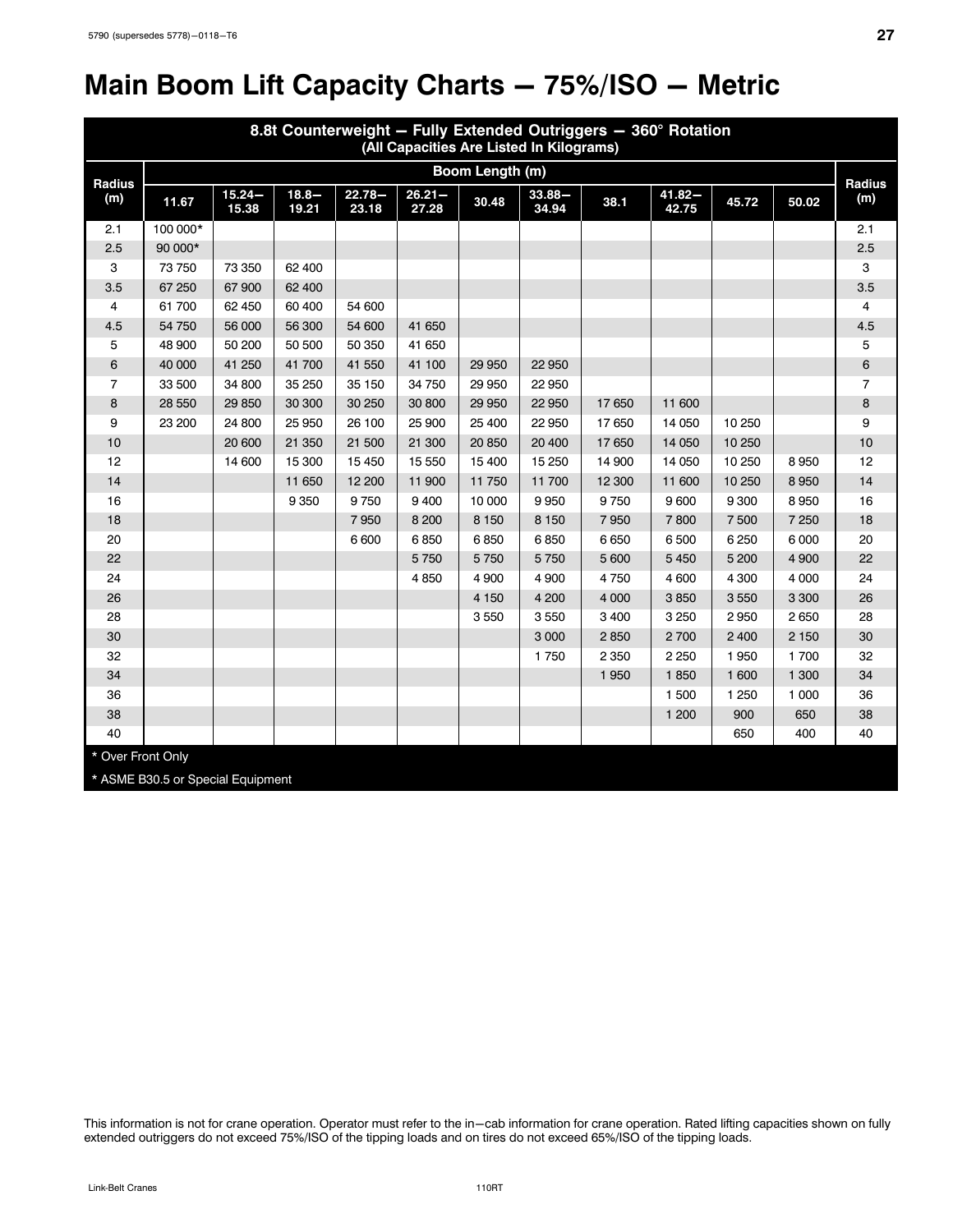<span id="page-31-0"></span>

| 13.2t Counterweight - Fully Extended Outriggers - 360° Rotation<br>(All Capacities Are Listed In Kilograms) |                                   |                    |                   |                    |                    |                 |                    |         |                    |         |         |                      |
|-------------------------------------------------------------------------------------------------------------|-----------------------------------|--------------------|-------------------|--------------------|--------------------|-----------------|--------------------|---------|--------------------|---------|---------|----------------------|
|                                                                                                             |                                   |                    |                   |                    |                    | Boom Length (m) |                    |         |                    |         |         |                      |
| <b>Radius</b><br>(m)                                                                                        | 11.67                             | $15.24 -$<br>15.38 | $18.8 -$<br>19.21 | $22.78 -$<br>23.18 | $26.21 -$<br>27.28 | 30.48           | $33.88 -$<br>34.94 | 38.1    | $41.82 -$<br>42.75 | 45.72   | 50.02   | <b>Radius</b><br>(m) |
| 2.1                                                                                                         | 100 000*                          |                    |                   |                    |                    |                 |                    |         |                    |         |         | 2.1                  |
| 2.5                                                                                                         | 90 000*                           |                    |                   |                    |                    |                 |                    |         |                    |         |         | 2.5                  |
| 3                                                                                                           | 74 550                            | 73 350             | 62 400            |                    |                    |                 |                    |         |                    |         |         | 3                    |
| 3.5                                                                                                         | 67 950                            | 68 200             | 62 400            |                    |                    |                 |                    |         |                    |         |         | 3.5                  |
| 4                                                                                                           | 62 350                            | 63 100             | 60 400            | 54 600             |                    |                 |                    |         |                    |         |         | 4                    |
| 4.5                                                                                                         | 57 550                            | 58 300             | 57 100            | 54 600             | 41 650             |                 |                    |         |                    |         |         | 4.5                  |
| 5                                                                                                           | 51 750                            | 53 000             | 53 300            | 53 100             | 41 650             |                 |                    |         |                    |         |         | 5                    |
| 6                                                                                                           | 42 350                            | 43 600             | 44 000            | 43 900             | 41 650             | 29 950          | 22 950             |         |                    |         |         | 6                    |
| 7                                                                                                           | 35 550                            | 36 850             | 37 250            | 37 150             | 36 750             | 29 950          | 22 950             |         |                    |         |         | $\overline{7}$       |
| 8                                                                                                           | 30 350                            | 31 650             | 32 100            | 32 050             | 31 700             | 29 950          | 22 950             | 17 650  | 11 600             |         |         | 8                    |
| 9                                                                                                           | 26 300                            | 27 650             | 28 100            | 28 300             | 28 600             | 28 250          | 22 950             | 17 650  | 14 050             | 10 250  |         | 9                    |
| 10                                                                                                          |                                   | 24 000             | 24 600            | 25 200             | 25 000             | 24 550          | 22 000             | 17 650  | 14 050             | 10 250  |         | 10                   |
| 12                                                                                                          |                                   | 17 500             | 18 250            | 18 400             | 18 200             | 17800           | 17 400             | 17 500  | 14 050             | 10 250  | 8950    | 12                   |
| 14                                                                                                          |                                   |                    | 14 000            | 14 200             | 14 300             | 14 100          | 14 000             | 13700   | 13 350             | 10 250  | 8950    | 14                   |
| 16                                                                                                          |                                   |                    | 11 100            | 11 300             | 11 400             | 11 250          | 11 100             | 11 400  | 11 600             | 10 250  | 8950    | 16                   |
| 18                                                                                                          |                                   |                    |                   | 9650               | 9 3 5 0            | 9 4 0 0         | 9550               | 9650    | 9500               | 9 2 5 0 | 8950    | 18                   |
| 20                                                                                                          |                                   |                    |                   | 8 0 5 0            | 7800               | 8 3 0 0         | 8 3 0 0            | 8 100   | 7950               | 7650    | 7400    | 20                   |
| 22                                                                                                          |                                   |                    |                   |                    | 6900               | 7 100           | 7 100              | 6900    | 6800               | 6500    | 6 300   | 22                   |
| 24                                                                                                          |                                   |                    |                   |                    | 6 100              | 6 100           | 6 100              | 5950    | 5800               | 5 5 5 0 | 5 300   | 24                   |
| 26                                                                                                          |                                   |                    |                   |                    |                    | 5 300           | 5 300              | 5 1 5 0 | 5 0 0 0            | 4700    | 4 4 5 0 | 26                   |
| 28                                                                                                          |                                   |                    |                   |                    |                    | 4 600           | 4 600              | 4 4 5 0 | 4 300              | 4 0 0 0 | 3750    | 28                   |
| 30                                                                                                          |                                   |                    |                   |                    |                    |                 | 4 0 0 0            | 3800    | 3700               | 3 4 0 0 | 3 1 5 0 | 30                   |
| 32                                                                                                          |                                   |                    |                   |                    |                    |                 | 2650               | 3 3 0 0 | 3 1 5 0            | 2900    | 2600    | 32                   |
| 34                                                                                                          |                                   |                    |                   |                    |                    |                 |                    | 2850    | 2700               | 2 4 5 0 | 2 2 0 0 | 34                   |
| 36                                                                                                          |                                   |                    |                   |                    |                    |                 |                    |         | 2 3 0 0            | 2050    | 1800    | 36                   |
| 38                                                                                                          |                                   |                    |                   |                    |                    |                 |                    |         | 1 9 5 0            | 1700    | 1 4 5 0 | 38                   |
| 40                                                                                                          |                                   |                    |                   |                    |                    |                 |                    |         | 650                | 1 3 5 0 | 1 100   | 40                   |
| 42                                                                                                          |                                   |                    |                   |                    |                    |                 |                    |         |                    | 1 100   | 850     | 42                   |
| 44                                                                                                          |                                   |                    |                   |                    |                    |                 |                    |         |                    |         | 600     | 44                   |
| * Over Front Only                                                                                           |                                   |                    |                   |                    |                    |                 |                    |         |                    |         |         |                      |
|                                                                                                             | * ASME B30.5 or Special Equipment |                    |                   |                    |                    |                 |                    |         |                    |         |         |                      |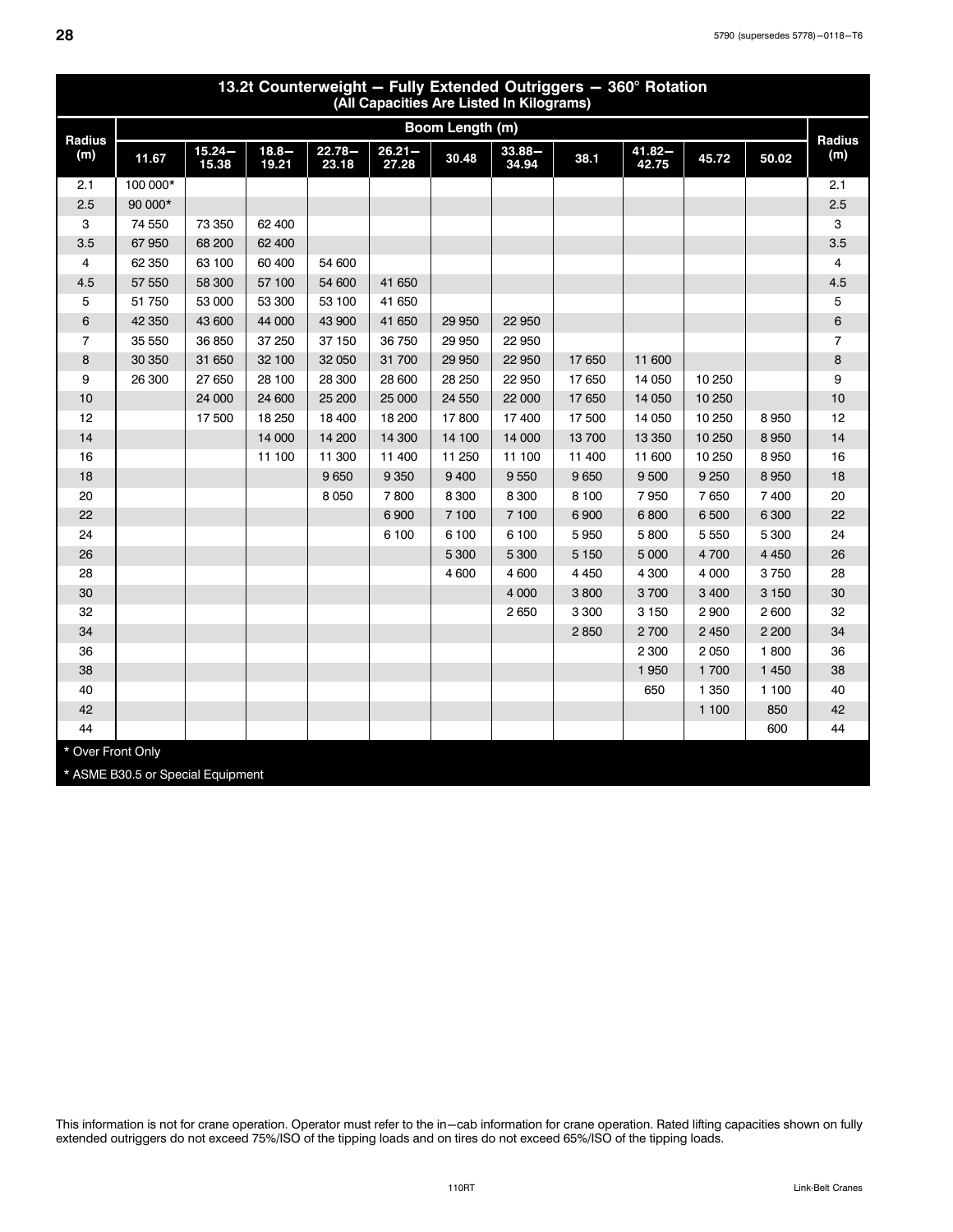# <span id="page-32-0"></span>Fly Attachment Lift Capacity Charts - 75%/ISO - Optional

| 13.2t Counterweight - Fully Extended Outriggers - 360° Rotation<br>(All Capacities Are Listed In Kilograms) |         |                                                                   |                   |                    |                    |         |                    |         |                    |         |         |                      |  |
|-------------------------------------------------------------------------------------------------------------|---------|-------------------------------------------------------------------|-------------------|--------------------|--------------------|---------|--------------------|---------|--------------------|---------|---------|----------------------|--|
|                                                                                                             |         | Boom Length + 3.0m Manual Offset Fly (2°, 15°, 30° & 45° Offsets) |                   |                    |                    |         |                    |         |                    |         |         |                      |  |
| <b>Radius</b><br>(m)                                                                                        | 11.67   | $15.24 -$<br>15.38                                                | $18.8 -$<br>19.21 | $22.78 -$<br>23.18 | $26.21 -$<br>27.28 | 30.48   | $33.88 -$<br>34.94 | 38.1    | $41.82 -$<br>42.75 | 45.72   | 50.02   | <b>Radius</b><br>(m) |  |
| 3                                                                                                           | 18850   | 19 400                                                            | 21 600            |                    |                    |         |                    |         |                    |         |         | 3                    |  |
| 3.5                                                                                                         | 16 400  | 16700                                                             | 19 400            | 21 600             |                    |         |                    |         |                    |         |         | 3.5                  |  |
| 4                                                                                                           | 16 150  | 16 500                                                            | 19 050            | 21 600             |                    |         |                    |         |                    |         |         | 4                    |  |
| 4.5                                                                                                         | 15 950  | 16 300                                                            | 16 500            | 19 200             | 19 200             |         |                    |         |                    |         |         | 4.5                  |  |
| 5                                                                                                           | 15 750  | 16 100                                                            | 16 350            | 18750              | 18 950             |         |                    |         |                    |         |         | 5                    |  |
| 6                                                                                                           | 15 4 50 | 15 800                                                            | 16 050            | 16 250             | 16 350             | 18 450  | 18 000             |         |                    |         |         | 6                    |  |
| $\overline{7}$                                                                                              | 15 250  | 15 600                                                            | 15 850            | 16 000             | 16 150             | 18 100  | 18 000             |         |                    |         |         | $\overline{7}$       |  |
| 8                                                                                                           | 15 150  | 15 350                                                            | 15 600            | 15 800             | 16 000             | 16 050  | 17750              | 13850   | 9 3 5 0            |         |         | 8                    |  |
| 9                                                                                                           | 15 150  | 15 200                                                            | 15 4 50           | 15 650             | 15 800             | 15 900  | 15 950             | 13850   | 11 600             | 8400    |         | 9                    |  |
| 10                                                                                                          | 15 150  | 15 150                                                            | 15 300            | 15 500             | 15 650             | 15 700  | 15 800             | 13850   | 11 600             | 8 4 0 0 | 7 2 5 0 | 10                   |  |
| 12                                                                                                          | 15 150  | 15 150                                                            | 15 150            | 15 300             | 15 450             | 15 500  | 15 600             | 13850   | 11 600             | 8 4 0 0 | 7 2 5 0 | 12                   |  |
| 14                                                                                                          |         | 13 800                                                            | 13 900            | 13 650             | 13 900             | 13 850  | 13750              | 13 600  | 11 600             | 8 4 0 0 | 7 2 5 0 | 14                   |  |
| 16                                                                                                          |         | 10 800                                                            | 11 450            | 11 450             | 11 450             | 11 250  | 11 050             | 10750   | 10 450             | 8 4 0 0 | 7 2 5 0 | 16                   |  |
| 18                                                                                                          |         |                                                                   | 9 4 0 0           | 9 4 0 0            | 9 4 0 0            | 9 1 5 0 | 9 0 0 0            | 8850    | 9 100              | 8 4 0 0 | 7 2 5 0 | 18                   |  |
| 20                                                                                                          |         |                                                                   | 7450              | 7850               | 7800               | 7600    | 7750               | 7950    | 7800               | 7500    | 7 2 5 0 | 20                   |  |
| 22                                                                                                          |         |                                                                   |                   | 6900               | 6650               | 6850    | 7 0 0 0            | 6 800   | 6 6 5 0            | 6 3 5 0 | 6 100   | 22                   |  |
| 24                                                                                                          |         |                                                                   |                   | 5 100              | 5700               | 6 0 5 0 | 6 0 0 0            | 5800    | 5 6 5 0            | 5 4 0 0 | 5 100   | 24                   |  |
| 26                                                                                                          |         |                                                                   |                   |                    | 5 200              | 5 2 5 0 | 5 200              | 5 0 0 0 | 4 8 5 0            | 4 5 5 0 | 4 2 5 0 | 26                   |  |
| 28                                                                                                          |         |                                                                   |                   |                    | 3 100              | 4 600   | 4 5 5 0            | 4 3 0 0 | 4 1 5 0            | 3850    | 3550    | 28                   |  |
| 30                                                                                                          |         |                                                                   |                   |                    |                    | 4 0 0 0 | 3 9 5 0            | 3700    | 3 5 5 0            | 3 2 5 0 | 2950    | 30                   |  |
| 32                                                                                                          |         |                                                                   |                   |                    |                    |         | 3 4 0 0            | 3 200   | 3 0 0 0            | 2700    | 2 4 5 0 | 32                   |  |
| 34                                                                                                          |         |                                                                   |                   |                    |                    |         | 2 9 5 0            | 2750    | 2 5 5 0            | 2 2 5 0 | 2 0 0 0 | 34                   |  |
| 36                                                                                                          |         |                                                                   |                   |                    |                    |         |                    | 2 3 5 0 | 2 2 0 0            | 1 900   | 1 600   | 36                   |  |
| 38                                                                                                          |         |                                                                   |                   |                    |                    |         |                    | 2 0 0 0 | 1850               | 1 5 5 0 | 1 2 5 0 | 38                   |  |
| 40                                                                                                          |         |                                                                   |                   |                    |                    |         |                    |         | 1 5 5 0            | 1 2 5 0 | 950     | 40                   |  |
| 42                                                                                                          |         |                                                                   |                   |                    |                    |         |                    |         | 1 2 5 0            | 950     | 700     | 42                   |  |
| 44                                                                                                          |         |                                                                   |                   |                    |                    |         |                    |         |                    | 700     | 450     | 44                   |  |
| 46                                                                                                          |         |                                                                   |                   |                    |                    |         |                    |         |                    | 500     |         | 46                   |  |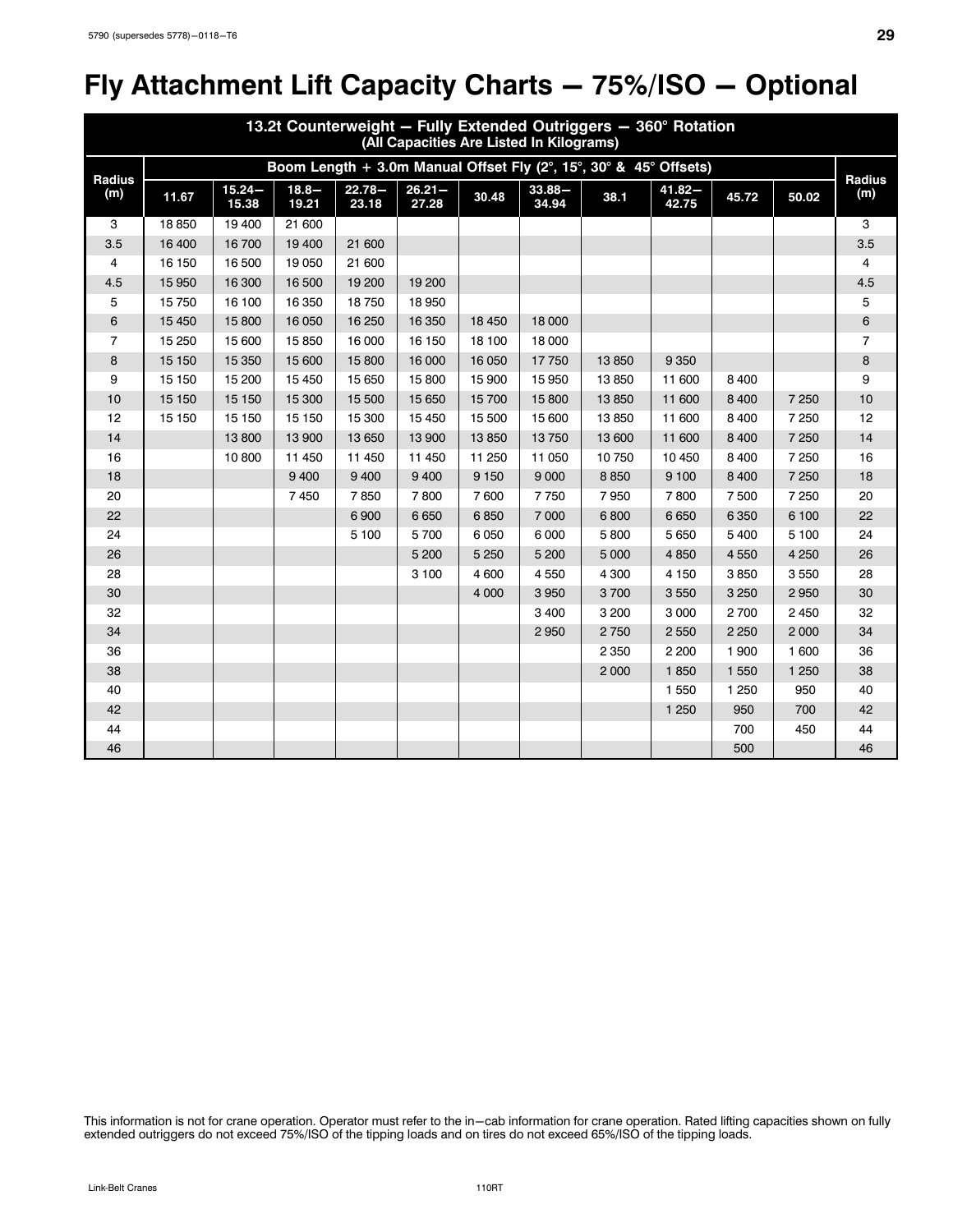<span id="page-33-0"></span>

| (All Capacities Are Listed In Kilograms) |             |            |                          |                        |             |            |                          |              |               |  |  |
|------------------------------------------|-------------|------------|--------------------------|------------------------|-------------|------------|--------------------------|--------------|---------------|--|--|
|                                          |             |            |                          | 50.0m Main Boom Length |             |            |                          |              |               |  |  |
| <b>Radius</b><br>(m)                     |             |            | 10.67m Manual Offset Fly |                        |             |            | 17.68m Manual Offset Fly |              | <b>Radius</b> |  |  |
|                                          | $2^{\circ}$ | $15^\circ$ | $30^\circ$               | $45^{\circ}$           | $2^{\circ}$ | $15^\circ$ | $30^\circ$               | $45^{\circ}$ | (m)           |  |  |
| 12                                       | 5 0 0 0     |            |                          |                        |             |            |                          |              | 12            |  |  |
| 14                                       | 5 0 0 0     |            |                          |                        |             |            |                          |              | 14            |  |  |
| 16                                       | 5 0 0 0     |            |                          |                        | 3 4 0 0     |            |                          |              | 16            |  |  |
| 18                                       | 5 0 0 0     | 5 200      |                          |                        | 3 4 0 0     |            |                          |              | 18            |  |  |
| 20                                       | 5 0 0 0     | 5 200      | 5 100                    |                        | 3 4 0 0     | 3600       |                          |              | 20            |  |  |
| 22                                       | 5 0 0 0     | 5 200      | 5 0 0 0                  | 4 4 5 0                | 3 400       | 3600       |                          |              | 22            |  |  |
| 24                                       | 5 0 0 0     | 5 200      | 4850                     | 4 3 5 0                | 3 400       | 3450       |                          |              | 24            |  |  |
| 26                                       | 4550        | 4 9 0 0    | 4750                     | 4 3 0 0                | 3 400       | 3 3 5 0    | 2800                     |              | 26            |  |  |
| 28                                       | 3850        | 4 1 5 0    | 4 4 5 0                  | 4 2 5 0                | 3 400       | 3 2 5 0    | 2700                     | 2 3 5 0      | 28            |  |  |
| 30                                       | 3 2 0 0     | 3500       | 3800                     | 4 0 0 0                | 3 4 0 0     | 3 1 5 0    | 2650                     | 2 3 0 0      | 30            |  |  |
| 32                                       | 2700        | 2950       | 3 200                    | 3 4 0 0                | 2 9 0 0     | 3 0 5 0    | 2 5 5 0                  | 2 2 5 0      | 32            |  |  |
| 34                                       | 2 2 5 0     | 2 4 5 0    | 2700                     | 2850                   | 2 4 5 0     | 2850       | 2 500                    | 2 2 5 0      | 34            |  |  |
| 36                                       | 1850        | 2050       | 2 2 5 0                  | 2 4 0 0                | 2050        | 2400       | 2 4 5 0                  | 2 2 0 0      | 36            |  |  |
| 38                                       | 1 500       | 1 700      | 1850                     | 1950                   | 1 700       | 2000       | 2 3 5 0                  | 2 1 5 0      | 38            |  |  |
| 40                                       | 1 200       | 1 3 5 0    | 1 500                    | 1 600                  | 1 400       | 1700       | 1950                     | 2 1 5 0      | 40            |  |  |
| 42                                       | 900         | 1 0 5 0    | 1 200                    | 1 2 5 0                | 1 100       | 1 3 5 0    | 1 650                    | 1800         | 42            |  |  |
| 44                                       | 650         | 800        | 900                      | 950                    | 850         | 1 100      | 1 3 5 0                  | 1 500        | 44            |  |  |
| 46                                       | 400         | 550        | 650                      | 700                    | 600         | 850        | 1 0 5 0                  | 1 200        | 46            |  |  |
| 48                                       |             |            | 400                      |                        | 400         | 600        | 800                      | 900          | 48            |  |  |
| 50                                       |             |            |                          |                        |             | 400        | 550                      | 650          | 50            |  |  |
| 52                                       |             |            |                          |                        |             |            |                          | 400          | 52            |  |  |

# 13.2t Counterweight - Fully Extended Outriggers - 360° Rotation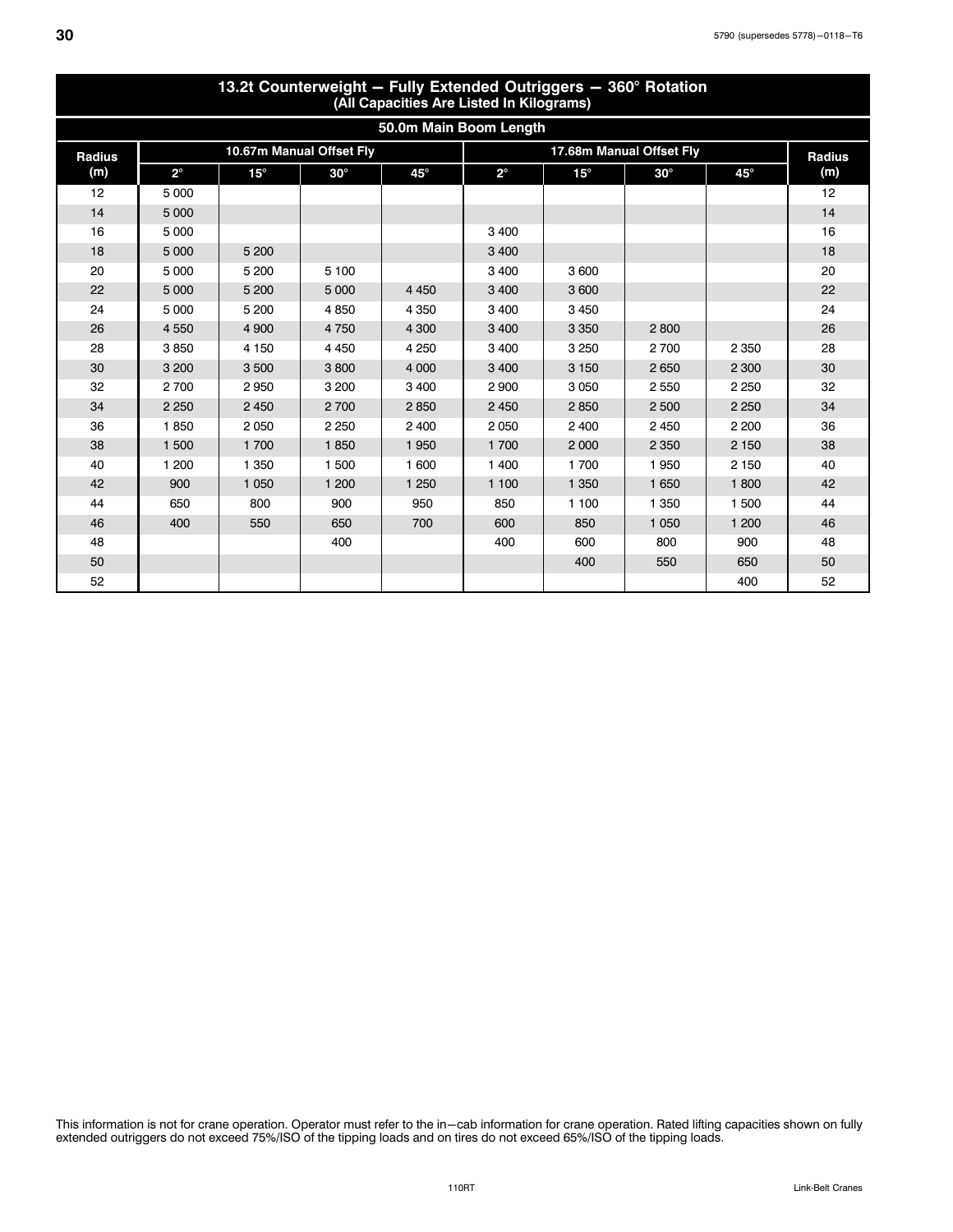# <span id="page-34-0"></span>**Main Boom Lift Capacity Charts - 75% - On Tires**

| 8.8t Counterweight - On Tires - Stationary - Boom Centered Over Front Between Tire Tracks<br>(All Capacities Are Listed In Kilograms) |                 |        |         |         |         |         |         |                |  |  |  |  |
|---------------------------------------------------------------------------------------------------------------------------------------|-----------------|--------|---------|---------|---------|---------|---------|----------------|--|--|--|--|
| <b>Radius</b>                                                                                                                         | Boom Length (m) |        |         |         |         |         |         |                |  |  |  |  |
| (m)                                                                                                                                   | 11.67           | 15.24  | 18.8    | 22.86   | 26.21   | 30.48   | 33.88   | (m)            |  |  |  |  |
| 3.5                                                                                                                                   | 31 600          |        |         |         |         |         |         | 3.5            |  |  |  |  |
| $\overline{4}$                                                                                                                        | 29 650          |        |         |         |         |         |         | $\overline{4}$ |  |  |  |  |
| 4.5                                                                                                                                   | 27 150          | 28 050 |         |         |         |         |         | 4.5            |  |  |  |  |
| 5                                                                                                                                     | 25 000          | 26 250 |         |         |         |         |         | 5              |  |  |  |  |
| 6                                                                                                                                     | 21 450          | 22 700 | 19 0 50 |         |         |         |         | 6              |  |  |  |  |
| $\overline{7}$                                                                                                                        | 17950           | 19650  | 17600   |         |         |         |         | $\overline{7}$ |  |  |  |  |
| 8                                                                                                                                     | 13 900          | 15 600 | 16 150  | 16 650  |         |         |         | 8              |  |  |  |  |
| 9                                                                                                                                     | 11 050          | 12700  | 13 650  | 14 050  | 13 900  |         |         | 9              |  |  |  |  |
| 10                                                                                                                                    |                 | 10 500 | 11 450  | 11850   | 12050   |         |         | 10             |  |  |  |  |
| 12                                                                                                                                    |                 | 7450   | 8 3 5 0 | 8800    | 9 0 0 0 | 9 0 0 0 | 8750    | 12             |  |  |  |  |
| 14                                                                                                                                    |                 |        | 6 3 0 0 | 6750    | 7000    | 7 0 0 0 | 7000    | 14             |  |  |  |  |
| 16                                                                                                                                    |                 |        | 4 8 5 0 | 5 300   | 5 5 5 0 | 5 5 5 0 | 5 5 5 0 | 16             |  |  |  |  |
| 18                                                                                                                                    |                 |        |         | 4 200   | 4 4 5 0 | 4 500   | 4 500   | 18             |  |  |  |  |
| 20                                                                                                                                    |                 |        |         | 3 3 5 0 | 3600    | 3650    | 3650    | 20             |  |  |  |  |
| 22                                                                                                                                    |                 |        |         |         | 2900    | 2950    | 2950    | 22             |  |  |  |  |
| 24                                                                                                                                    |                 |        |         |         | 2 3 5 0 | 2 4 0 0 | 2 4 0 0 | 24             |  |  |  |  |
| 26                                                                                                                                    |                 |        |         |         |         | 1950    | 1950    | 26             |  |  |  |  |
| 28                                                                                                                                    |                 |        |         |         |         | 1 5 5 0 | 1 5 5 0 | 28             |  |  |  |  |
| 30                                                                                                                                    |                 |        |         |         |         |         | 1 250   | 30             |  |  |  |  |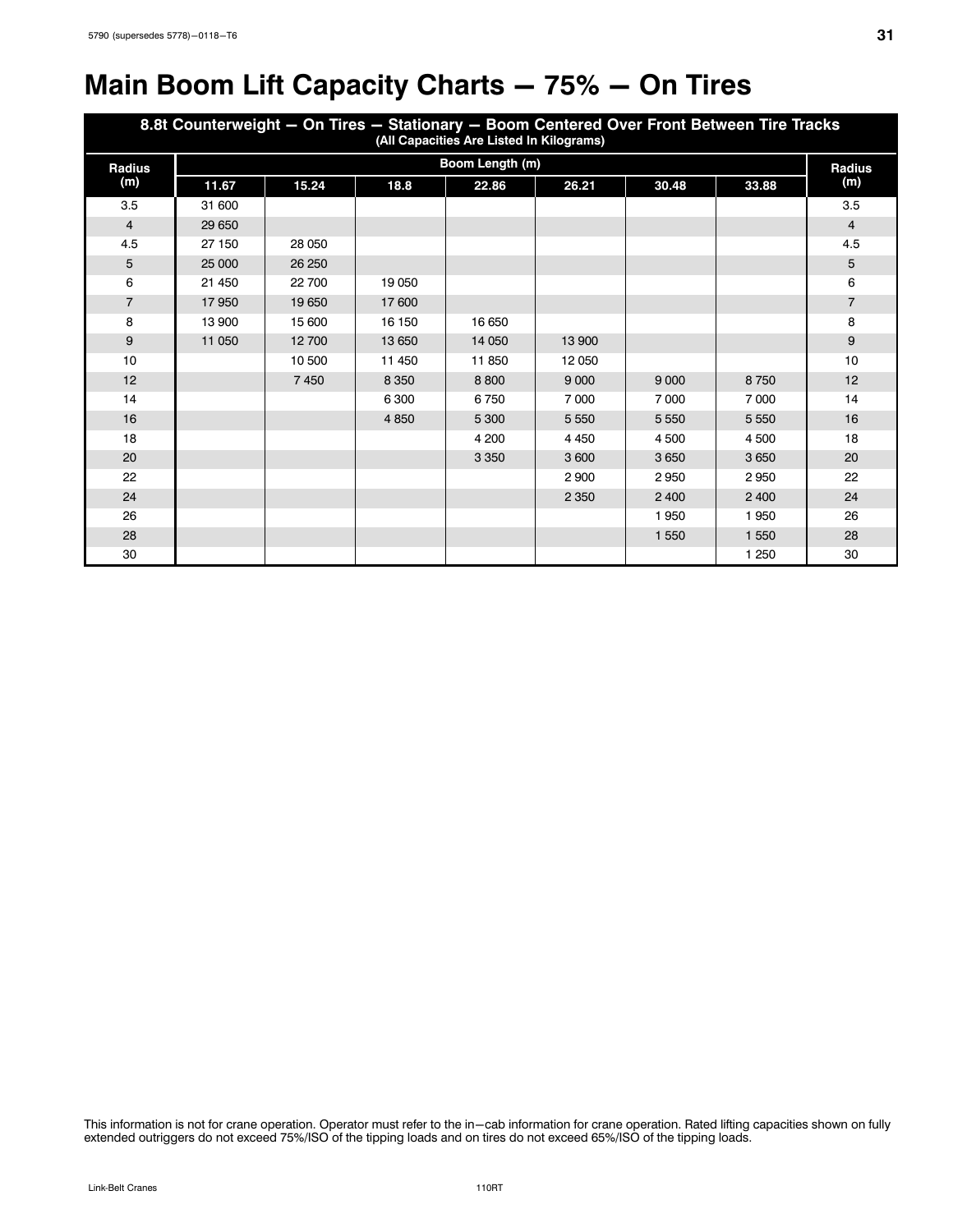<span id="page-35-0"></span>

| 8.8t Counterweight - On Tires - Pick & Carry (Creep) - Boom Centered Over Front<br>(All Capacities Are Listed In Kilograms) |                 |        |         |         |         |         |         |                |  |  |  |  |
|-----------------------------------------------------------------------------------------------------------------------------|-----------------|--------|---------|---------|---------|---------|---------|----------------|--|--|--|--|
| <b>Radius</b>                                                                                                               | Boom Length (m) |        |         |         |         |         |         |                |  |  |  |  |
| (m)                                                                                                                         | 11.67           | 15.24  | 18.8    | 22.86   | 26.21   | 30.48   | 33.88   | (m)            |  |  |  |  |
| 3.5                                                                                                                         | 30 650          |        |         |         |         |         |         | 3.5            |  |  |  |  |
| $\overline{4}$                                                                                                              | 28 600          |        |         |         |         |         |         | $\overline{4}$ |  |  |  |  |
| 4.5                                                                                                                         | 25 900          | 26 700 |         |         |         |         |         | 4.5            |  |  |  |  |
| 5                                                                                                                           | 23 650          | 24 800 |         |         |         |         |         | 5              |  |  |  |  |
| 6                                                                                                                           | 19850           | 21 100 | 19 0 50 |         |         |         |         | 6              |  |  |  |  |
| $\overline{7}$                                                                                                              | 16 900          | 18 150 | 17600   |         |         |         |         | $\overline{7}$ |  |  |  |  |
| 8                                                                                                                           | 13 900          | 15 600 | 16 150  | 16 650  |         |         |         | 8              |  |  |  |  |
| 9                                                                                                                           | 11 050          | 12700  | 13 650  | 14 050  | 13 900  |         |         | 9              |  |  |  |  |
| 10                                                                                                                          |                 | 10 500 | 11 450  | 11 850  | 12050   |         |         | 10             |  |  |  |  |
| 12                                                                                                                          |                 | 7450   | 8 3 5 0 | 8800    | 9 0 0 0 | 9 0 0 0 | 8750    | 12             |  |  |  |  |
| 14                                                                                                                          |                 |        | 6 300   | 6750    | 7000    | 7 0 0 0 | 7 0 0 0 | 14             |  |  |  |  |
| 16                                                                                                                          |                 |        | 4 8 5 0 | 5 3 0 0 | 5 5 5 0 | 5 5 5 0 | 5 5 5 0 | 16             |  |  |  |  |
| 18                                                                                                                          |                 |        |         | 4 200   | 4 4 5 0 | 4 500   | 4500    | 18             |  |  |  |  |
| 20                                                                                                                          |                 |        |         | 3 3 5 0 | 3600    | 3650    | 3650    | 20             |  |  |  |  |
| 22                                                                                                                          |                 |        |         |         | 2900    | 2950    | 2950    | 22             |  |  |  |  |
| 24                                                                                                                          |                 |        |         |         | 2 3 5 0 | 2 4 0 0 | 2 4 0 0 | 24             |  |  |  |  |
| 26                                                                                                                          |                 |        |         |         |         | 1950    | 1950    | 26             |  |  |  |  |
| 28                                                                                                                          |                 |        |         |         |         | 1 5 5 0 | 1 5 5 0 | 28             |  |  |  |  |
| 30                                                                                                                          |                 |        |         |         |         |         | 1 2 5 0 | 30             |  |  |  |  |

| 8.8t Counterweight - On Tires - Stationary - 360° Rotation<br>(All Capacities Are Listed In Kilograms) |         |                 |        |         |         |         |         |                |  |  |  |  |
|--------------------------------------------------------------------------------------------------------|---------|-----------------|--------|---------|---------|---------|---------|----------------|--|--|--|--|
| <b>Radius</b>                                                                                          |         | Boom Length (m) |        |         |         |         |         |                |  |  |  |  |
| (m)                                                                                                    | 11.67   | 15.24           | 18.8   | 22.86   | 26.21   | 30.48   | 33.88   | (m)            |  |  |  |  |
| 3.5                                                                                                    | 20 050  |                 |        |         |         |         |         | 3.5            |  |  |  |  |
| $\overline{4}$                                                                                         | 18 550  |                 |        |         |         |         |         | $\overline{4}$ |  |  |  |  |
| 4.5                                                                                                    | 16 650  | 17550           |        |         |         |         |         | 4.5            |  |  |  |  |
| 5                                                                                                      | 15 000  | 16 150          |        |         |         |         |         | 5              |  |  |  |  |
| 6                                                                                                      | 12 300  | 13 550          | 14 000 |         |         |         |         | 6              |  |  |  |  |
| $\overline{7}$                                                                                         | 10 150  | 11 450          | 12 200 |         |         |         |         | $\overline{7}$ |  |  |  |  |
| 8                                                                                                      | 8450    | 9750            | 10 500 | 10 900  |         |         |         | 8              |  |  |  |  |
| 9                                                                                                      | 7 0 0 0 | 8 3 5 0         | 9 100  | 9 5 0 0 | 9550    |         |         | 9              |  |  |  |  |
| 10                                                                                                     |         | 7 200           | 7950   | 8 3 5 0 | 8600    |         |         | 10             |  |  |  |  |
| 12                                                                                                     |         | 5 3 5 0         | 6 200  | 6600    | 6850    | 6850    | 6750    | 12             |  |  |  |  |
| 14                                                                                                     |         |                 | 4 800  | 5 2 5 0 | 5450    | 5 500   | 5 5 5 0 | 14             |  |  |  |  |
| 16                                                                                                     |         |                 | 3750   | 4 1 5 0 | 4 4 0 0 | 4 4 5 0 | 4 500   | 16             |  |  |  |  |
| 18                                                                                                     |         |                 |        | 3 3 0 0 | 3550    | 3600    | 3650    | 18             |  |  |  |  |
| 20                                                                                                     |         |                 |        | 2600    | 2850    | 2 9 0 0 | 2950    | 20             |  |  |  |  |
| 22                                                                                                     |         |                 |        |         | 2 3 0 0 | 2 3 0 0 | 2 3 5 0 | 22             |  |  |  |  |
| 24                                                                                                     |         |                 |        |         | 1800    | 1850    | 1850    | 24             |  |  |  |  |
| 26                                                                                                     |         |                 |        |         |         | 1 400   | 1 4 5 0 | 26             |  |  |  |  |
| 28                                                                                                     |         |                 |        |         |         | 1 0 5 0 | 1 0 5 0 | 28             |  |  |  |  |
| 30                                                                                                     |         |                 |        |         |         |         | 750     | 30             |  |  |  |  |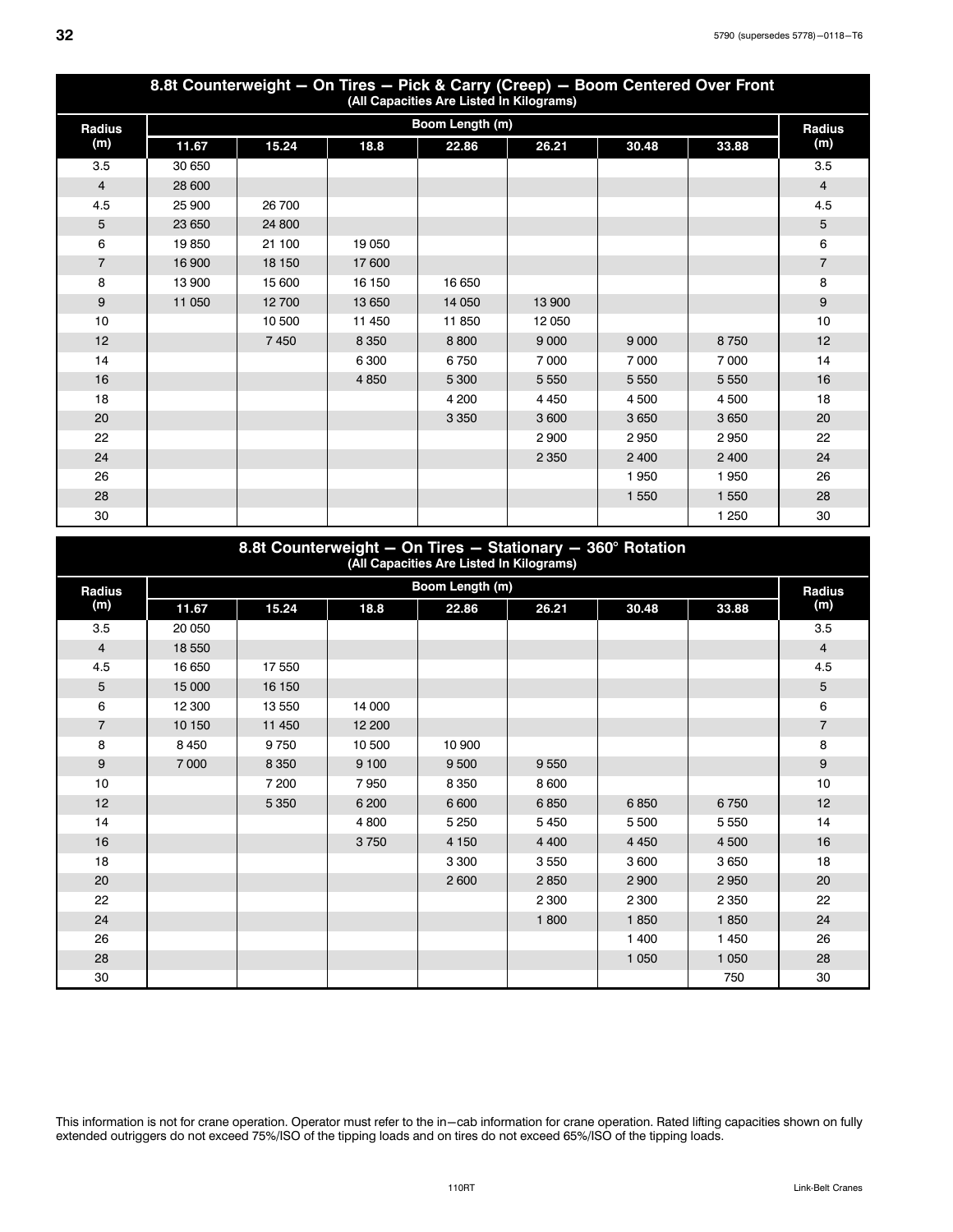**This Page Intentionally Blank**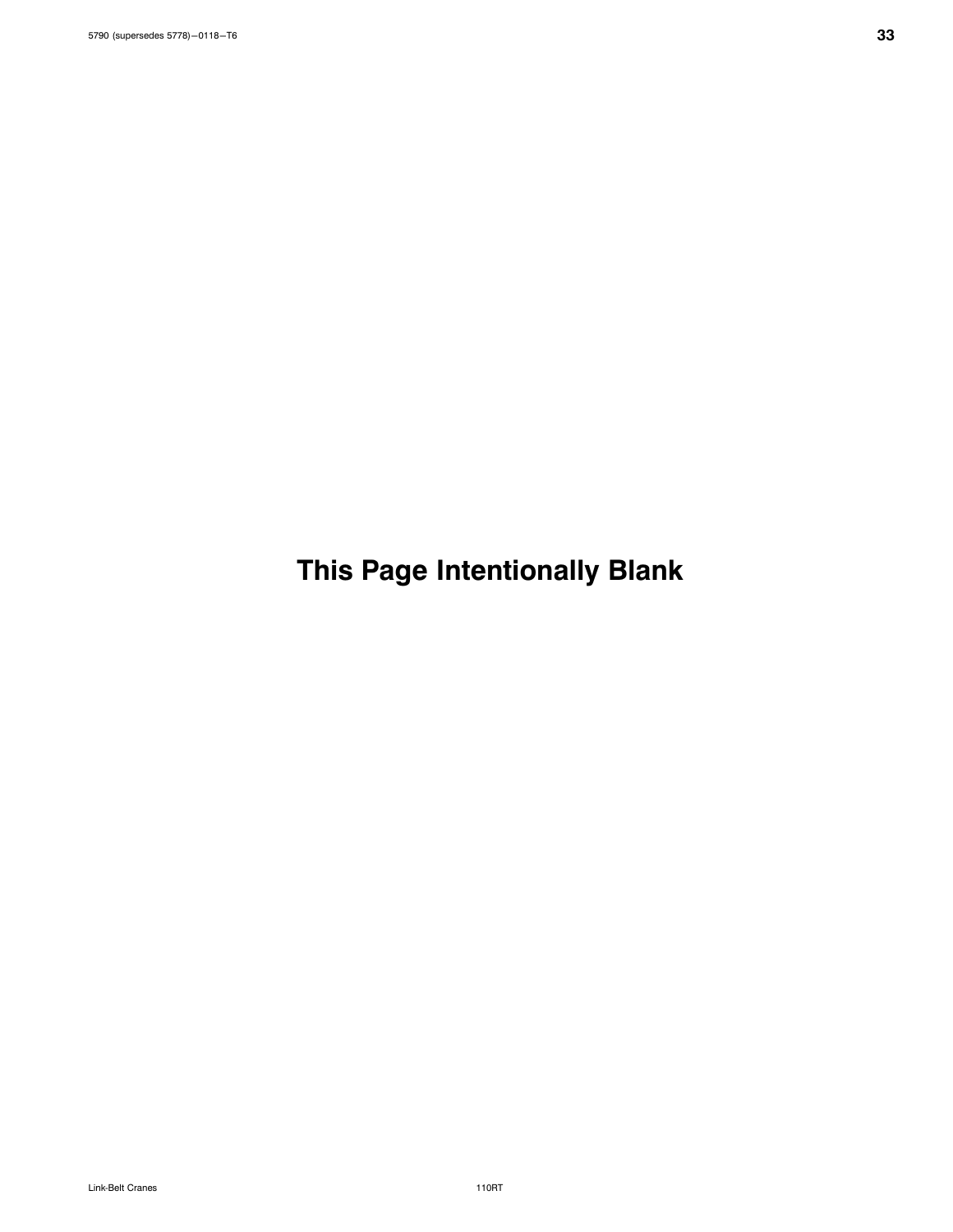**This Page Intentionally Blank**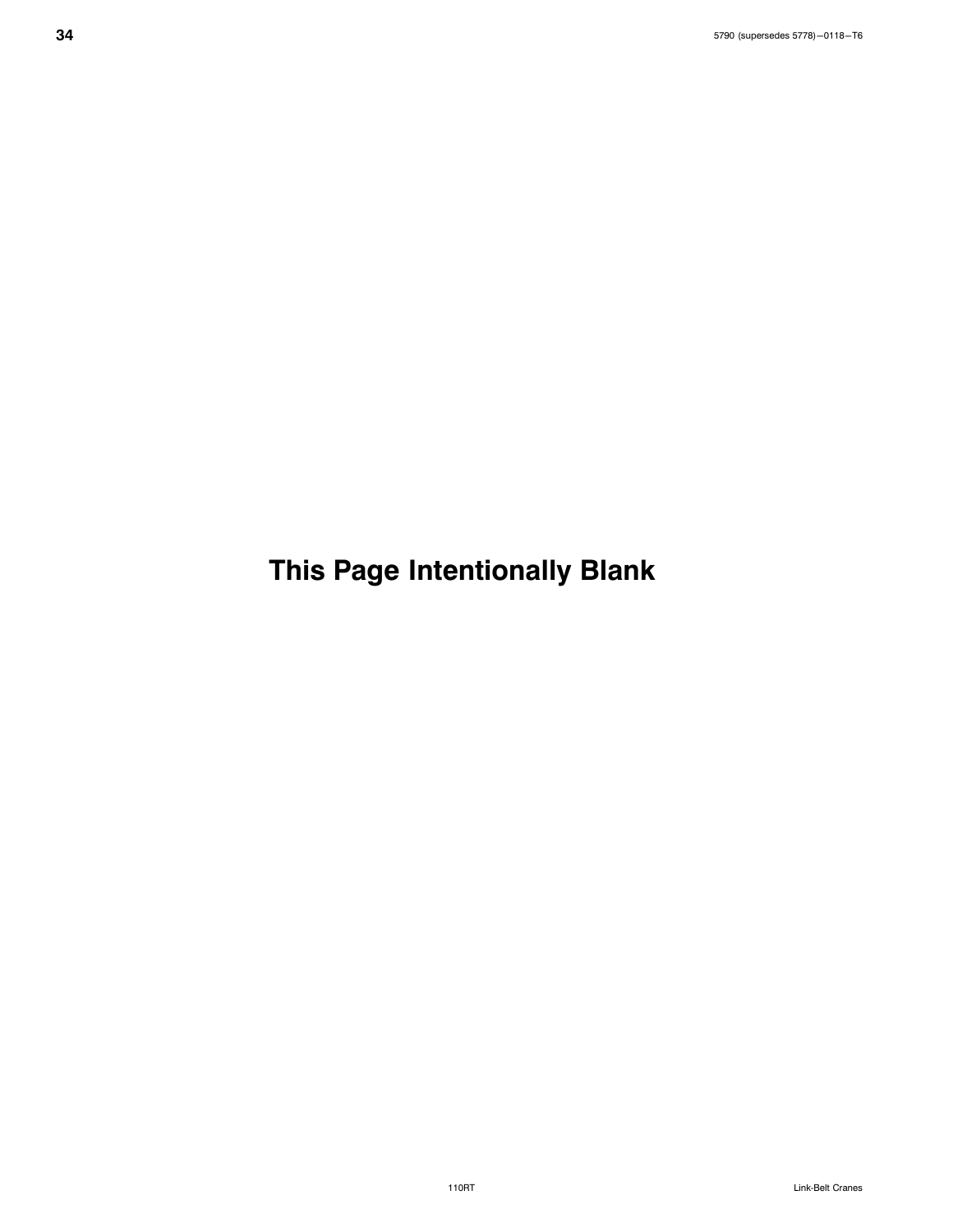**This Page Intentionally Blank**